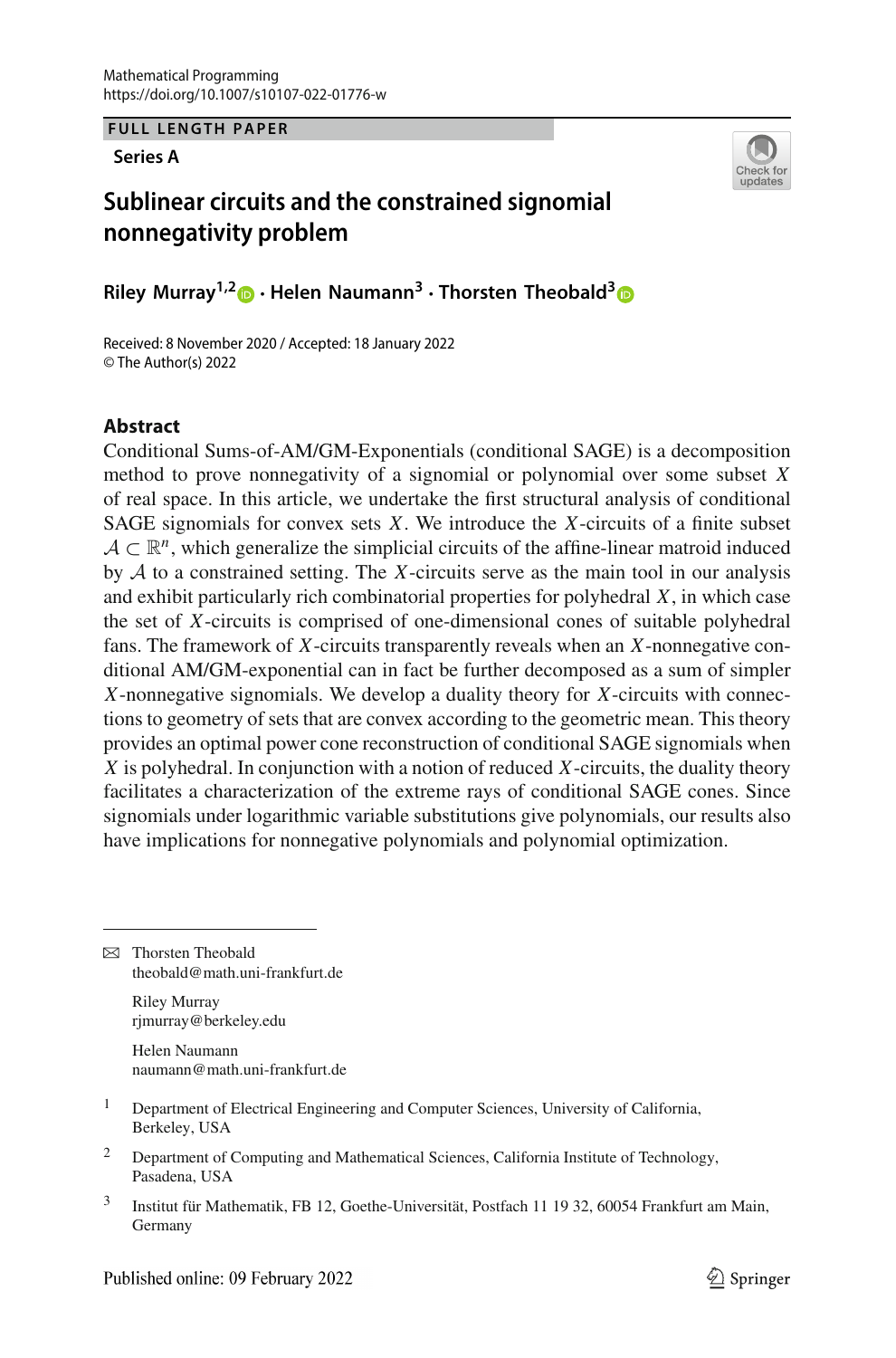**Keywords** Sums of arithmetic-geometric exponentials · Positive signomials · Exponential sums · Sums of nonnegative circuit polynomials (SONC) · Positive polynomials · Multiplicative convexity · Log convex sets

**Mathematics Subject Classification** Primary 14P05 · 90C23 · 90C30; Secondary 05B35 · 52A20

# **1 Introduction**

Given a finite subset  $A \subset \mathbb{R}^n$ , a signomial on *A* is a real-linear combination

<span id="page-1-0"></span>
$$
f = \sum_{\alpha \in \mathcal{A}} c_{\alpha} e^{\alpha} \text{ of basis functions } e^{\alpha}(x) := \exp(\alpha^{T} x) \tag{1}
$$

with coefficients  $c = (c_{\alpha})_{\alpha \in A}$ . Signomials are a fundamental class of functions with applications in, but not limited to, chemical reaction networks [\[19,](#page-33-0) [20\]](#page-33-1), aircraft design optimization [\[31,](#page-34-0) [42\]](#page-34-1), and epidemiological process control [\[29,](#page-34-2) [35](#page-34-3)]. We refer the reader to [\[10](#page-33-2)] and its references for the manifold occurrences of signomials in pure and applied mathematics and to [\[22,](#page-33-3)§1.1] for an abridged history of signomial modeling which begins with geometric programming. Signomials are often considered under a logarithmic change of variables  $y \mapsto f(\log y) = \sum_{\alpha \in \mathcal{A}} c_{\alpha} \prod_{i=1}^{n} y_i^{\alpha_i}$ , so that for  $A \subset \mathbb{N}^n$  one obtains polynomials over the positive orthant  $\mathbb{R}^n_{++}$ .

A basic question one might ask of a signomial is when the coefficients  $c = (c_{\alpha})_{\alpha \in A}$ are such that  $f$  is globally nonnegative. Framing this question in terms of a signomial's coefficients affords direct connections to polynomials. If the exponent vectors *A* are contained in  $\mathbb{N}^n$ , then *f* is nonnegative on  $\mathbb{R}^n$  if and only if the polynomial  $y \mapsto \sum_{\alpha \in \mathcal{A}} c_{\alpha} \prod_{i=1}^{n} y_i^{\alpha_i}$  is nonnegative on the nonnegative orthant  $\mathbb{R}^n_+$ . Deciding such nonnegativity problems is NP-hard in general [\[25\]](#page-34-4). However, several researchers have developed sufficient conditions for nonnegativity based on the AM/GM inequality. In contrast to the well-known Sums-of-Squares nonnegativity certificates in the polynomial setting (see, e.g., [\[18](#page-33-4), [34](#page-34-5)]), the techniques based on the AM/GM inequality are not tied to the notion of a polynomial's degree, and hence apply to general signomials. The earliest results here are due to Reznick [\[36\]](#page-34-6), with a resurgence marked by the works of Pantea, Koeppl, and Craciun [\[32](#page-34-7)], Iliman and de Wolff [\[14](#page-33-5)], and Chandrasekaran and Shah [\[4](#page-33-6)]. Whether considered for signomials or polynomials, such techniques have appealing forms of sparsity preservation in the proofs of nonnegativity [\[23](#page-33-7), [40\]](#page-34-8).

In this article, we are concerned with the question of when a signomial on exponents *A* is *X*-*nonnegative* (i.e., nonnegative on *X*) for a convex set *X*. In important progress on this question, Murray, Chandrasekaran and Wierman have proposed an extension of the *Sums-of-AM/GM-Exponentials* or *SAGE* approach to global nonnegativity [\[4](#page-33-6)], which goes by the name *conditional SAGE* [\[24\]](#page-34-9). The method works as follows: if a signomial *f* of the form [\(1\)](#page-1-0) has at most one negative coefficient  $c_{\beta}$ , i.e.,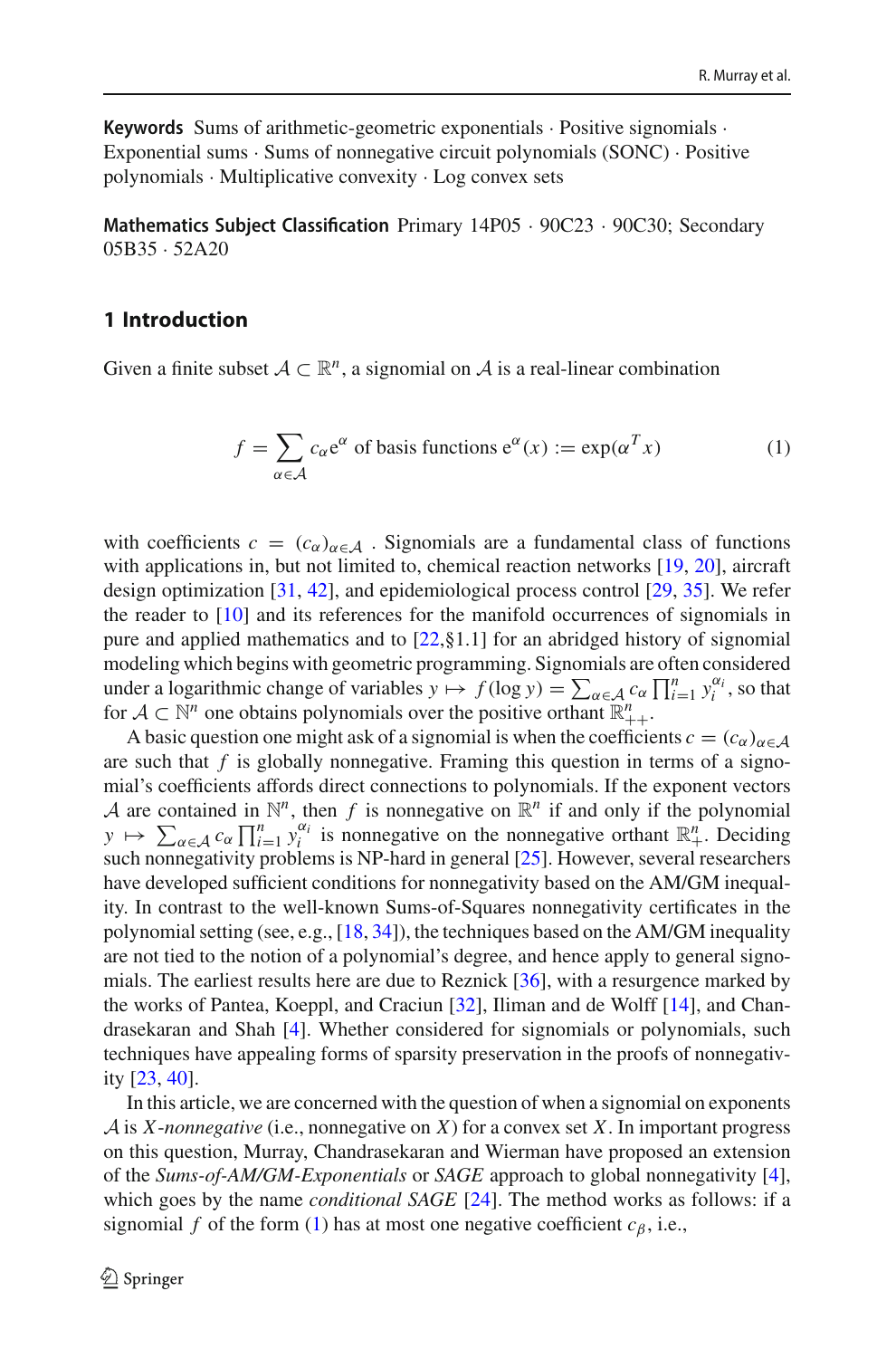$$
f = \sum_{\alpha \in \mathcal{A} \setminus \{\beta\}} c_{\alpha} e^{\alpha} + c_{\beta} e^{\beta} \quad \text{with} \quad c_{\alpha} \ge 0 \text{ for all } \alpha \in \mathcal{A} \setminus \{\beta\}
$$

then we may divide out the corresponding basis function  $e^{\beta}$  to obtain a new signomial  $g = \sum_{\alpha \in \mathcal{A}} c_{\alpha} e^{[\alpha-\beta]}$  without affecting nonnegativity. Because *g* is the sum of a signomial with all nonnegative coefficients (a *posynomial*) and a constant, it is convex by construction, its *X*-nonnegativity can be decided by applying the principle of strong duality in convex optimization. The outcome of this duality argument is that *f* is X-nonnegative if and only if there exists a dual variable  $v = (v_{\alpha})_{\alpha \in A}$  that satisfies a certain relative entropy inequality in ν, *c*, and the support function of *X* (see Proposition [2.3](#page-7-0) for a precise statement). Thus, the *X*-nonnegativity of *f* can be decided by convex *relative entropy programming.* The *X*-nonnegative signomials with at most one negative coefficient are called *X*-*AGE*, and the signomials which decompose into a sum of such functions are called *X*-*SAGE*. The recognition problem for *X*-SAGE signomials can likewise be decided by relative entropy programming.

The purpose of this article is to undertake the first structural analysis of the cones of *X*-SAGE signomials on exponents *A*, which we henceforth denote by  $C_X(\mathcal{A})$ . At the outset of this research, our goals were to find counterparts to the many convexcombinatorial properties known for the unconstrained case  $C_{\mathbb{R}^n}(\mathcal{A})$  [\[12](#page-33-8), [17](#page-33-9), [23](#page-33-7)], and to understand conditional SAGE relative to techniques such as nonnegative circuit polynomials [\[14,](#page-33-5) [32](#page-34-7), [36](#page-34-6)]. Towards this end we have introduced an analysis tool of *sublinear circuits* which we call *the X*-*circuits of A*. Our definition of these *X*-circuits (see Sect. [3\)](#page-8-0) centers on a local, orthant-wise, strict-sublinearity condition for the support function of *X* composed with *A*. This construction ensures that the special case of  $\mathbb{R}^n$ -circuits reduces to the simplicial circuits of the affine-linear matroid induced by *A*.

We demonstrate that analysis by *X*-circuits is extremely effective in describing many structural aspects of *X*-SAGE cones. Our techniques are sufficiently robust that one can prove nearly every result in this manuscript assuming nothing of *X* beyond convexity. Some special treatment is given to the case when *X* is polyhedral, as this reveals some striking interactions between discrete, convex, and so-called *geometrically convex* or *multiplicatively convex* geometry (see Sect. [5\)](#page-19-0). In a broader sense, a selection of our results have consequences for numerical optimization, such as basis identification in optimization with SAGE certificates, and a procedure to simplify certain systems of power cone inequalities on the nonnegative orthant.

## **1.1 Main contributions**

We begin by introducing some limited notation. The vector space of real |*A*|-tuples indexed by  $\alpha \in \mathcal{A}$  is denoted by  $\mathbb{R}^{\mathcal{A}}$ . The support function of a convex set *X*, denoted by  $\sigma_X$ , is the convex function defined by  $\sigma_X(y) = \sup\{y^T x : x \in X\}$ . We regard the exponent set  $A \subset \mathbb{R}^n$  as a linear operator from  $\mathbb{R}^{\mathcal{A}}$  to  $\mathbb{R}^n$  by  $\mathcal{A}v = \sum_{\alpha \in \mathcal{A}} \alpha v_{\alpha}$ ; the corresponding adjoint is denoted  $A<sup>T</sup>$ . For concreteness, one might think of *A* as a matrix with columns given by the exponents  $\alpha$ . We continue to use  $C_X(\mathcal{A})$  to denote the cone of *X*-SAGE signomials on *A*. For each  $\beta \in A$ , we denote the corresponding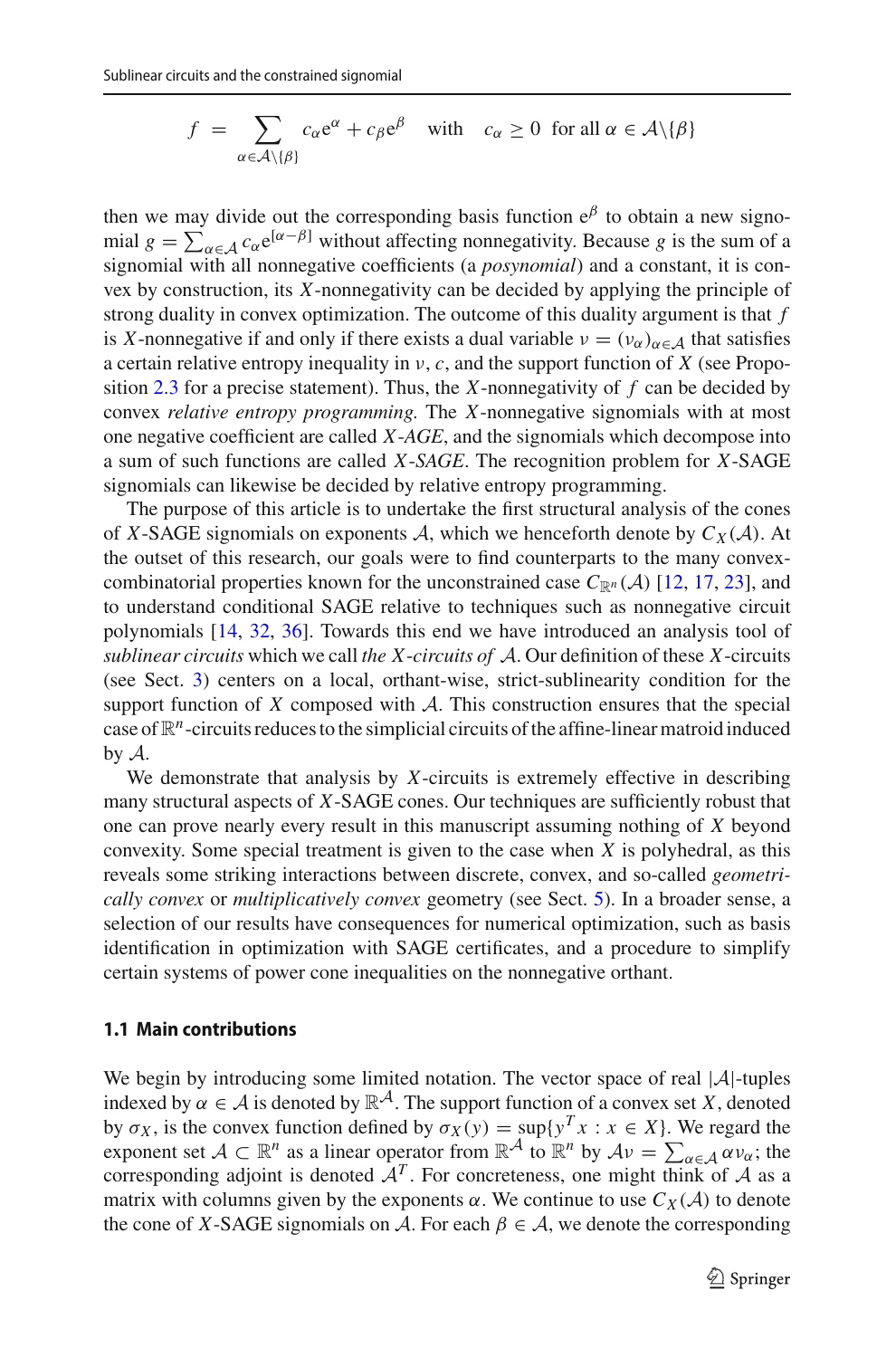cone of *X*-AGE functions by

<span id="page-3-1"></span>
$$
C_X(\mathcal{A}, \beta) = \left\{ f : f = \sum_{\alpha \in \mathcal{A}} c_{\alpha} e^{\alpha} \text{ is } X \text{-nonnegative, } c_{\backslash \beta} \ge 0 \right\}
$$
 (2)

where  $c_{\delta}$  denotes the vector in  $\mathbb{R}^{\mathcal{A}\setminus\beta}$  formed by deleting  $c_{\beta}$  from *c*.

The basic tools for our analysis are *the X*-*circuits of A* (routinely abbreviated to *X*-*circuits*). We formulate the *X*-circuits of *A* as nonzero vectors  $v^* \in \mathbb{R}^{\mathcal{A}}$  at which the augmented support function  $v \mapsto \sigma_X(-\mathcal{A}v)$  exhibits a strict sublinearity condition (see Definition [3.1\)](#page-8-1). We characterize *X*-circuits as generators of suitable convex cones in  $\mathbb{R}^{\mathcal{A}} \times \mathbb{R}$  and usually focus on *normalized X*-circuits  $\lambda \in \mathbb{R}^{\mathcal{A}}$ , for which the nonnegative entries sum to unity. Theorem [3.7](#page-12-0) shows that in the polyhedral case, *X*-circuits are exactly the generators of all one-dimensional elements of a suitable polyhedral fan. A key consequence of Theorem [3.7](#page-12-0) is that when *X* is a polyhedron, there are only finitely many normalized *X*-circuits.

Section [4](#page-14-0) uses the machinery of *X*-circuits to understand *X*-AGE cones. First, we show that if a signomial generates an extreme ray of  $C_X(\mathcal{A}, \beta)$ , then the dual variable ν which certifies its required relative entropy inequality must be an *X*-circuit (Theorem [4.2\)](#page-15-0). Normalized *X*-circuits λ are then associated to cones of λ-*witnessed AGE functions*  $C_X(\mathcal{A}, \lambda)$ .<sup>[1](#page-3-0)</sup> The functions in  $C_X(\mathcal{A}, \lambda)$  are *X*-nonnegative signomials admitting a nonnegativity certificate based on a damped power cone inequality in weights  $\lambda$ . Theorem [4.4](#page-16-0) shows that every *X*-SAGE function can be written as a sum of  $\lambda$ -witnessed AGE functions for *X*-circuits  $\lambda$ . In proving this, we formalize the connection between conditional SAGE and prior works for global nonnegativity [\[14](#page-33-5), [32,](#page-34-7) [36\]](#page-34-6). Theorem [4.4](#page-16-0) also motivates a basis identification technique where an approximate relative entropy certificate of  $f \in C_X(\mathcal{A})$  may be refined by power cone programming. Combining Theorems [3.7](#page-12-0) and [4.4](#page-16-0) yields a corollary that when *X* is a polyhedron, cones of *X*-SAGE signomials are (in principle) power cone representable; this generalizes results by several authors in the unconstrained case [\[2](#page-33-10), [26](#page-34-10), [33](#page-34-11), [41](#page-34-12)].

Section [5](#page-19-0) undertakes a thorough analysis of  $C_X(\mathcal{A})$ . We begin by associating Xcircuits  $\lambda$  with affine functions  $\phi_{\lambda} : \mathbb{R}^{\mathcal{A}} \to \mathbb{R}$  given by  $\phi_{\lambda}(y) = \sum_{\alpha \in \mathcal{A}} y_{\alpha} \lambda_{\alpha} +$  $\sigma_X(-\mathcal{A}\lambda)$ . We define the *circuit-generated cone*  $G_X(\mathcal{A})$  as the smallest convex cone containing these functions and the constant function  $y \mapsto 1$ . Upon embedding the affine functions on  $\mathbb{R}^{\mathcal{A}}$  into  $\mathbb{R}^{\mathcal{A}} \times \mathbb{R}$ , Theorem [5.4](#page-20-0) provides the following identity between the dual SAGE cone  $C_X(\mathcal{A})^*$  and the dual circuit-generated cone  $G_X(\mathcal{A})^*$ 

$$
C_X(\mathcal{A})^* = \text{cl}\{\exp y : (y, 1) \in G_X(\mathcal{A})^*\}.
$$

Qualitatively, Theorem [5.4](#page-20-0) says  $C_X(\mathcal{A})^*$  is not only convex in the classical sense, but also convex under a logarithmic transformation  $S \mapsto \log S = \{y : \exp y \in S\}$ . The property of a set being convex under this logarithmic transformation is known by various names, including *log convexity* [\[1](#page-33-11)], *geometric convexity* [\[15,](#page-33-12) [30](#page-34-13)], or *multiplicative convexity* [\[28](#page-34-14)]. This property has previously been considered in the literature on ordinary SAGE certificates (i.e., SAGE certificates for the special case  $X = \mathbb{R}^n$ ) [\[17](#page-33-9), [23](#page-33-7)],

<span id="page-3-0"></span><sup>&</sup>lt;sup>1</sup> When parsing  $C_X(\mathcal{A}, \beta)$  and  $C_X(\mathcal{A}, \lambda)$ , the reader should note that  $\beta$  and  $\lambda$  live in different spaces.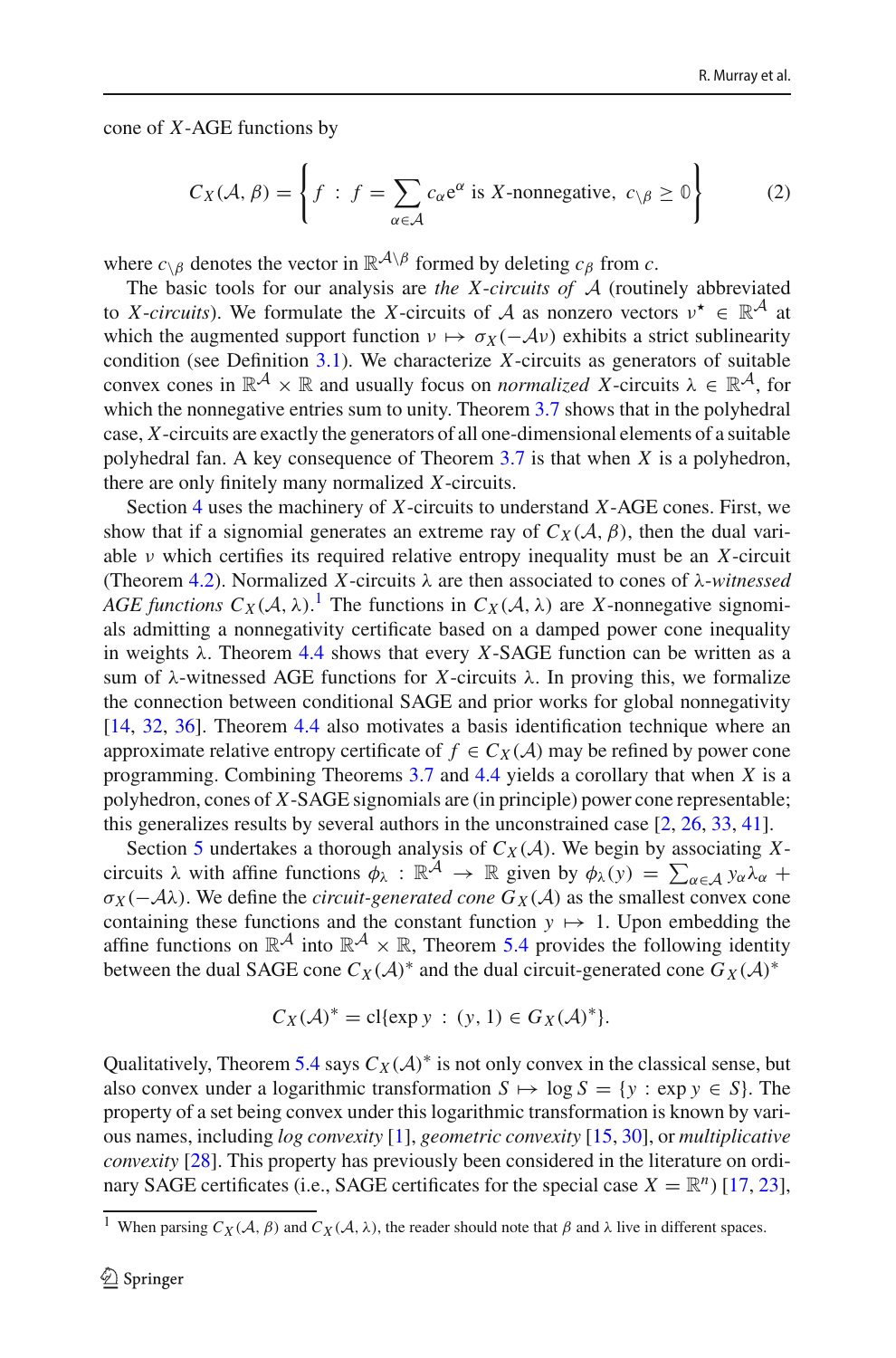but never in such a systematic way as in our analysis. For example, in view of Theo-rem [5.4](#page-20-0) it becomes natural to consider  $\Lambda_X^{\star}(A)$  – *the reduced X*-*circuits of*  $A$  – as the normalized circuits  $\lambda$  for which  $\phi_{\lambda}$  generates an extreme ray of the circuit-generated cone. The property of a circuit being "reduced" in this sense is highly restrictive, and yet (by Theorem [5.5\)](#page-21-0) we can construct  $C_X(\mathcal{A})$  using only  $\lambda$ -witnessed AGE cones as  $\lambda$ runs over  $\Lambda_X^{\star}(\mathcal{A})$ . Finally, through a technical lemma [\(5.14\)](#page-26-0), we show how separating hyperplanes in the space of the dual circuit-generated cone may be mapped to separating hyperplanes in the exponentiated space of the dual SAGE cone. This lemma has general applications in simplifying systems of certain power cone constraints on the nonnegative orthant; in our context, it serves as the basis for Theorem [5.6,](#page-21-1) paraphrased below.

*If* X is a polyhedron and  $C_X(\mathcal{A})$  consists of more than just posynomials, then

$$
C_X(\mathcal{A}) = \sum_{\lambda \in \Lambda_X^{\star}(\mathcal{A})} C_X(\mathcal{A}, \lambda).
$$

*Moreover, there is no subset*  $\Lambda \subsetneq \Lambda_X^{\star}(A)$  *for which*  $C_X(\mathcal{A}) = \sum_{\lambda \in \Lambda} C_X(\mathcal{A}, \lambda)$ .

Theorem [5.6](#page-21-1) provides the most efficient possible description of  $C_X(\mathcal{A})$  in terms of power cone inequalities. Its computational implications are addressed briefly in Sect. [7.](#page-30-0)

Throughout the article we illustrate key concepts with the half-line  $X = [0, \infty)$ . Specifically, Example [3.8](#page-13-0) addresses the [0,  $\infty$ )-circuits of a generic point set  $A \subset \mathbb{R}$ , and Example [5.7](#page-21-2) covers the corresponding *reduced*  $[0, \infty)$ -circuits. This culminates with a complete characterization of the extreme rays of  $C_X(\mathcal{A})$  for  $X = [0, \infty)$  and  $A \subset \mathbb{R}$  (Proposition [6.1\)](#page-28-0).

## **1.2 Related work**

Let us begin by introducing some basic concepts from discrete geometry. The *circuits* of the affine-linear matroid induced by *A* are the nonzero vectors  $v^* \in \text{ker } A \subset \mathbb{R}^A$ whose entries sum to zero, and whose supports are inclusion minimal among all vectors in ker *A* that sum to zero. In the SAGE literature one is interested in *simplicial circuits*. These are the circuits  $v^*$  that, upon scaling by a suitable constant, have exactly one negative component. The name *simplicial* is used here because the convex hull of the support supp  $v^* := {\alpha : v^*_{\alpha} \neq 0}$  forms a simplex (possibly of low dimension); exactly one element in supp  $v^*$  is contained in the relative interior of this simplex. These simplicial circuits are uniquely determined (up to scaling) by their supports. It is therefore common to call a subset  $A \subset A$  a simplicial circuit if its convex hull forms a simplex and has a relative interior containing exactly one element of *A*.

To situate conditional SAGE in the literature one should look to the close relatives of ordinary SAGE: the *agiforms* of Reznick [\[36\]](#page-34-6), the *monomial dominating posynomials* of Pantea, Koeppl and Craciun [\[32](#page-34-7)], and the *Sums-of-Nonnegative-Circuit* (SONC) polynomials of Iliman and de Wolff [\[14\]](#page-33-5). The latter two works determined necessary and sufficient conditions for  $\mathbb{R}^n_+$  and  $\mathbb{R}^n$ -nonnegativity of polynomials supported on a simplicial circuit, based on power cone inequalities in the polynomial's coefficients and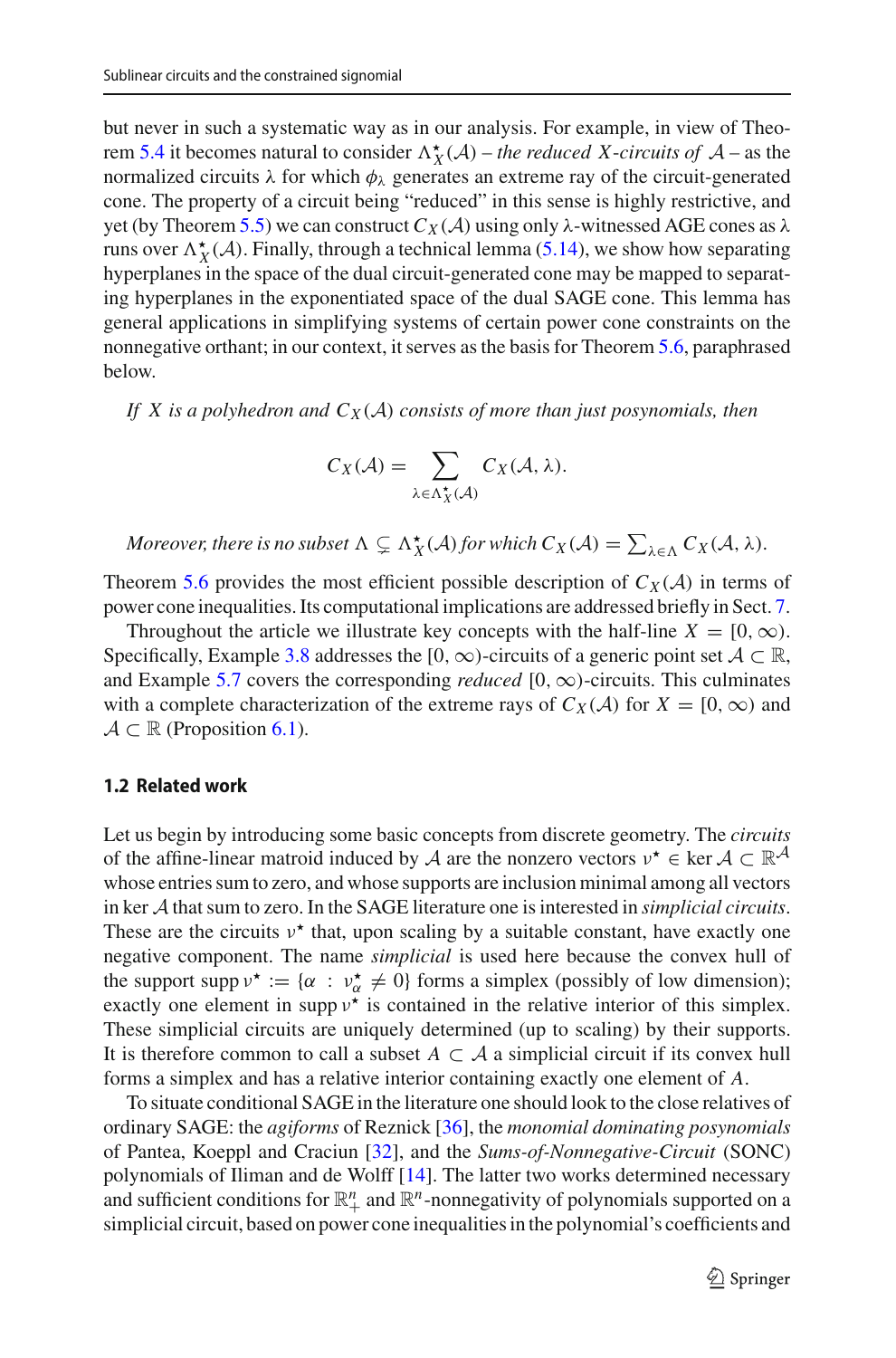circuit vector. In our context, key developments in this area includeWang's discovery of conditions under which a SONC decomposition exists for a given polynomial [\[40](#page-34-8)], and Murray, Chandrasekaran, and Wierman's proof that the cone of SONC polynomials can be represented by a projection of a cone of SAGE signomials [\[23](#page-33-7),§5]. From these results it is now understood that SONC and ordinary SAGE are equivalent to one another for purposes of certain structural analyses. Our results show that the "circuit number" approach of SONC does not generalize to the *X*-nonnegativity problem in the same manner as SAGE. However, it is possible to describe conditional SAGE in a way which is aesthetically similar to SONC via our λ-witnessed AGE cones.

To appreciate the structural results proven for  $C_X(\mathcal{A})$  in this work, it is useful to mention some analogous results proven in the case  $X = \mathbb{R}^n$ . As a signomial generalization of an earlier result by Reznick [\[36](#page-34-6)], Murray, Chandrasekaran, and Wierman have shown that every signomial which generates an extreme ray of  $C_{\mathbb{R}^n}(\mathcal{A})$  is supported on either a singleton or a simplicial circuit [\[23\]](#page-33-7). Curiously, a given signomial *f* can be extremal in  $C_{\mathbb{R}^n}(\mathcal{A})$  for  $\mathcal{A}$  as the support of  $f$ , and yet nonextremal in  $C_{\mathbb{R}^n}(\mathcal{A}')$ for  $A' \supsetneq A$ . To account for this, Katthän, Naumann, and Theobald introduced the concept of a *reduced circuit*, which they used to obtain a complete characterization of the extreme rays of  $C_{\mathbb{R}^n}(\mathcal{A})$  [\[17\]](#page-33-9). Subsequently, Forsgård and de Wolff employed regular subdivisions, *A*-discriminants and tropical geometry to study how circuits affect the algebraic boundary of the signomial SAGE cone [\[12\]](#page-33-8). Our results include direct extensions of the above results by Murray et al. and Katthän et al. to the case of  $X \subsetneq \mathbb{R}^n$ . For Forsgård and de Wolff's work, our *circuit-generated cone* generalizes their *Reznick cone*.

Now we turn to how SAGE can be used for optimization. Given a signomial objective *f* and a convex feasible set *X*, we have  $\sup\{\gamma \in \mathbb{R} : f - \gamma\}$  $\gamma$  is *X*-SAGE} inf<sub>*x*∈*X*</sub>  $f(x)$ . This procedure has been extended to a convex relaxation hierarchy for which A. Wang et al. have proven a completeness result [\[39](#page-34-15)] (see also [\[6](#page-33-13)]). Very recently, additional SAGE-based hierarchies have been developed to approach a signomial's minimum from both above and below, including in the presence of nonconvex constraints [\[9\]](#page-33-14). Such techniques can be implemented using the sageopt python package and a reliable exponential cone solver such as MOSEK [\[5,](#page-33-15) [21\]](#page-33-16).

On the polynomial optimization side, Karaca et al. developed a combined SAGE and Sums-of-Squares approach to optimization over (subsets of) the nonnegative orthant [\[16](#page-33-17)]. By consideration to the close SAGE-SONC relationship, one finds connections to works of Dressler et al. on polynomial optimization with SONC  $[7, 8]$  $[7, 8]$  $[7, 8]$ . As an alternative to SONC, one may work directly with a notion of *SAGE polynomials* [\[23,](#page-33-7)§ 5.1]. The concept of SAGE polynomials is important because the corresponding nonnegativity certificates can be computed efficiently, and because they are transparently generalized to *X*-*SAGE polynomials* [\[24](#page-34-9),§4]. Our signomial results may be applied to conditional SAGE polynomials, however care must be taken in mapping between the two types of functions; see for example [\[24,](#page-34-9)Theorems 1 and 2].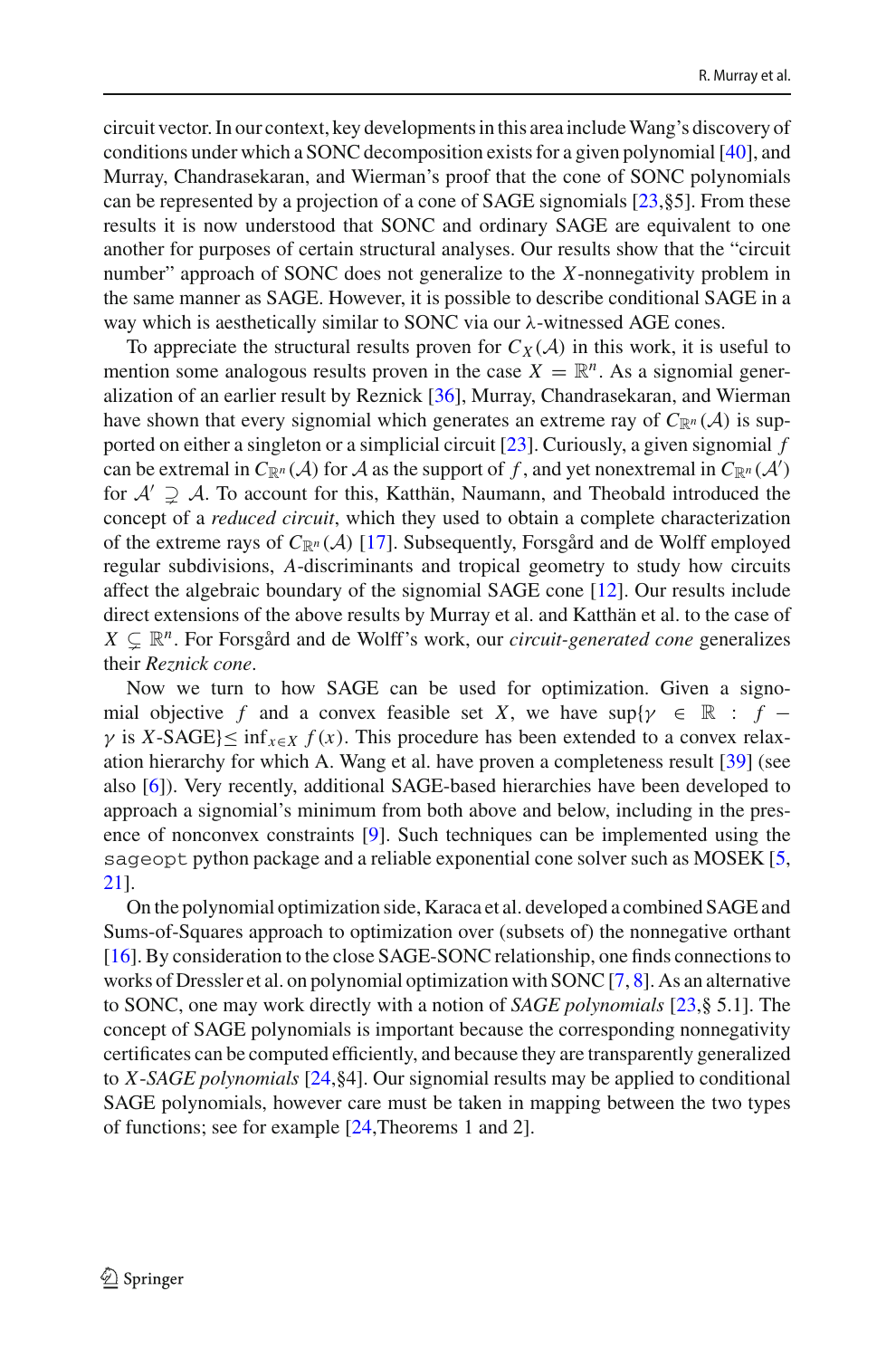### **1.3 Some definitions and conventions**

Our terminology and notation for convex analysis is generally chosen to match that of Rockafellar [\[37](#page-34-16)]. Here we define terms and notation which are less commonly used or which differ from those of [\[37](#page-34-16)]; additional standard definitions are reproduced in the Appendix. We abbreviate the line segment connecting *x* and *y* in  $\mathbb{R}^n$  by  $[x, y] =$  $\{\lambda x + (1 - \lambda)y : 0 \le \lambda \le 1\}$ . A convex cone  $K \subset \mathbb{R}^n$  is *pointed* if it contains no lines. A vector v in a convex cone *K* is called an *edge generator* if  $\{\lambda v : \lambda \ge 0\}$ is an extreme ray of *K*. The *polar* of a convex cone *K* is  $K^{\circ} = -K^*$ , where  $K^*$ is the dual cone to *K*. The *induced cone* of a convex set  $S \subset \mathbb{R}^n$  is  $\text{indco}(S) :=$ cl{ $(s, \mu)$  :  $\mu > 0$ ,  $s/\mu \in S$ }  $\subset \mathbb{R}^{n+1}$ , and the *recession cone* is  $\text{rec}(S) := \{t : \exists s \in S\}$ *S* such that  $s + \lambda t \in S \ \forall \lambda > 0$ .

All logarithms are base-*e*, where *e* is Euler's number. We extend the scalar exponential function "exp" to real vectors in an elementwise fashion. The zero vector and vector of all ones (in appropriate spaces) are denoted **0** and 1 respectively. The standard basis for  $\mathbb{R}^{\mathcal{A}}$  is denoted  $\{\delta_{\alpha}\}_{{\alpha \in \mathcal{A}}}$ , and the support of a vector  $c \in \mathbb{R}^{\mathcal{A}}$  is  $\text{supp } c = \{ \alpha : c_{\alpha} \neq 0 \}.$ 

# **2 Preliminaries**

Throughout this article,  $X \subset \mathbb{R}^n$  is closed, convex, and nonempty, and the set  $A \subset \mathbb{R}^n$ is nonempty and finite. We only consider data  $(A, X)$  where the functions  $\{e^{\alpha}\}_{\alpha \in A}$ are linearly independent on *X*. The purpose of this linear independence assumption is to ensure the *X*-nonnegativity cone does not contain a lineality space; equivalently, the assumption ensures the moment cone co $\{ \exp(\mathcal{A}^T x) \in \mathbb{R}^{\tilde{\mathcal{A}}} : x \in X \}$  is fulldimensional.

<span id="page-6-0"></span>**Definition 2.1** The *X*-*SAGE cone with respect to the support A* is the Minkowski sum

$$
C_X(\mathcal{A}) = \sum_{\beta \in \mathcal{A}} C_X(\mathcal{A}, \beta),
$$

where  $C_X(\mathcal{A}, \beta)$  are the *X*-AGE cones defined in [\(2\)](#page-3-1).

*Remark 2.2* In this definition, all the signomials in the decomposition of the right hand side are also restricted to the support *A*. This is no loss of generality, since any signomial *f* on *A*, which is contained in  $\sum_{\beta \in A'} C_X(A', \beta)$  for some superset *A'* of *A*, is also contained in  $\sum_{\beta \in A} C_X(\mathcal{A}, \beta)$ , see [\[24](#page-34-9),Corollary 1].

By adopting Definition [2.1,](#page-6-0) it is clear that the problem of representing  $C_X(\mathcal{A})$ reduces to the problem of representing the cones  $C_X(\mathcal{A}, \beta)$ . To state the representation of these cones we use the *relative entropy function*

$$
D(\nu, c) = \sum_{\alpha \in \mathcal{A}} \nu_{\alpha} \log \left( \frac{\nu_{\alpha}}{c_{\alpha}} \right).
$$

 $\mathcal{D}$  Springer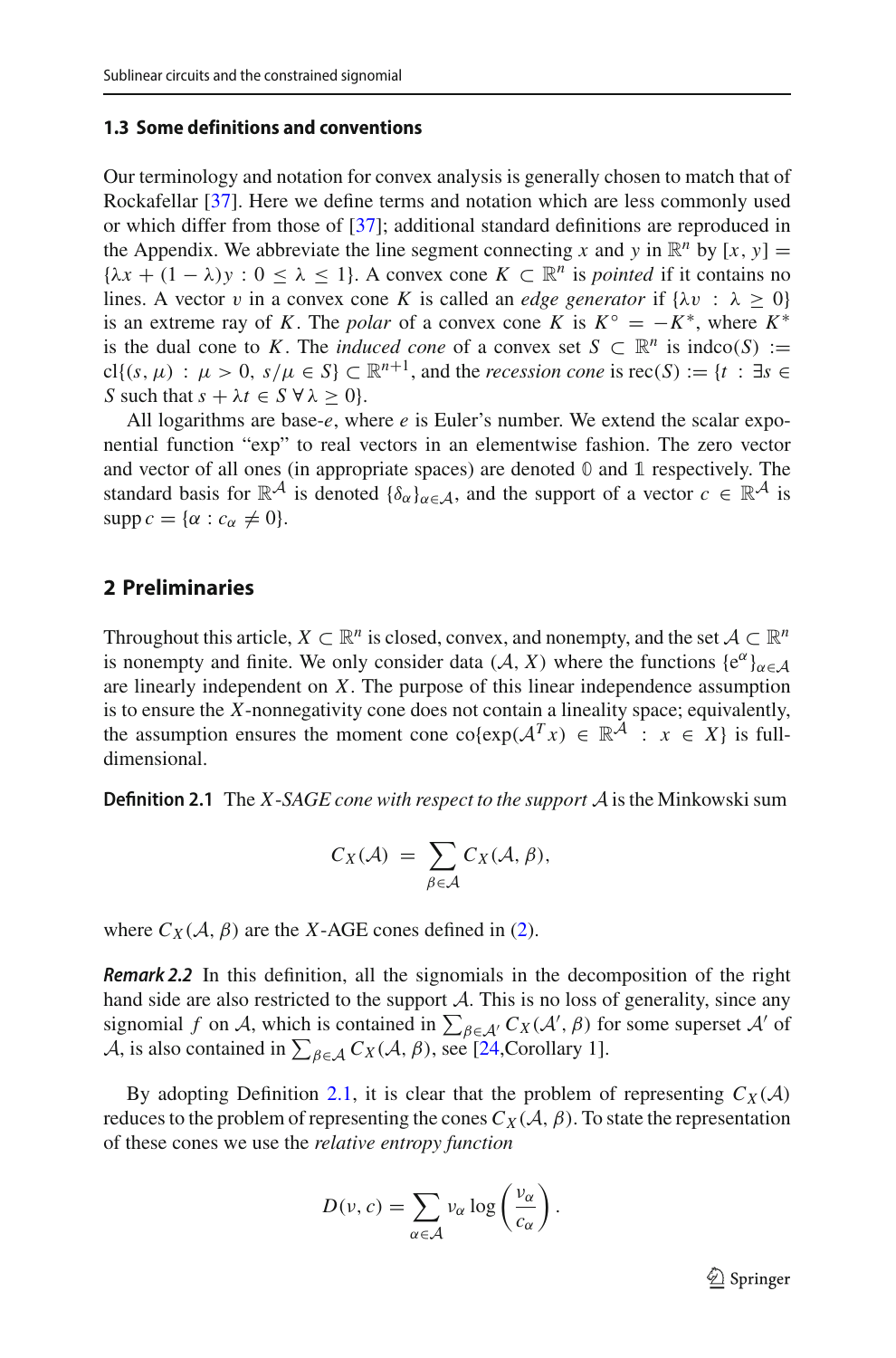We use standard conventions where relative entropy is continuously extended to  $\mathbb{R}^{\mathcal{A}}_{+}$  ×  $\mathbb{R}^{\mathcal{A}}_+$ , and define  $D(\nu, c) = \infty$  if either  $\nu$  or *c* has a negative component.

**Proposition 2.3** (Theorem 1 of [\[24](#page-34-9)]) *A signomial*  $f = \sum_{\alpha \in A} c_{\alpha} e^{\alpha}$  *belongs to*  $C_X(\mathcal{A}, \beta)$  *if and only if there exists a vector*  $v \in \mathbb{R}^{\mathcal{A}}$  *that satisfies* 

<span id="page-7-1"></span><span id="page-7-0"></span>
$$
\mathbb{1}^T \mathbf{v} = 0 \quad \text{and} \quad \sigma_X(-\mathcal{A}\mathbf{v}) + D(\mathbf{v}_{\setminus\beta}, ec_{\setminus\beta}) \leq c_{\beta},\tag{3}
$$

*where again,*  $\sigma_X(y) = \sup \{y^T x : x \in X\}$  *for*  $y \in \mathbb{R}^n$ *. Such a vector v is called a* relative entropy certificate *for f .*

Proposition [2.3](#page-7-0) is important for computational optimization. For example, if *X* is the unit ball in the Euclidean norm, then  $\sigma_X(-\mathcal{A}v) = ||\mathcal{A}v||_2$ , and so [\(3\)](#page-7-1) becomes a mixed relative-entropy and second-order-cone inequality. More generally, the formulation is tractable whenever we can efficiently represent the epigraph of the support function of *X*.

Since the relative entropy condition in Proposition [2.3](#page-7-0) is essential for our treatment, we outline its proof. Adopt  $I_X$  as the indicator function of X, with  $I_X(x) = 0$  for  $x \in X$  and  $I_X(x) = \infty$  otherwise. Given  $f = \sum_{\alpha \in A} c_{\alpha} e^{\alpha}$  with  $c_{\beta} \ge 0$ , the primal formulation for *X*-nonnegativity of *f* is

<span id="page-7-2"></span>
$$
\inf_{\substack{x \in \mathbb{R}^n \\ t \in \mathbb{R}^{\mathcal{A}}}} \left\{ I_X(x) + \sum_{\alpha \in \mathcal{A} \setminus \beta} c_{\alpha} \exp t_{\alpha} : t_{\alpha} = (\alpha - \beta)^T x \; \forall \alpha \in \mathcal{A} \right\} \ge -c_{\beta}.
$$
 (4)

The formulation [\(3\)](#page-7-1) is simply the dual to [\(4\)](#page-7-2) using the machinery of convex conjugate functions. In particular, the relative entropy certificate  $\nu$  in [\(3\)](#page-7-1) is the dual variable to the equality constraints in [\(4\)](#page-7-2).

The larger goal of this article is to reveal additional structure in the *X*-SAGE cones  $C_X(\mathcal{A})$  that is not immediately apparent from Proposition [2.3.](#page-7-0) From the case  $X = \mathbb{R}^n$ , the additional structure concerned the supports of signomials that generate extreme rays of  $C_{\mathbb{R}^n}(\mathcal{A}, \beta)$  or  $C_{\mathbb{R}^n}(\mathcal{A})$ . In this context it is standard to use the term *simplicial circuit* in the sense of subsets  $A \subset \mathcal{A}$ . Specifically,  $A \subset \mathcal{A}$  is a simplicial circuit if it is a minimal affinely dependent set and conv *A* has  $|A| - 1$  extreme points. This definition of circuits in terms of these subsets  $A \subset \mathcal{A}$  is equivalent to the definition involving numeric vectors  $v^* \in \mathbb{R}^{\mathcal{A}}$ ; see [\[12](#page-33-8)].

**Proposition 2.4** (Theorem 5 of [\[23\]](#page-33-7)) Let  $\beta \in A$ . A signomial  $f = \sum_{\alpha \in A} c_{\alpha} e^{\alpha}$  belongs *to*  $C_{\mathbb{R}^n}(\mathcal{A}, \beta)$  *if and only if it can be written as a finite sum*  $f = \sum_{i=1}^k f^{(i)}$  *of signomials*

<span id="page-7-3"></span>
$$
f^{(i)} = \sum_{\alpha \in \mathcal{A}} c_{\alpha}^{(i)} e^{\alpha} \in C_{\mathbb{R}^n}(\mathcal{A}, \beta), \quad 1 \le i \le k,
$$

*such that the supports*  $\{\alpha \in A : c_{\alpha}^{(i)} \neq 0\}$  *are either singletons or simplicial circuits.*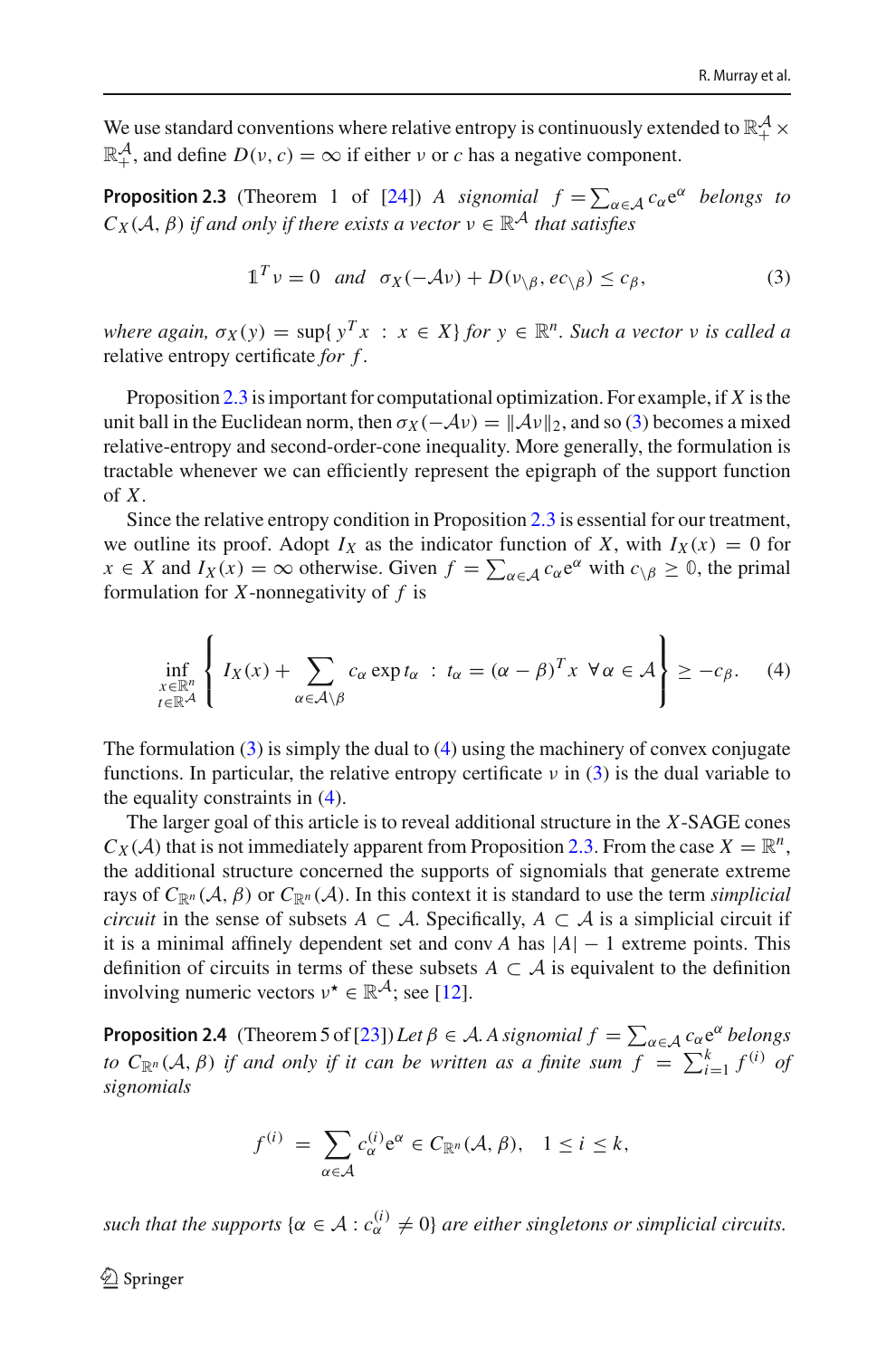Of course, in view of Definition [2.1,](#page-6-0) Proposition [2.4](#page-7-3) tells us every  $f \in C_{\mathbb{R}^n}(\mathcal{A})$ similarly decomposes into AGE functions supported on singletons and simplicial circuits.

<span id="page-8-2"></span>Revealing the full structure of conditional SAGE cones requires consideration to more than just a signomial's support. Therefore, thinking in terms of affine-linear circuits as subsets  $A \subset \mathcal{A}$  will not suit our purposes. The following definition codifies our convention of considering affine-linear circuits as numeric vectors.

**Definition 2.5** A nonzero vector  $v^* \in \{v \in \mathbb{R}^A : \mathbb{1}^T v = 0\}$  in the kernel of the linear operator  $v \mapsto Av = \sum_{\alpha \in \mathcal{A}} \alpha v_{\alpha}$  is called an  $\mathbb{R}^n$ -*circuit* if it is minimally supported and has exactly one negative component.

It is possible that a given *A* has no  $\mathbb{R}^n$ -circuits, but then every  $\alpha \in A$  would be an extreme point of conv *A*. This is a degenerate case that results in  $C_{\mathbb{R}^n}(\mathcal{A})$  containing only posynomials, but we still give consideration to this possibility throughout the article. In the language of Definition [2.5,](#page-8-2) we combine Propositions [2.3](#page-7-0) and [2.4](#page-7-3) to obtain the following formulation.

**Proposition 2.6** (Theorem 4.4 of [\[12\]](#page-33-8)) *Let*  $\beta \in A$ *. A signomial*  $f = \sum_{\alpha \in A} c_{\alpha} e^{\alpha}$ *belongs to*  $C_{\mathbb{R}^n}(\mathcal{A}, \beta)$  *if and only if there exist*  $k \geq 0$  *and signomials*  $\tilde{f}^{(i)}$  $\sum_{\alpha \in A} c_{\alpha}^{(i)} e^{\alpha} \in C_{\mathbb{R}}(\mathcal{A}, \beta)$ ,  $1 \le i \le k$ , with  $f = \sum_{i=1}^{k} f^{(i)}$  and such that for any signomial  $f^{(i)}$  which is not supported on a singleton, there exists an  $\mathbb{R}^{n}$ -circuit  $v^{(i)} \in \mathbb{R}^{\mathcal{A}}$  *with*  $D(v^{(i)}_{\setminus \beta}, ec^{(i)}_{\setminus \beta}) \leq c^{(i)}_{\beta}$ .

## <span id="page-8-0"></span>**3 Sublinear circuits induced by a point set**

We begin this section with a functional analytic definition for the *X*-circuits of a point set  $A$ , generalizing  $\mathbb{R}^n$ -circuits to a constrained setting. After revealing various elementary properties and discussing some examples, we characterize *X*-circuits in more geometric terms in Theorems [3.6](#page-10-0) and [3.7.](#page-12-0) In particular the latter theorem interprets *X*-circuits in terms of normal fans when *X* is a polyhedron. In Example [3.8,](#page-13-0) we determine the [0,  $\infty$ )-circuits of a univariate support set  $A \subset \mathbb{R}$ ; the example is developed further in Sect. [5](#page-19-0) and culminates in a theorem completely characterizing the extreme rays of the resulting *X*-SAGE cone  $C_{[0,\infty)}(\mathcal{A})$  in Sect. [6.](#page-28-1)

The derivations in this section are purely combinatorial and convex-geometric, and make no mention of signomials. However, the definition of *X*-circuits is ultimately chosen to prepare for studying *X*-SAGE cones, and in particular it relates to distinguished vectors  $v \in \mathbb{R}^{\mathcal{A}}$  that might satisfy [\(3\)](#page-7-1) for certain  $c \in \mathbb{R}^{\mathcal{A}}$ . Note that (3) has an implicit constraint  $v_{\delta} \geq 0$  arising from our extended-real-valued definition of relative entropy. To avoid dependence on relative entropy in this section, we frame our discussion of *X*-circuits in terms of cones

<span id="page-8-1"></span>
$$
N_{\beta} = \{ \nu \in \mathbb{R}^{\mathcal{A}} : \nu_{\backslash \beta} \ge 0, \mathbb{1}^T \nu = 0 \}
$$
 (5)

for vectors  $\beta \in \mathcal{A}$ .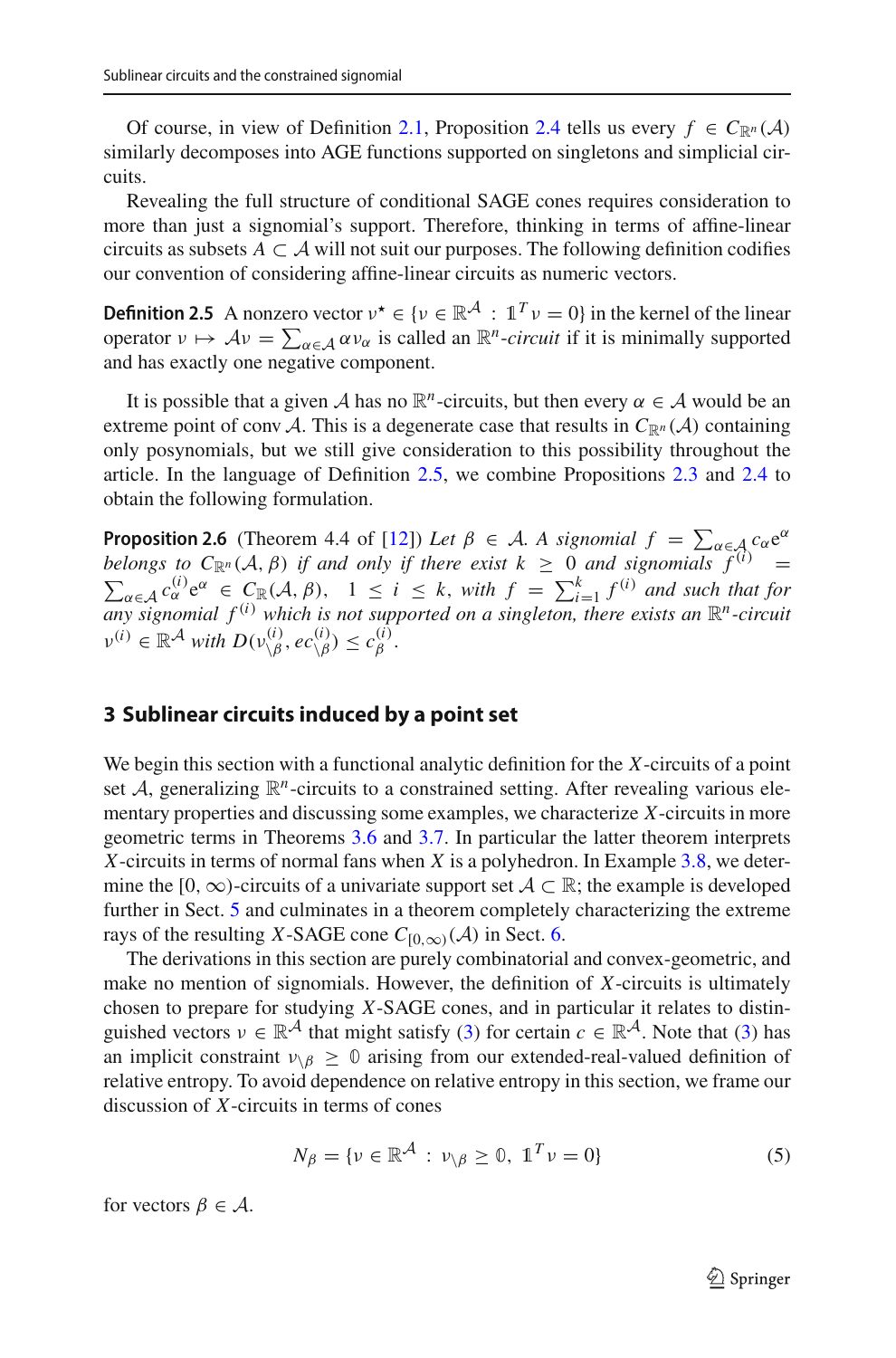**Definition 3.1** A vector  $v^* \in N_\beta$  is an *X*-*circuit of A* (or simply, an *X*-*circuit*) if (1) it is nonzero, (2)  $\sigma_X(-\mathcal{A}v^*) < \infty$ , and (3) it cannot be written as a convex combination of two non-proportional  $v^{(1)}$ ,  $v^{(2)} \in N_\beta$ , for which  $v \mapsto \sigma_X(-\mathcal{A}v)$  is linear on  $[v^{(1)}, v^{(2)}]$ .

The third condition is equivalent to strict sublinearity of  $v \mapsto \sigma_X(-\mathcal{A}v)$  on any line segment in  $N_\beta$  that contains  $v^*$ , except for the trivial line segments which generate a single ray. The central importance of the sublinearity condition leads us to refer to *X*-circuits also as *sublinear circuits*; the latter term is helpful in remembering the definition early in our development.

*Remark 3.2* In the special case  $X = \mathbb{R}^n$ , condition (2) simplifies to  $Av = 0$ . In conjunction with the definition of  $N_\beta$ , this shows that the special case  $X = \mathbb{R}^n$  of Definition [3.1](#page-8-1) matches exactly with Definition [2.5](#page-8-2) of  $\mathbb{R}^n$ -circuits.

Conceptually, Definition [3.1](#page-8-1) indicates that *X*-circuits are essential in capturing the behavior of the augmented support function  $v \mapsto \sigma_X(-\mathcal{A}v)$  on the given  $N_\beta$ . While developing this concept formally it is convenient for us to enumerate  $v^+ := \{ \alpha :$  $\nu_{\alpha} > 0$ , and to identify the unique index  $\nu^- := \beta \in \mathcal{A}$  where  $\nu_{\beta} < 0$ . Note that positive homogeneity of the support function tells us that the property of being a sublinear circuit is invariant under scaling by positive constants. A sublinear circuit is *normalized* if its unique negative term  $v_\beta$  has  $v_\beta = -1$ , in which case we usually denote it by the symbol  $\lambda$  rather than  $\nu$ . We can normalize a given sublinear circuit by taking the ratio with its infinity norm  $\lambda = v/||v||_{\infty}$ , because  $||v||_{\infty} = |v_{\beta}|$  for all vectors  $v \in N_\beta$ .

**Example 3.3** (The conic case) It is straightforward to determine which  $v \in N_\beta$  are *X*-circuits of *A* when *X* is a cone. In such a setting, the support function of *X* can only take on the values zero and positive infinity. Hence,  $v \mapsto \sigma_X(-\mathcal{A}v)$  is trivially linear over all of  $V_\beta := \{v \in N_\beta : \sigma_X(-\mathcal{A}v) < \infty\}$ . Notice that  $V_\beta$  is a cone and that  $\sigma_X(-\mathcal{A}v) = 0$  may be reformulated as  $v \in (\mathcal{A}^T X)^*$ . Standard conic duality calculations (see Proposition [8.3\)](#page-32-0) show that  $(A^T X)^* = \text{ker } A + A^{\dagger} X^*$ , where  $A^{\dagger}$ denotes the Moore-Penrose pseudo-inverse of *A*. Thus

<span id="page-9-0"></span>
$$
V_{\beta} = (\ker \mathcal{A} + \mathcal{A}^{\dagger} X^*) \cap N_{\beta}
$$

and the *X*-circuits  $v \in N_\beta$  are precisely the edge generators of  $V_\beta$ .

Regarding again the special case  $X = \mathbb{R}^n$  from this conic perspective, we have  $X^* = \{0\}$ , so  $\mathcal{A}^\dagger X^* = \{0\}$ , and ker  $\mathcal{A} + \mathcal{A}^\dagger X^* = \ker \mathcal{A}$ , which implies  $V_\beta =$ ker  $A \cap N_\beta$ . It is easily shown that edge generators of ker  $A \cap N_\beta$  are precisely those  $v \in \text{ker } A \cap N_{\beta} \setminus \{0\}$  for which  $v^+ = \{ \alpha : v_{\alpha} > 0 \}$  are affinely independent, which recovers the matroid-theoretic notion of affine-linear simplicial circuits from the point of view of subsets  $A \subset \mathcal{A}$ .

The following proposition shows that the affine-independence property is a necessary condition for all sublinear circuits. The proposition provides insight because it shows an *X*-circuit  $\nu$  with  $X \subset \mathbb{R}^n$  is restricted to  $|\sup p \nu| \leq n + 2$ .

**Proposition 3.4** *If*  $v^* \in N_\beta$  *is an X-circuit, then*  $(v^*)^+ = \text{supp } v^* \setminus \beta$  *is affinely independent.*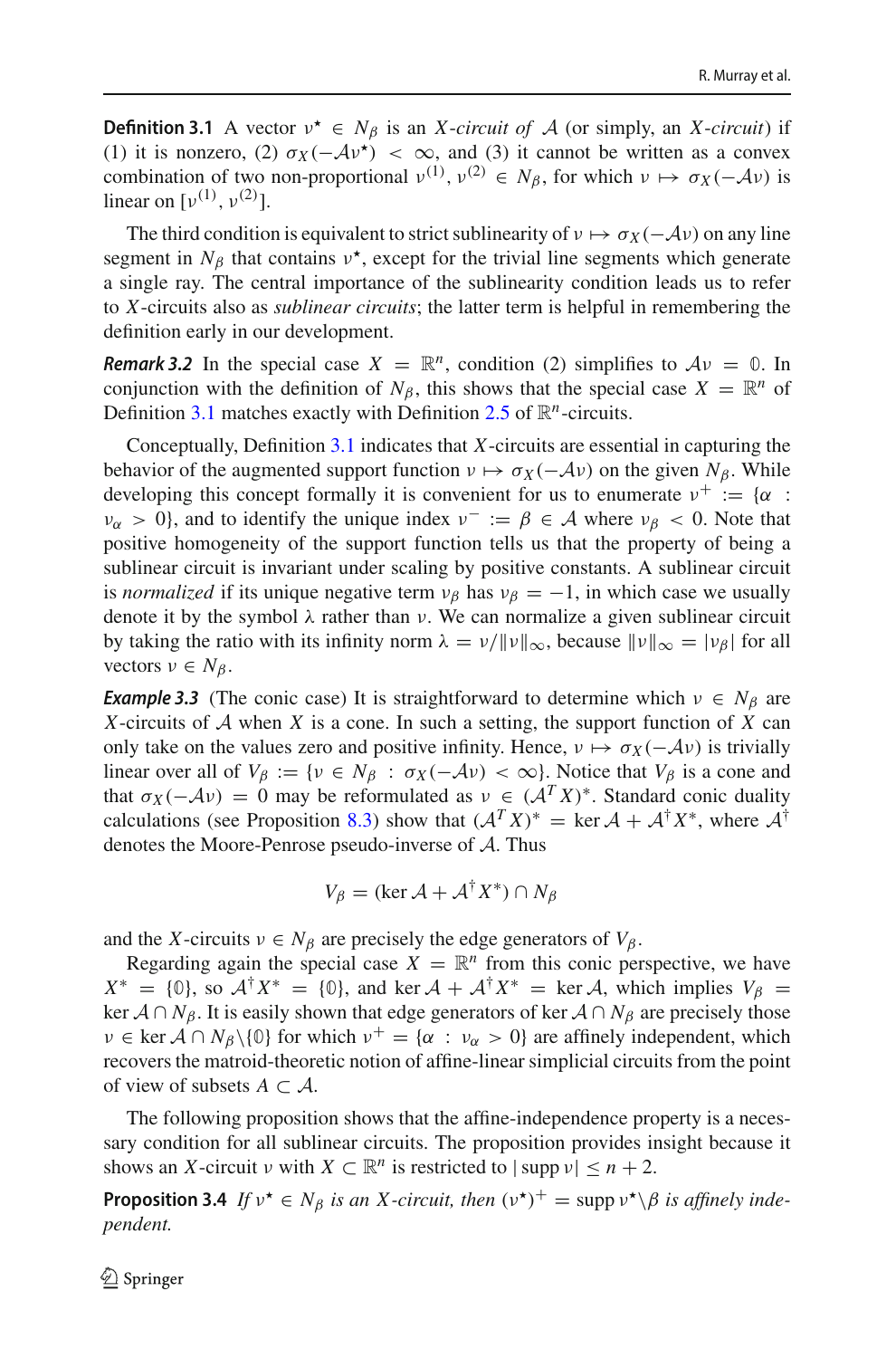*Proof* From a fixed  $v^* \in N_\beta$  construct  $z = -Av^*$  and  $U = \{v \in N_\beta : -Av =$ *z*,  $v_\beta = v_\beta^*$ . The function  $v \mapsto \sigma_X(-\mathcal{A}v)$  is a constant and equal to  $\sigma_X(z)$  on *U*, and so in order for  $v^*$  to be an *X*-circuit, it must be a vertex of the polytope U. The set U is in 1to-1 correspondence with  $W = \{w \in \mathbb{R}_+^{A \setminus \beta} : \sum_{\alpha \in A \setminus \beta} (\beta - \alpha)w_\alpha = z, 1^T w = -\nu_\beta^* \}$ by identifying  $w = v_0 \sin \theta$ . In matrix notation, we can write  $W = \{w \in \mathbb{R}_+^{A \setminus \beta} : Mw = \mathbb{R}^+ \cup Mw\}$  $(z, -\nu_{\beta}^{\star})$  by forming the matrix *M* with columns  $\{(\beta - \alpha, 1)\}_{{\alpha \in A \setminus \beta}}$  indexed by  $\alpha \in \mathcal{A} \backslash \beta$ .

Basic polyhedral geometry tells us that all vertices  $w^*$  of *W* use an affinely independent set of columns from *M*. Furthermore, a given set of columns from *M* is affinely independent if and only if the corresponding indices of the columns (as vectors  $\alpha \in A \backslash \beta$ ) are affinely independent. Since the correspondence between  $\nu \in U$ and *w* ∈ *W* preserves extremality, the vertices of *U* have affinely independent positive support  $v^+$ . support  $v^+$ .

<span id="page-10-1"></span>The converse of Proposition [3.4](#page-9-0) is not true. This is to say: not every vector  $v \in N_\beta$ with affinely independent  $v^+$  is an *X*-circuit.

*Example 3.5* Let  $A \subset \mathbb{R}^2$  contain  $\alpha_1 = (0, 0), \alpha_2 = (1, 0),$  and  $\alpha_3 = (0, 1)$ , and consider  $X = \{x \in \mathbb{R}^2 : x \ge u\}$  for some fixed point  $u \in \mathbb{R}^2$ . The vector  $v^* =$ (−2, 1, 1) has  $(v^*)^- = \alpha_1 = (0, 0)$ , and  $(v^*)^+ = {\alpha_2, \alpha_3} = {(1, 0), (0, 1)}$  is affinely independent. Considering  $v^{(1)} = (-2, 2, 0)$  and  $v^{(2)} = (-2, 0, 2)$ , we have  $v^* = \frac{1}{2}(v^{(1)} + v^{(2)}) \in \text{ri } L \text{ for } L := [v^{(1)}, v^{(2)}]$ . Moreover, the mapping  $v \mapsto$  $\sigma_X(-\overrightarrow{\mathcal{A}}\nu)$  is linear on *L*, because for any  $\mu_1, \mu_2 \ge 0$  with  $\mu_1 + \mu_2 = 1$  we have

$$
\sigma_X(\mathcal{A}(-\mu_1 \nu^{(1)} - \mu_2 \nu^{(2)})) = \sigma_X((-2\mu_1, -2\mu_2)) = -2\mu_1 u_1 - 2\mu_2 u_2
$$
  
=  $\sigma_X((-2\mu_1, 0)) + \sigma_X((0, -2\mu_2)).$ 

The last equality is true since (1, 1) maximizes both the objective functions  $x \mapsto$  $(-2\mu_1, 0)^T x$  and  $x$   $\mapsto$   $(0, -2\mu_2)^T x$  on *X*.

With the basic exercise of Example [3.5](#page-10-1) complete, we turn to characterizing sublinear circuits in full generality.

**Theorem 3.6** *Fix*  $\beta \in A$ *. The convex cone generated by* 

<span id="page-10-0"></span>
$$
T = \{ (v, \sigma_X(-\mathcal{A}v)) : v \in N_\beta, \sigma_X(-\mathcal{A}v) < \infty \}
$$

*is pointed (i.e., it contains no lines) and closed. A vector*  $v^* \in N_\beta$  *is an X-circuit of A if and only if* ( $v^{\star}$ ,  $\sigma_X(-Av^{\star})$ ) *is an edge generator for* co *T*.

*Proof* Let *Q* denote the closed convex set  $Q = \{v : v \in N_\beta, \sigma_X(-Av) < \infty\}$ . The claim of the theorem is trivially true if  $Q = \{0\}$ , in which case there are no *X*-circuits  $v \in N_\beta$  and co  $T = \{(0, 0)\}\$  has no extreme rays. We therefore assume for the duration of the proof that *Q* contains a nonzero vector.

We turn to showing co *T* is closed and pointed, particularly beginning with pointedness. For this, observe co  $T \subset N_\beta \times \mathbb{R}$ . Since  $N_\beta$  contains no lines, there are no lines in co *T* of the form  $(v, \tau)$  with  $v \neq 0$ . Meanwhile, we know that the line spanned by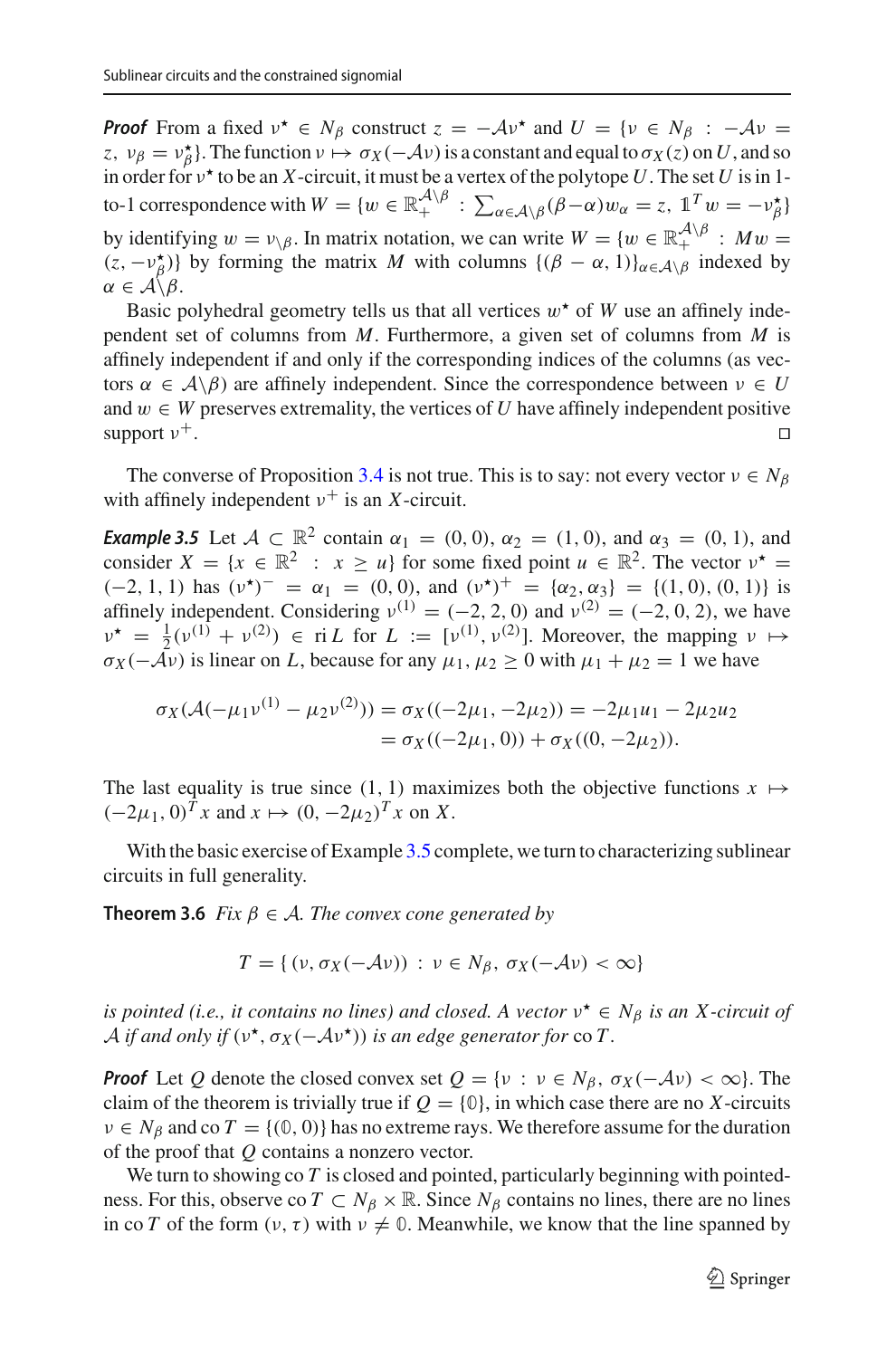$(0, 1)$  cannot be contained in co *T*, since  $\sigma_X(-A0) = 0$ . Now we turn to closedness of co *T*. Since *Q* is contained within  $N_\beta$ , we may normalize *Q* against { $\nu : \nu_\beta = -1$ }:  $Q = \text{co } Q_1$  for the nonempty compact convex set  $Q_1 := \{ \lambda : \lambda \in Q, \lambda \} = -1 \}.$ From  $Q_1$  we construct  $T_1 = \{(\lambda, \sigma_X(-\lambda\lambda)) : \lambda \in Q_1\}$ . The set  $T_1$  inherits compactness from  $Q_1$  (by continuity of  $\lambda \mapsto \sigma_X(-A\lambda)$ ), and the convex hull  $T_2 = \text{conv } T_1$ inherits compactness from  $T_1$  (as the convex hull of a compact set is compact). It is evident that  $T_2$  does not contain the zero vector, and so by [\[37](#page-34-16),Corollary 9.6.1] we have that co  $T_2$  is closed. We finish this phase of the proof by identifying co  $T = \text{co } T_2$ .

At this point we have that  $\cot T$  is the convex hull of its extreme rays; it remains to determine the nature of these extreme rays. Since *T* is a generating set for co *T* and contains only vectors of the form  $(v, \sigma_X(-\mathcal{A}v))$ , every edge generator of co *T* is given by a nonzero vector ( $v^*$ ,  $\sigma_X(-\mathcal{A}v^*)$ ) for appropriate  $v^*$ . It is clear that  $v^*$  must be an *X*-circuit in order for ( $v^{\star}$ ,  $\sigma_X(-\mathcal{A}v^{\star})$ ) to be an edge generator of co *T*. The harder direction is to show that  $v^*$  being an *X*-circuit is *sufficient* for  $(v^*, \sigma_X(-Av^*))$  to be an edge generator for co *T* .

To handle this direction, begin by defining an affinely independent set  $V = \{v^{(i)}\}_{i=1}^{\ell}$ and a vector  $\theta$  in the relative interior of  $\Delta \ell := \{z \in \mathbb{R}_+^{\ell} : \mathbb{1}^T z = 1\}$ , where  $\nu^* = \sum_{i=1}^{\ell} \theta_i \nu^{(i)}$  and

$$
\sigma_X(-\mathcal{A}\nu^\star) = \sum_{i=1}^{\ell} \theta_i \sigma_X(-\mathcal{A}\nu^{(i)}).
$$

We claim that  $v \mapsto \sigma_X(-\mathcal{A}v)$  is linear on the entirety of conv *V*. To see why, note that the assumption on  $v^*$  relative to *V* means the elements of  $\Phi := \{ (v^{(i)}, \sigma_X(-Av^{(i)})) :$ *i* ∈  $[\ell] \cup {\star}$ } lie on a common hyperplane on the boundary of the epigraph *H* =  $\{(v, t) : \sigma_X(-Av) \leq t\}$ . Since  $v \mapsto \sigma_X(-Av)$  is convex, *H* is a convex set, and there is some proper face *F* of *H* which contains  $\Phi$ . It is evident that  $v \mapsto \sigma_X(-\mathcal{A}v)$  is linear on the projection of that face  $\hat{F} = \{v : \exists t \in \mathbb{R} \ (v, t) \in F\}$ . Since conv  $\mathcal{V} \subset \hat{F}$ , this proves our claim regarding linearity of  $v \mapsto \sigma_X(-\mathcal{A}v)$  on conv *V*.

By the above argument: if  $v^*$  is an *X*-circuit, then for every  $\theta \in \text{ri } \Delta_\ell$  and affinely independent  $V = \{v^{(i)}\}_{i=1}^{\ell} \subset N_{\beta}$  with co  $V \neq \text{co}\{v^{\star}\}\text{, we have}$ 

$$
(\nu^{\star}, \sigma_X(-\mathcal{A}\nu^{\star})) \neq \sum_{i=1}^{\ell} \theta_i \left( \nu^{(i)}, \sigma_X(-\mathcal{A}\nu^{(i)}) \right).
$$

From Carathéodory's Theorem, restricting to affinely independent  $V \subset T$  is sufficient to test extremality in co *T*. Therefore, every circuit  $v^* \in N_\beta$  induces an edge generator for co *T*. for co  $T$ .

When considering the set " $T$ " in Theorem [3.6,](#page-10-0) it is natural to expect that for polyhedral *X* there are only finitely many extreme rays in the cone co  $T$ , and hence only finitely many normalized *X*-circuits. The remainder of this section serves to prove this fact; here we use the concept of *normal fans* from polyhedral geometry. See, e.g., [\[43](#page-34-17), Chapter 7] (for the bounded case of polytopes), [\[13](#page-33-20), Section 5.4] or [\[38](#page-34-18), Chapter 2]. For each face *F* of a polyhedron *P*, there is an associated *outer normal cone*

$$
N_P(F) = \{ w : z^T w = \sigma_P(w) \,\forall \, z \in F \}.
$$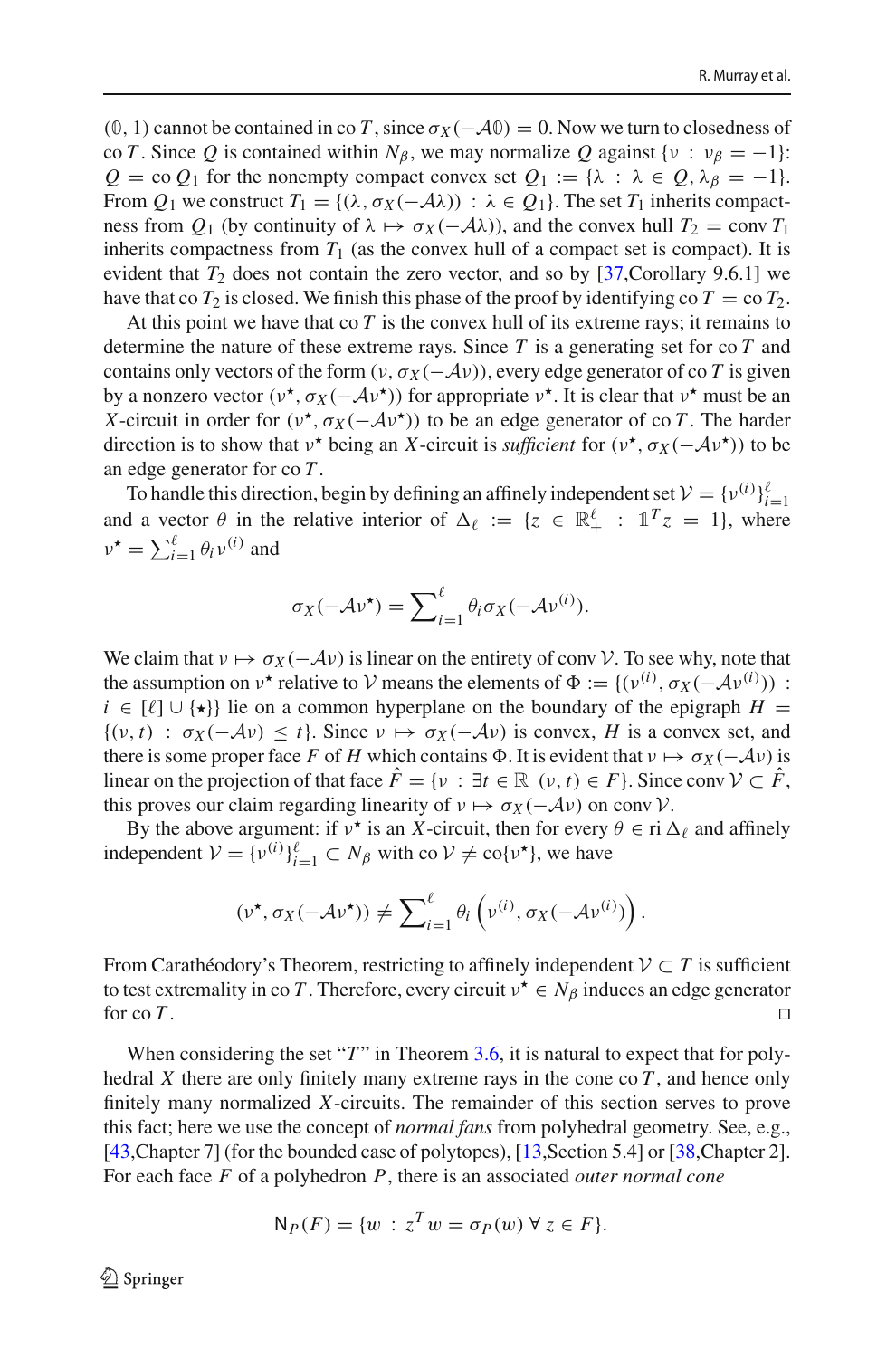Clearly, the support function of a polyhedron *P* is linear on every outer normal cone, and in particular the linear representation may be given by  $\sigma_P(w) = z^T w$  for any  $z \in F$ . We obtain the *outer normal fan* of *P* by collecting all outer normal cones:

<span id="page-12-0"></span>
$$
\mathcal{O}(P) = \{ \mathsf{N}_P(F) : F \text{ is a face of } P \}
$$

The support of  $O(P)$  is the polar rec(*P*)<sup>°</sup>. The full-dimensional linearity domains of the support function are the outer normal cones of the vertices of *P* (see also [\[11](#page-33-21), Section 1]).

**Theorem 3.7** *If X is polyhedral, then*  $v \in N_B \setminus \{0\}$  *is an X-circuit if and only if*  $co\{v\}$ *is a ray in*  $O(-A^TX + N_\beta^\circ)$ *. Consequently, a polyhedral set X has finitely many normalized circuits.*

*Proof* Let  $P = -A^T X + N_\beta^\circ$ . Using the characterization in [\[37](#page-34-16),Theorem 14.2], the polar of its recession cone can be expressed as

$$
(\text{rec } P)^\circ = \{v \,:\, \sigma_X(-\mathcal{A}v) < \infty\} \cap N_\beta,
$$

where we have also used the property  $\sigma_X(-\mathcal{A}v)$  = sup<sub> $x \in X$ </sub> $(-\mathcal{A}v)^T x$  =  $\sup_{x \in -A} f_X v^T x = \sigma_{-A} f_X(v)$ . In particular, this also gives  $\sigma_X(-\mathcal{A}v) = \sigma_P(v)$ . From *P* construct the outer normal fan  $O := O(P)$ . We claim that co{v} is a ray in *O*.

It is clear that if a cone  $K \in \mathcal{O}$  is associated to a face *F* of *P*, then we may express  $\sigma_P(v) = z^T v$  for any  $z \in F$ , and so  $\sigma_P(v) \equiv \sigma_X(-Av)$  is linear on *K*. Since the support of  $\mathcal O$  is rec( $P$ )°, the cones  $K \in \mathcal O$  partition (rec  $P$ )°, i.e.,

$$
(\text{rec } P)^\circ = \bigcup_{K \in \mathcal{O}} \text{ri}(K),
$$

and if *K*, *K'* are distinct elements in *O*, then ri *K* ∩ ri  $K' = \emptyset$ . Therefore, every  $v \in N_\beta \setminus \{0\}$  for which  $\sigma_X(-\mathcal{A}v) < \infty$  is associated with a unique  $K \in \mathcal{O}$ , by way of ν ∈ ri *K*.

Fix  $v \in (rec P)^\circ$ , and let K be the associated element of  $\mathcal O$  that contains  $v$  in its relative interior. If K is of dimension greater than 1,  $\nu$  can be expressed as a convex combination of non-proportional  $v^{(1)}$ ,  $v^{(2)} \in K$  – and clearly  $\bar{v} \mapsto \sigma_X(-A\bar{v}) \equiv$  $\sigma_P(\bar{\nu})$  would be linear on the interval  $[v^{(1)}, v^{(2)}]$ . Thus for  $\nu$  to be an *X*-circuit, it is necessary that *K* be of dimension 1. Since *P* is a polyhedron,  $\mathcal O$  is induced by finitely many faces. Thus there are finitely many  $K \in \mathcal{O}$  with dim  $K = 1$  and in turn finitely many normalized *X*-circuits of *A*.

Conversely, let  $v^* \in N_\beta \setminus \{0\}$  and  $\text{co}\{v^*\}\$  be a ray in  $\mathcal{O}$ . Since  $\mathcal O$  is supported on rec(*P*)<sup>°</sup>, we have  $\sigma_X(-\mathcal{A}v^{\star}) = \sigma_P(v^{\star}) < \infty$ .

Let  $v^{(1)}$ ,  $v^{(2)} \in N_\beta$  be non-proportional and  $\tau \in (0, 1)$  satisfy  $v^* = \tau v^{(1)} + (1 - \tau_\beta)$  $\tau$ ) $v^{(2)}$ . If  $v^{(1)}$  or  $v^{(2)}$  is outside of rec(*P*)°, say,  $v^{(1)}$ , then  $\sigma_X(-\mathcal{A}v^{(1)}) = \infty$  and thus the mapping  $v \mapsto \sigma_X(-\mathcal{A}v)$  cannot be linear on  $[v^{(1)}, v^{(2)}]$ . Hence, we can assume that  $v^{(1)}$ ,  $v^{(2)} \in \text{rec}(P)^\circ$ .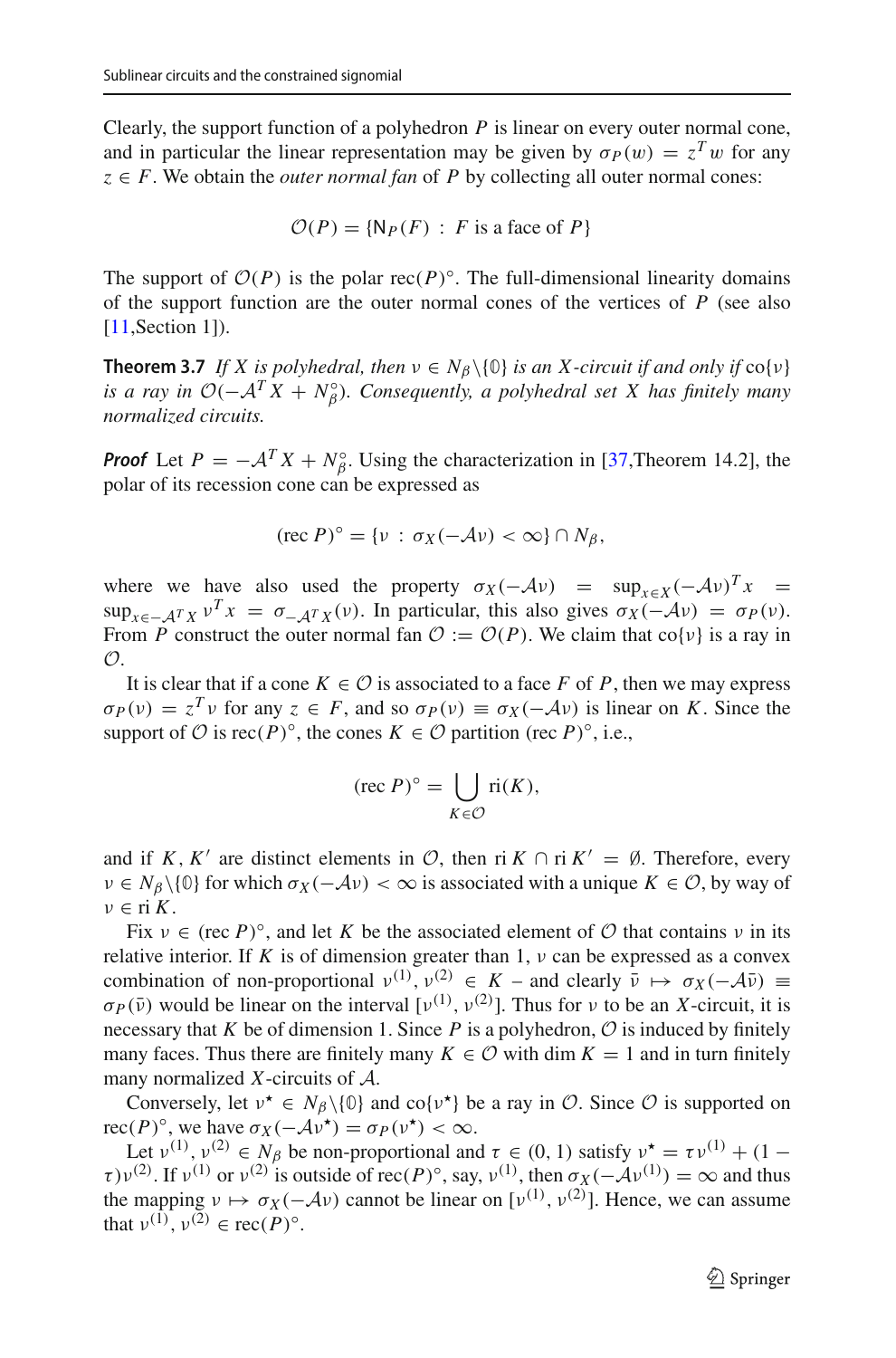We have to show that the mapping

$$
g:[0,1]\to\mathbb{R},\quad\theta\mapsto\sigma_P(\theta\nu^{(1)}+(1-\theta)\nu^{(2)})
$$

is not linear.

Consider the restriction of the fan  $\mathcal{O}$  to the cone  $C := \text{co}\{v^{(1)}, v^{(2)}\}$ , that is, the collection of all the cones in  $\{N_P(F) \cap C : F$  is a face of *P* $\}$ . This is a fan  $O'$  supported on the two-dimensional cone  $S := \text{rec}(P)^\circ \cap C$ . On the set *S*, we consider the restricted mapping  $(\sigma_P)|_S : S \to \mathbb{R}, w \mapsto \sigma_P(w)$ . The linearity domains of  $(\sigma_P)|_S$  are the two-dimensional cones in  $\mathcal{O}'$ . Since  $\text{co}\lbrace v^* \rbrace$  is a ray in the fan  $\mathcal{O}$  and thus also in the fan  $O'$ , the vectors  $v^{(1)}$  and  $v^{(2)}$  are contained in different two-dimensional cones of the fan  $\mathcal{O}'$ . Hence, the mapping *g* is not linear. Altogether, this shows that  $v^*$  is an *X*-circuit. □

<span id="page-13-0"></span>**Example 3.8** We consider as a running example the one-dimensional case of  $X =$  $[0, \infty)$  and  $\mathcal{A} = {\alpha_1, \ldots, \alpha_m} \subset \mathbb{R}$  where we can assume  $\alpha_1 < \cdots < \alpha_m$ . In this running example we index by integers  $i \in [m] := \{1, \ldots, m\}$  rather than by elements  $\alpha \in \mathcal{A}$ . Therefore we identify  $\mathbb{R}^{\mathcal{A}}$  with  $\mathbb{R}^m$  and use  $\delta_i$  for the *i*<sup>th</sup> unit vector in  $\mathbb{R}^m$ (for each  $i \in [m]$ ). Under these conventions, A is regarded as a row vector in  $\mathbb{R}^{1 \times m}$ and  $A^T = (\alpha_1, \ldots, \alpha_m)$  is a column vector in  $\mathbb{R}^m$ . We claim that the normalized *X*-circuits  $\lambda \in \mathbb{R}^m$  are the vectors either of the form (1)  $\lambda = \delta_k - \delta_j$  for  $j < k$  or of the form (2)

$$
\lambda = \left(\frac{\alpha_j - \alpha_i}{\alpha_k - \alpha_i}\right)\delta_k + \left(\frac{\alpha_k - \alpha_j}{\alpha_k - \alpha_i}\right)\delta_i - \delta_j \quad \text{for} \quad i < j < k.
$$

Note that vectors of type (2) satisfy  $A\lambda = 0$ , and in fact are the unique such vectors that also satisfy supp  $\lambda = \{i, j, k\}, \lambda_j = -1, \lambda_i, \lambda_k > 0, \mathbb{1}^T \lambda = 0.$ 

To derive this claim we consider for fixed  $j \in [m]$  the polyhedron  $P = -A^T X + N^{\circ}_{j}$ from Theorem [3.7.](#page-12-0) It is evident that this polyhedron is a cone, that may be expressed as

$$
P = \operatorname{co}\{(-\alpha_1,\ldots,-\alpha_m)\} + \mathbb{R} \cdot 1 - \sum_{\ell \in [m] \setminus j} \operatorname{co}\{\delta_\ell\}.
$$

The rays of its normal fan are the extreme rays of its polar

<span id="page-13-1"></span>
$$
P^{\circ} = (\text{rec } P)^{\circ}
$$
  
= { $\nu \in \mathbb{R}^m$  :  $(-\alpha_1, ..., -\alpha_m)^T \nu \le 0$ ,  $\mathbb{1}^T \nu = 0$ ,  $\nu_{\ell} \ge 0$  for  $\ell \in [m] \setminus j$ }. (6)

Note here that this gives us exactly the set "*Q*" from the proof of Theorem [3.6.](#page-10-0) This happens because *X* is conic and hence the support function  $\sigma_X(-\mathcal{A}v)$  evaluates to zero for every *X*-circuit  $\nu$ . By Proposition [3.4,](#page-9-0) each *X*-circuit in  $N_i$  has at most three non-vanishing components  $v_i$ ,  $v_j$ ,  $v_k$ , and, moreover, it has  $m-2$  of the inequalities in [\(6\)](#page-13-1) binding. If all those binding inequalities are of the form  $v_{\ell} \geq 0$ , then with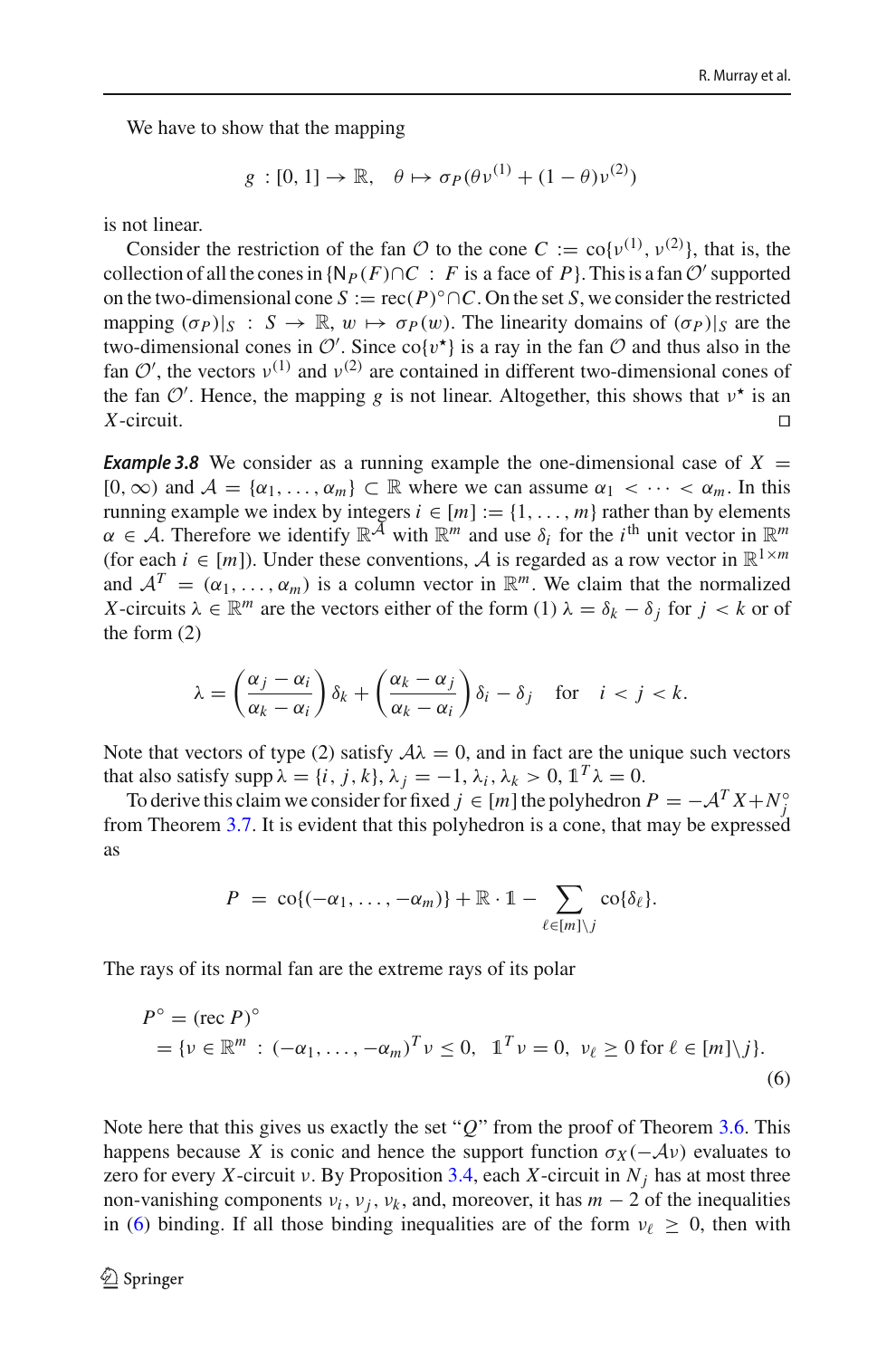$\sigma_X(-\mathcal{A}v) < \infty$ , we obtain the normalized *X*-circuits of *A* of type (1). Now assume that the inequality  $(-\alpha_1,\ldots,-\alpha_m)^T v \leq 0$  is binding for some normalized *X*-circuit *v* of *A*. Since the sign pattern  $(-, +, +)$  for  $(v_i, v_j, v_k)$  in conjunction with  $1^T v = 0$ leads to  $(-\alpha_1,\ldots,-\alpha_m)^T v < 0$ , and the sign pattern  $(+, +, -)$  contradicts the *X*-circuit condition  $\sigma_X(-\mathcal{A}v) < \infty$ , we obtain the normalized *X*-circuits of *A* of type (2).

For the example classes of the nonnegative orthant and the cube  $[-1, 1]^n$ , we refer the reader to [\[27](#page-34-19)].

## <span id="page-14-0"></span>**4 Sublinear circuits in AGE cones**

In this section, we show how the *X*-AGE cones  $C_X(\mathcal{A}, \beta)$  can be further decomposed using sublinear circuits. These decompositions lay the foundation to understand the extreme rays of the conditional SAGE cone  $C_X(\mathcal{A})$ . Our first result here is a necessary criterion for an *X*-AGE function *f* to be extremal in  $C_X(\mathcal{A}, \beta)$ , which states that all of its relative entropy certificates must be *X*-circuits (see Theorem [4.2\)](#page-15-0). Defini-tion [4.3](#page-15-1) introduces  $\lambda$ -*witnessed AGE cones* as the subset of signomials in  $C_X(\mathcal{A}, \beta)$ whose nonnegativity is certified by a given normalized vector  $\lambda$ . Theorem [4.4](#page-16-0) then decomposes  $C_X(\mathcal{A}, \beta)$  through the  $\lambda$ -witnessed AGE cones, where  $\lambda$  is a normalized *X*-circuit. As a consequence, for polyhedral *X*, the cone  $C_X(\mathcal{A}, \beta)$  is power-cone representable (see Corollary [4.5\)](#page-17-0).

In the last part of this section we prove two propositions on explicit representations for primal and dual  $\lambda$ -witnessed AGE cones. Proposition [4.7](#page-18-0) in particular is very important for a characterization of dual *X*-SAGE cones, as it reveals a multiplicative convexity property used extensively in Sect. [5.](#page-19-0)

<span id="page-14-2"></span>The following lemma provides a construction to decompose an *X*-AGE function into simpler summands, under a local linearity condition on the support function  $v \mapsto \sigma_X(-\mathcal{A}v).$ 

**Lemma 4.1** *Let*  $f = \sum_{\alpha \in A} c_{\alpha} e^{\alpha}$  *be X*-*AGE* with negative term  $c_{\beta} < 0$ . If v is a relative entropy certificate for f which can be written as a convex combination  $\nu = \sum_{i=1}^{k} \theta_i v^{(i)}$  of non-proportional  $v^{(i)} \in N_\beta$  and  $\tilde{\nu} \mapsto \sigma_X(-\mathcal{A}\tilde{\nu})$  is linear on  $\text{conv}\{v^{(i)}\}_{i=1}^k$ , then f is not extremal in  $C_X(\mathcal{A}, \beta)$ .

*Proof* Construct vectors  $c^{(i)}$  by

<span id="page-14-1"></span> $c_{\alpha}^{(i)} =$  $\int (c_{\alpha}/v_{\alpha})v_{\alpha}^{(i)}$  if  $\alpha \in \nu^{+}$  $0$  otherwise for all *α* ∈ *A*\*β*, (7)

and  $c_{\beta}^{(i)} = \sigma_X(-A v^{(i)}) + D(v_{\setminus\beta}^{(i)}, e c_{\setminus\beta}^{(i)})$ . These  $c^{(i)}$  define *X*-AGE signomials by construction, and they inherit non-proportionality from the  $v^{(i)}$ . We need to show that  $\sum_{i=1}^{k} \theta_i c^{(i)} \leq c$ , which will establish that *f* can be decomposed as a sum of these non-proportional *X*-AGE functions (possibly with an added posynomial).

2 Springer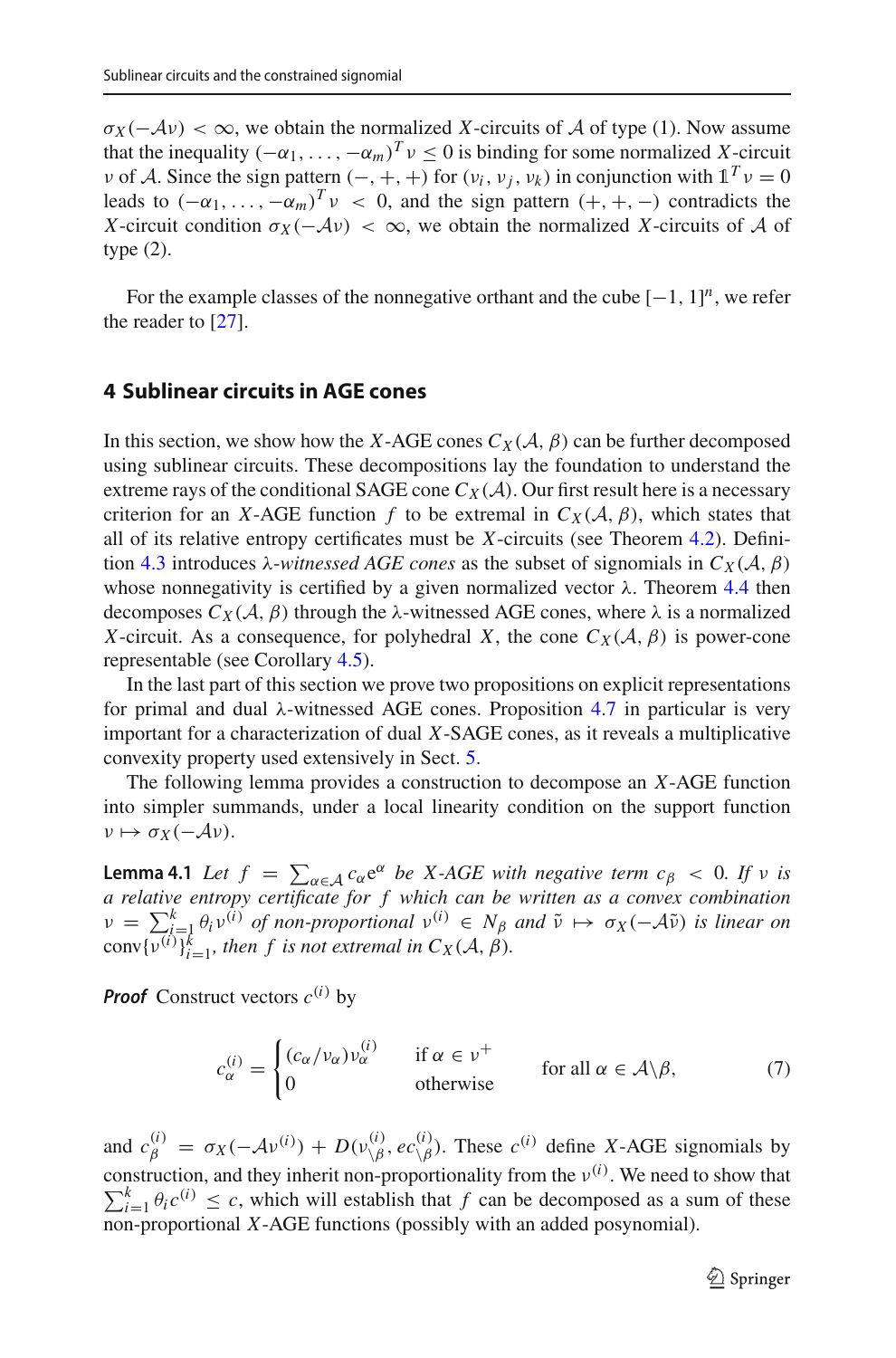<span id="page-15-1"></span> $\Box$ 

For indices  $\alpha \in \nu^+$ , the construction [\(7\)](#page-14-1) relative to  $\nu$  and  $\{\nu^{(i)}\}_{i=1}^k$  actually ensures  $\sum_{i=1}^{k} \theta_i c_{\alpha}^{(i)} = c_{\alpha}$ . For indices  $\alpha \in \text{supp } c \setminus \text{supp } v$  we have  $\sum_{i=1}^{k} \theta_i c_{\alpha}^{(i)} = 0 \le c_{\alpha}$ . The definitions of  $v^{(i)}$  ensure

<span id="page-15-2"></span>
$$
\sigma_X(-\mathcal{A}\nu) = \sigma_X\left(-\mathcal{A}\left(\sum_{i=1}^k \theta_i \nu^{(i)}\right)\right) = \sum_{i=1}^k \theta_i \sigma_X(-\mathcal{A}\nu^{(i)}).
$$
 (8)

Meanwhile, [\(7\)](#page-14-1) provides  $v_{\alpha}^{(i)}/c_{\alpha}^{(i)} = v_{\alpha}/c_{\alpha}$ , which may be combined with  $\sum_{i=1}^{k} \theta_i v_{\alpha}^{(i)} = v_{\alpha} \ \forall \ \alpha \in \mathcal{A}$  to deduce

<span id="page-15-3"></span>
$$
\sum_{i=1}^{k} \theta_i D(\nu_{\setminus\beta}^{(i)}, ec_{\setminus\beta}^{(i)}) = D(\nu_{\setminus\beta}, ec_{\setminus\beta}).
$$
\n(9)

We combine  $(8)$  and  $(9)$  to obtain the desired result

$$
\sum_{i=1}^{k} \theta_i c_{\beta}^{(i)} = \sum_{i=1}^{k} \theta_i \left( \sigma_X(-\mathcal{A}v^{(i)}) + D(v_{\setminus\beta}^{(i)}, ec_{\setminus\beta}^{(i)}) \right)
$$
  
=  $\sigma_X(-\mathcal{A}v) + D(v_{\setminus\beta}, ec_{\setminus\beta}) \leq c_{\beta}.$ 

<span id="page-15-0"></span>**Theorem 4.2** *Let*  $f = \sum_{\alpha \in A} c_{\alpha} e^{\alpha}$  *be X-AGE with negative term c<sub>β</sub> < 0. If f has a relative entropy certificate which is not an X -circuit, then f is not extremal in*  $C_X(\mathcal{A}, \beta)$ .

*Proof* If *f* is an *X*-AGE function with  $c<sub>\beta</sub> < 0$  and v satisfies [\(3\)](#page-7-1), then we must have  $v \neq 0$  and  $\sigma_X(-\mathcal{A}v) < \infty$ . By the definition of an *X*-circuit, v may be written as a convex combination  $v = \theta v^{(1)} + (1 - \theta) v^{(2)}$  where  $\bar{v} \mapsto \sigma_X(-\mathcal{A}\bar{v})$  is linear on [ $v^{(1)}$ ,  $v^{(2)}$ ], and furthermore the  $v^{(i)}$  are not proportional. We can therefore invoke Lemma [4.1](#page-14-2) to prove the claim.

In the remainder of this section we eliminate the degree of freedom associated with v laying on a ray. For each  $\beta \in A$ , we introduce the following notation for the associated set of normalized *X*-circuits of *A*

$$
\Lambda_X(\mathcal{A}, \beta) = \{ \lambda \in N_\beta : \lambda \text{ is an } X \text{-circuit of } \mathcal{A}, \lambda_\beta = -1 \}.
$$

The set of all normalized X-circuits of A is denoted  $\Lambda_X(\mathcal{A})$ . The main reason for introducing this notation is how it interacts with the following definition.

**Definition 4.3** Given a vector  $\lambda \in N_\beta$  with  $\lambda_\beta = -1$ , the  $\lambda$ -*witnessed AGE cone* is

<span id="page-15-4"></span>
$$
C_X(\mathcal{A}, \lambda) = \left\{ \sum_{\alpha \in \mathcal{A}} c_{\alpha} e^{\alpha} : \prod_{\alpha \in \lambda^+} \left[ \frac{c_{\alpha}}{\lambda_{\alpha}} \right]^{\lambda_{\alpha}} \ge -c_{\beta} \exp\left(\sigma_X(-\mathcal{A}\lambda)\right), \ c_{\setminus \beta} \ge 0 \right\}.
$$
\n(10)

 $\textcircled{2}$  Springer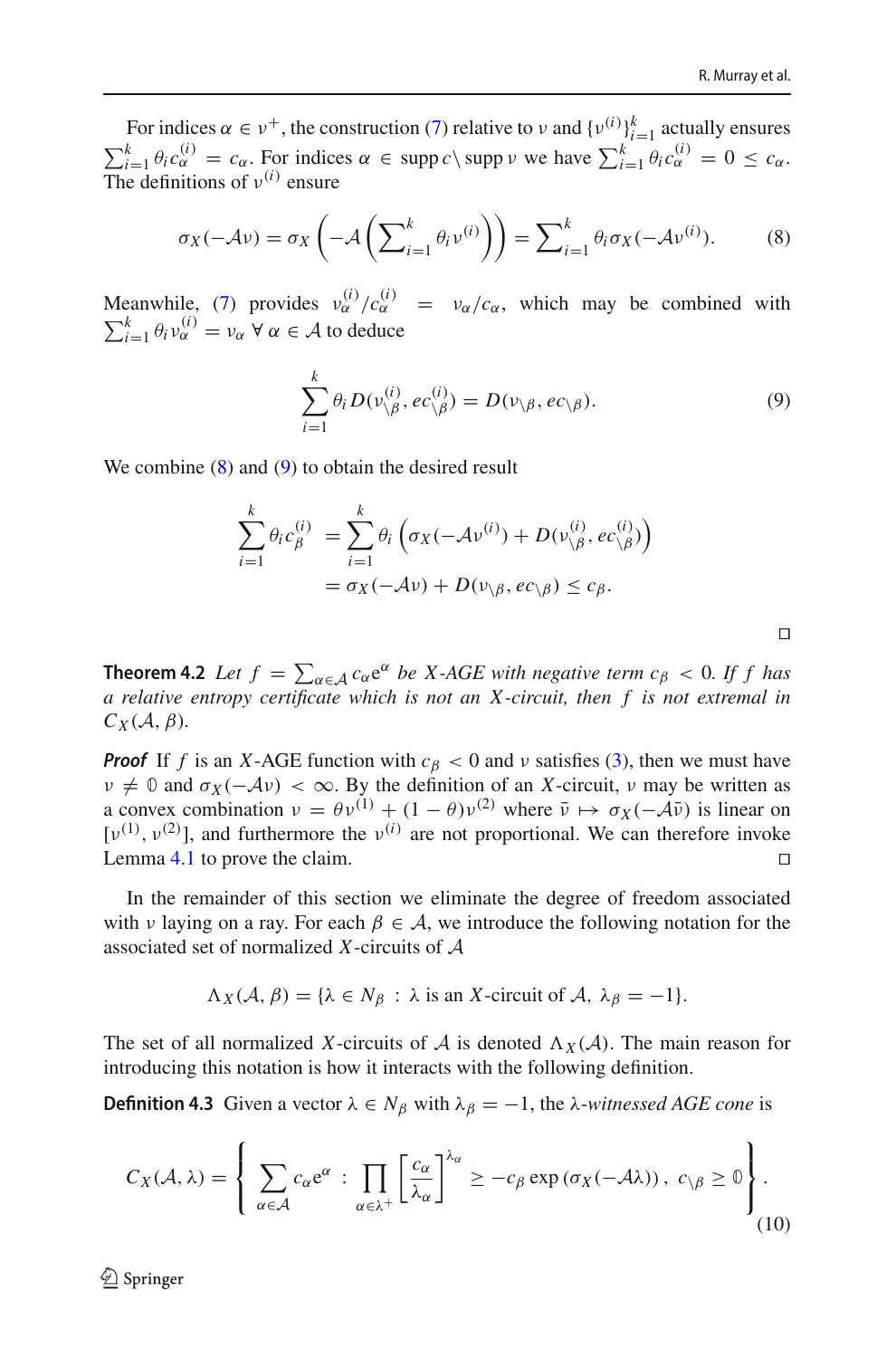We show below that every signomial in  $C_X(\mathcal{A}, \lambda)$  is nonnegative on X. The term "witnessed" in " $\lambda$ -witnessed AGE cone" is chosen to reflect the defining role of  $\lambda$ in the nonnegativity certificate. We only use  $\lambda$ -witnessed AGE cones for theoretical purposes, and only with  $\lambda \in \Lambda_X(\mathcal{A})$ . Possible computational uses (particularly with  $\lambda \notin \Lambda_X(\mathcal{A})$  are offered in Sect. [7.](#page-30-0)

**Theorem 4.4** *Let*  $\Lambda_X(\mathcal{A}) \neq \emptyset$ *. The cone*  $C_X(\mathcal{A}, \beta)$  *can be written as the convex hull of* λ*-witnessed AGE cones, where* λ *runs over the normalized X -circuits, that is,*

<span id="page-16-0"></span>
$$
C_X(\mathcal{A}, \beta) = \text{conv} \bigcup_{\lambda \in \Lambda_X(\mathcal{A}, \beta)} C_X(\mathcal{A}, \lambda).
$$

Note here that for any  $\beta \in \mathcal{A}$  and (normalized)  $\lambda \in N_{\beta}$ , we have  $\mathbb{R}^{\mathcal{A}}_+ \subset C_X(\mathcal{A}, \lambda)$ .

*Proof* Theorem [4.2](#page-15-0) already tells us that for  $\Lambda_X(\mathcal{A}) \neq \emptyset$ ,  $C_X(\mathcal{A}, \beta)$  may be expressed as the convex hull of *X*-AGE functions  $f = \sum_{\alpha \in A} c_{\alpha} e^{\alpha}$  which have *X*-circuits as relative entropy certificates. Therefore it suffices to show that (i) for any such function, the normalized *X*-circuit  $\lambda = v/|v_{\beta}|$  is such that  $(c, \lambda)$  satisfy the condition in [\(10\)](#page-15-4), and (ii) if *any*  $(c, \lambda)$  satisfy [\(10\)](#page-15-4), then the resulting signomial is nonnegative on *X*. We will actually do both of these in one step.

Suppose  $v \in N_\beta$  is restricted to satisfy  $v = s\lambda$  for a variable  $s \ge 0$  and a fixed  $\lambda \in \Lambda_X(\mathcal{A}, \beta)$ . It suffices to show that the set of  $c \in \mathbb{R}^{\mathcal{A}}$  for which

$$
\exists s \ge 0 : \nu = s\lambda \text{ and } \sigma_X(-\mathcal{A}\nu) + D(\nu_{\setminus\beta}, ec_{\setminus\beta}) \le c_{\beta}
$$

is the same as  $(10)$ .

Let  $r(v) = \sigma_X(-Av) + D(v_{\beta}, ec_{\beta})$ . Apply positive homogeneity of the support function to see  $\sigma_X(-\mathcal{A}\nu) = |\nu_\beta|\sigma_X(\mathcal{A}\nu/|\nu_\beta|)$ , and use  $\nu = s\lambda$  to infer  $s = |\nu_\beta|$  and  $\sigma_X(-\lambda \nu/|\nu_\beta|) = \sigma_X(-\lambda \lambda)$ . Abbreviate  $d := \sigma_X(-\lambda \lambda)$  and substitute  $\sum_{\alpha \in \lambda^+} \nu_\alpha =$  $|v_\beta|$  to obtain

$$
r(v) = \sum_{\alpha \in \lambda^+} (v_\alpha \log(v_\alpha/c_\alpha) - v_\alpha + v_\alpha d).
$$

The term *d* may be moved into the logarithm by identifying  $v_\alpha d = v_\alpha \log(1/\exp(-d))$ . For  $\alpha \in \lambda^+$  we define scaled terms  $\tilde{c}_\alpha = c_\alpha \exp(-d)$ , so that  $r(\nu) =$  $\sum_{\alpha \in \lambda^+} v_{\alpha} \log(v_{\alpha}/\tilde{c}_{\alpha}) - v_{\alpha}$ . By Proposition [8.1,](#page-31-0) there exists a  $v = s\lambda$  for which  $r(v) \leq c_{\beta}$  if and only if

<span id="page-16-1"></span>
$$
-c_{\beta} \le \prod_{\alpha \in \lambda^{+}} [\tilde{c}_{\alpha}/\lambda_{\alpha}]^{\lambda_{\alpha}}.
$$
 (11)

Since  $[\tilde{c}_{\alpha}/\lambda_{\alpha}]^{\lambda_{\alpha}} = [c_{\alpha}/\lambda_{\alpha}]^{\lambda_{\alpha}} (\exp(-d))^{\lambda_{\alpha}}$  and  $\prod_{\alpha \in \lambda^{+}} (\exp(-d))^{\lambda_{\alpha}} = \exp(-d)$ ,  $(11)$  can be recognized as the inequality occurring within  $(10)$ , which completes the  $\Box$ 

Theorem [4.4](#page-16-0) shows how  $\lambda$ -witnessed AGE cones provide a window to the structure of *full* AGE cones  $C_X(\mathcal{A}, \beta)$ . To appreciate the benefit of this perspective, it is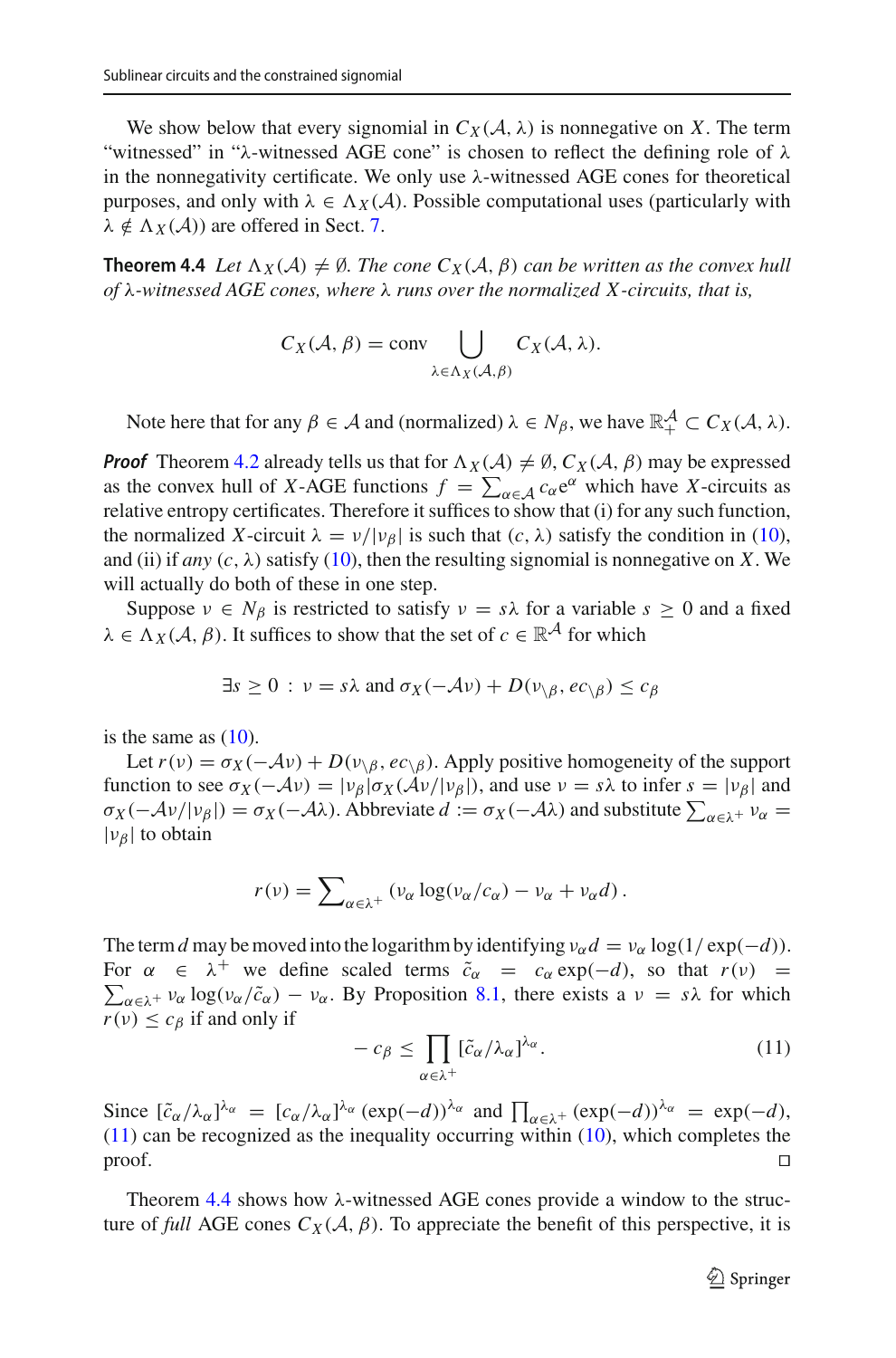necessary to consider the more elementary "power cone." In our context, the primal power cone associated with a normalized *X*-circuit  $\lambda \in \mathbb{R}^{\mathcal{A}}$  is

$$
Pow(\lambda) = \{ z \in \mathbb{R}^{\text{supp }\lambda} : \prod_{\alpha \in \lambda^+} z_\alpha^{\lambda_\alpha} \geq |z_\beta|, \ z_{\setminus \beta} \geq 0, \ \beta := \lambda^- \};
$$

the corresponding dual cone is given by

$$
Pow(\lambda)^* = \{w \in \mathbb{R}^{\text{supp }\lambda} : \prod_{\alpha \in \lambda^+} [w_{\alpha}/\lambda_{\alpha}]^{\lambda_{\alpha}} \ge |w_{\beta}|, w_{\backslash \beta} \ge 0, \ \beta := \lambda^-\}.
$$

It should be evident that  $C_X(\mathcal{A}, \lambda)$  can be formulated in terms of a dual  $\lambda$ -weighted power cone; a precise formula is provided momentarily. For now we give a corollary concerning power cone representability and second-order representability of  $C_X(\mathcal{A})$ when *X* is a polyhedron (see  $[2, 3]$  $[2, 3]$  $[2, 3]$  for formal definitions).

**Corollary 4.5** *If X is a polyhedron, then*  $C_X(\mathcal{A})$  *is power cone representable. If in addition*  $A^T X$  *is rational, then*  $C_X(A)$  *is second-order representable and thus has semidefinite extension degree 2.*

*Proof* We can assume  $\Lambda_X(\mathcal{A}) \neq \emptyset$ , since otherwise  $C_X(\mathcal{A}) = \mathbb{R}_+^{\mathcal{A}}$  and the claim follows. By Theorem [3.7,](#page-12-0) polyhedral *X* have finitely many *X*-circuits, up to scaling. Apply Theorem [4.2](#page-15-0) and finiteness of the normalized circuits  $\Lambda_X(\mathcal{A})$  to write

<span id="page-17-0"></span>
$$
C_X(\mathcal{A}) = \sum_{\lambda \in \Lambda_X(\mathcal{A})} C_X(\mathcal{A}, \lambda).
$$

The first claim follows as each of the finitely many sets  $C_X(\mathcal{A}, \lambda)$  appearing in the above sum are (dual) power cone representable. For the second claim observe that under the rationality assumptions we have  $\Lambda_X(\mathcal{A}) \subset \mathbb{Q}^{\mathcal{A}}$ . Using  $\beta := \lambda^{-1}$ and  $m := |\sup \lambda|$ , it is known that the *m*-dimensional  $\lambda$ -weighted power cone (and its dual) are second-order representable when  $\lambda_{\beta}$  is a rational vector in the (*m* − 1)-dimensional probability simplex [\[3](#page-33-22),Section 3.4]. The last claim follows as the semidefinite extension degree of the second-order cone is two [\[3](#page-33-22), Section 2.3].  $\Box$ 

The first part of Corollary [4.5](#page-17-0) generalizes the case  $X = \mathbb{R}^n$  considered by Papp for polynomials [\[33](#page-34-11)]. That aspect of the corollary has uses in computational optimization when applied judiciously. The second part of Corollary [4.5](#page-17-0) generalizes results by Averkov [\[2](#page-33-10)] and Wang and Magron [\[41\]](#page-34-12) for ordinary SAGE polynomials, and recent results by Naumann and Theobald for several types of ordinary SAGE-like certificates [\[26](#page-34-10)]. We have deliberately framed the second part of the corollary in abstract terms (semidefinite extension degree), because that aspect of the corollary seems not useful for computational optimization.

We now work towards finding a simple representation of dual  $\lambda$ -witnessed AGE cones  $C_X(\mathcal{A}, \lambda)^*$ . We begin this process by regarding the primal as a cone of coefficients contained in R*A*, and finding an explicit representation of the primal in terms of the elementary dual power cone  $Pow(\lambda)^*$ . Towards that end we introduce a diagonal linear operator  $S_\lambda$ :  $\mathbb{R}^{\mathcal{A}} \to \mathbb{R}^{\text{supp }\lambda}$  where  $(S_\lambda w)_{\alpha} = w_{\alpha}$  for  $\alpha \in \lambda^+$ , and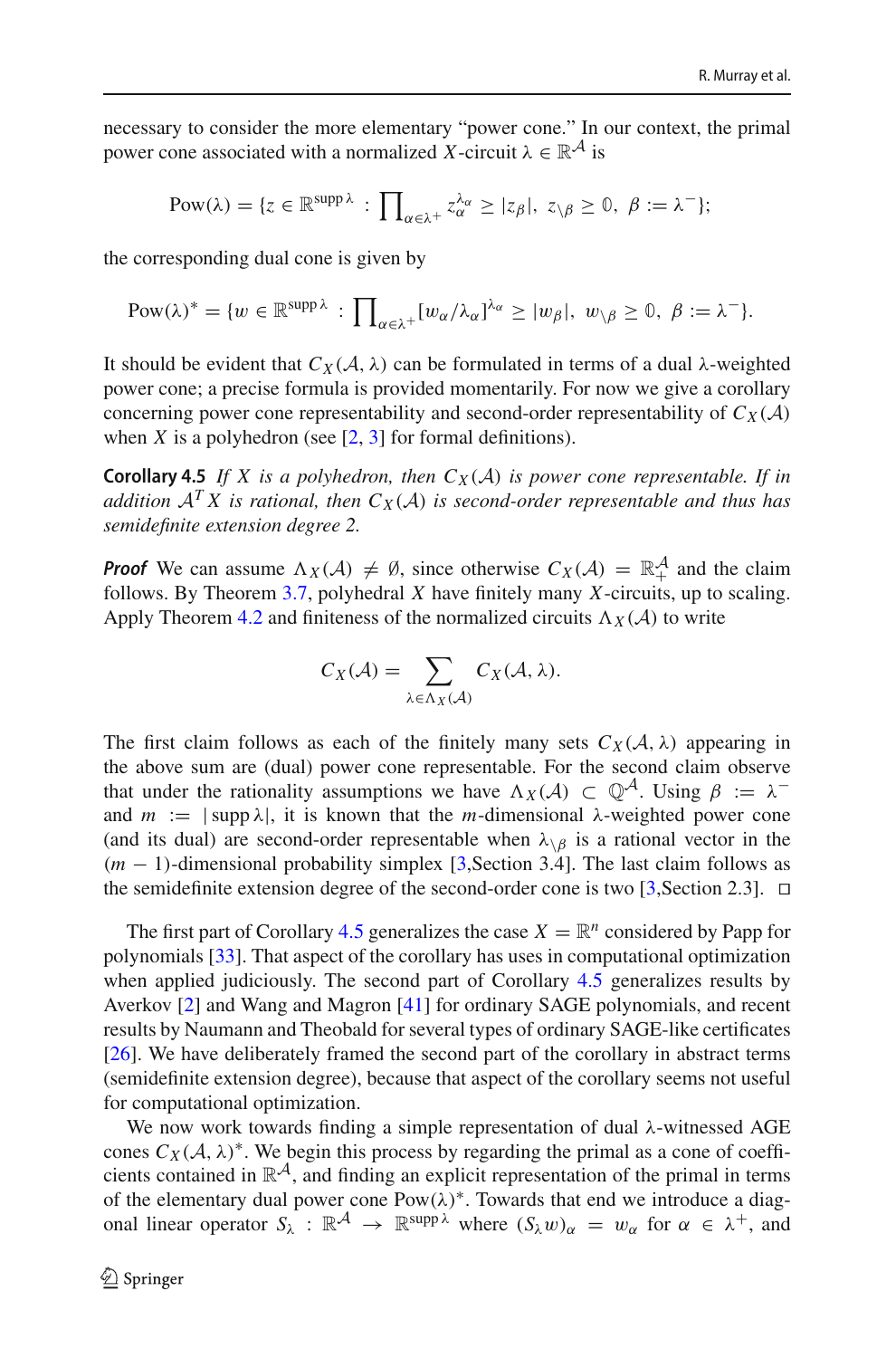$(S_\lambda w)_\beta = w_\beta \exp(\sigma_X(-\lambda \lambda))$  for  $\beta := \lambda^-$ . Recall that  $\delta_\beta \in \mathbb{R}^{\mathcal{A}}$  denotes the standard basis vector corresponding to  $\beta \in A$ , i.e.,  $\delta_{\beta}^{T} w = w_{\beta}$  for  $w \in \mathbb{R}^{\mathcal{A}}$ .

**Proposition 4.6** *For*  $\lambda \in N_B$  *with*  $\lambda_B = -1$  *and*  $\sigma_X(-A\lambda) < \infty$ *, the*  $\lambda$ *-witnessed AGE cone admits the representation*

<span id="page-18-3"></span>
$$
C_X(\mathcal{A}, \lambda) = \{c \in \mathbb{R}^{\mathcal{A}} : \beta := \lambda^-, \ c_{\setminus \beta} \ge 0, \ (S_{\lambda}c - r\delta_{\beta}) \in \text{Pow}(\lambda)^*, \ r \ge 0\}. \tag{12}
$$

*Proof* First, we note that some inequality constraints  $c_{\n\setminus\beta} \geq 0$  are implied by ( $S_\lambda c$  −  $r\delta_{\beta}$ )  $\in$  Pow( $\lambda$ )<sup>\*</sup>. It is necessary to include the inequality constraints explicitly, to account for the case when supp  $\lambda \subsetneq A$ . The condition  $(S_{\lambda}c - r\delta_{\beta}) \in Pow(\lambda)^*$  can be rewritten as

<span id="page-18-2"></span><span id="page-18-1"></span>
$$
\prod_{\alpha \in \lambda^+} [c_{\alpha}/\lambda_{\alpha}]^{\lambda_{\alpha}} \ge |c_{\beta} \exp(\sigma_X(-\mathcal{A}\lambda)) - r|.
$$
 (13)

Meanwhile, the minimum of  $|c_\beta \exp(\sigma_X(-\lambda \lambda)) - r|$  over  $r \ge 0$  is attained at  $r = 0$ when  $c_{\beta} < 0$  and  $r = c_{\beta} \exp(\sigma_X(-\lambda \lambda))$  when  $c_{\beta} \ge 0$ . In the  $c_{\beta} < 0$  case the constraint [\(13\)](#page-18-1) becomes

$$
\prod_{\alpha \in \lambda^+} [c_{\alpha}/\lambda_{\alpha}]^{\lambda_{\alpha}} \geq -c_{\beta} \exp(\sigma_X(-\mathcal{A}\lambda)).
$$

In the  $c_\beta \ge 0$  case the constraint [\(13\)](#page-18-1) is vacuous, since  $\prod_{\alpha \in \lambda^+} [c_\alpha/\lambda_\alpha]^{\lambda_\alpha} \ge 0$  is implied by  $c_{\setminus\beta} \geq 0$ . As the constraint in the preceding display is similarly vacuous when  $c_{\beta} > 0$ , we see that it can be used in lieu of [\(13\)](#page-18-1) without loss of generality.  $\Box$ 

<span id="page-18-0"></span>We can appeal to Proposition [4.6](#page-18-2) to find a representation for  $C_X(\mathcal{A}, \lambda)^*$  which is analogous to Eq. [\(10\)](#page-15-4). Again, the dual is computed by regarding the primal as a cone of *coefficients*.

**Proposition 4.7** *For*  $\lambda \in N_\beta$  *with*  $\lambda_\beta = -1$  *and*  $\sigma_X(-\lambda_\alpha) < \infty$ *, the dual*  $\lambda$ *-witnessed AGE cone is given by*

$$
C_X(\mathcal{A}, \lambda)^* = \left\{ v \in \mathbb{R}_+^{\mathcal{A}} : \beta := \lambda^-, \exp(\sigma_X(-\mathcal{A}\lambda)) \prod_{\alpha \in \lambda^+} v_\alpha^{\lambda_\alpha} \ge v_\beta \right\}.
$$
 (14)

*Proof* Let  $\beta = \lambda^-$  as is usual. To  $v \in \mathbb{R}^A$  associate Val(v) = inf{v<sup>T</sup>c : c  $\in$  $C_X(\mathcal{A}, \lambda)$ . A vector v belongs to  $C_X(\mathcal{A}, \lambda)^*$  if and only if Val(v) = 0. We will find constraints on  $v$  so that the dual feasible set for computing  $Val(v)$  is nonempty, which in turn will imply  $Val(v) = 0$ .

We begin by noting that for any element  $\alpha \in \mathcal{A} \setminus \text{supp } \lambda$ , the only constraints on  $c_{\alpha}$ ,  $v_{\alpha}$  for  $c \in C_X(\mathcal{A}, \lambda)$ ,  $v \in C_X(\mathcal{A}, \lambda)^*$  are  $c_{\alpha} \geq 0$ ,  $v_{\alpha} \geq 0$ ; therefore we assume  $A = \text{supp }\lambda$  for the remainder of the proof. When considering the given expression for Val $(v)$  as a primal problem, we compute a dual using  $(12)$  from Proposition [4.6.](#page-18-2) Under the assumption  $A = \text{supp }\lambda$ , the constraint  $c_{\setminus\beta} \geq 0$  is implied by  $(S_{\lambda}c - r\delta_{\beta}) \in$ Pow( $\lambda$ )<sup>∗</sup>. Therefore when forming a Lagrangian for Val(v) using [\(12\)](#page-18-3), the dual variable to " $c_{\delta} \geq 0$ " may be omitted.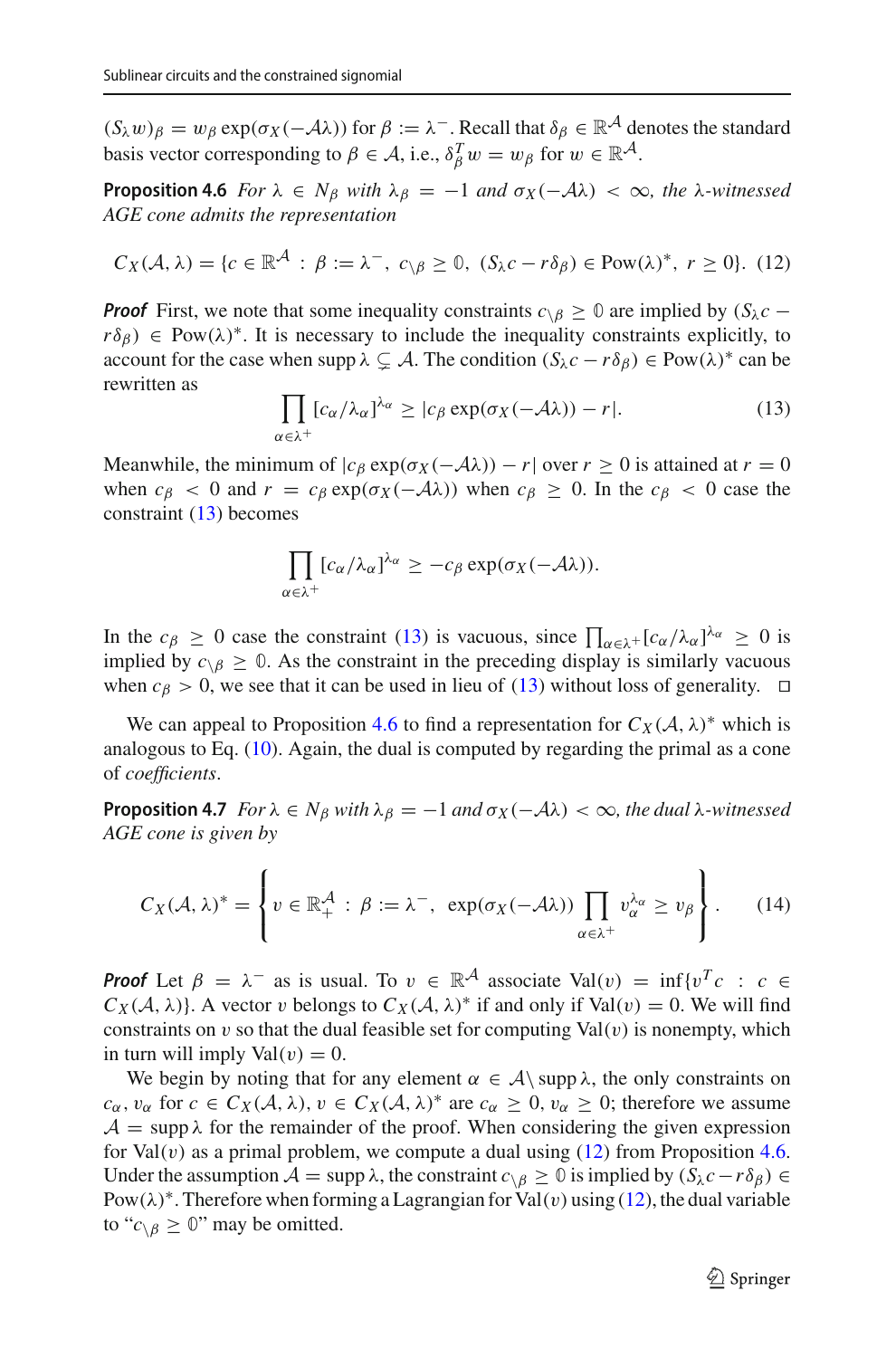For the remaining constraints  $(S_\lambda c - r\delta_\beta) \in Pow(\lambda)^*$  and  $r \geq 0$  we use dual variables  $\mu \in \text{Pow}(\lambda)$  and  $t \in \mathbb{R}_+$  respectively; the Lagrangian is

$$
\mathcal{L}(c, r, \mu, t) = v^T c - \mu^T (S_{\lambda} c - r \delta_{\beta}) - tr
$$
  
=  $c^T (v - S_{\lambda}^T \mu) - r (t - \mu_{\beta}).$ 

For the Lagrangian to be bounded below over  $c \in \mathbb{R}^{\mathcal{A}}$  and  $r \in \mathbb{R}$ , it is necessary and sufficient that  $v = S_{\lambda}^{\mathsf{T}} \mu$  and  $\mu_{\beta} = t$ . Since we have assumed supp  $\lambda = A$  and  $\sigma_X(-\mathcal{A}\lambda) < \infty$ , the diagonal linear operator  $S_\lambda$  is symmetric positive definite, so we can express the requirements on  $\mu$ , *t* as

$$
S_{\lambda}^{-1}v = \mu \quad \text{and} \quad \mu_{\beta} = t.
$$

Therefore the conditions  $S_{\lambda}^{-1} v \in Pow(\lambda), v_{\beta} \ge 0$  are equivalent to

$$
\text{Val}(v) = \inf \left\{ \sup \{ \mathcal{L}(c, r, \mu, t) : (\mu, t) \in \text{Pow}(\lambda) \times \mathbb{R}_+ \} : (c, r) \in \mathbb{R}^{\mathcal{A}} \times \mathbb{R} \right\}
$$
  
= 
$$
\sup \left\{ \inf \{ \mathcal{L}(c, r, \mu, t) : (c, r) \in \mathbb{R}^{\mathcal{A}} \times \mathbb{R} \} : (\mu, t) \in \text{Pow}(\lambda) \times \mathbb{R}_+ \right\} = 0.
$$

The proposition follows by applying the definitions of Pow( $\lambda$ ) and  $S_\lambda$ .

#### <span id="page-19-0"></span>**5 Reduced sublinear circuits in SAGE cones**

The previous section showed that an *X*-SAGE cone is generated by *X*-circuits. Here we seek a much sharper characterization: are all *X*-circuits really necessary? The answer to this question depends on whether one means to reconstruct an individual AGE cone, or the larger SAGE cone. For example, by reinterpreting results from [\[23](#page-33-7)], we may infer that every simplicial  $\mathbb{R}^n$ -circuit  $\lambda \in \Lambda_{\mathbb{R}^n}(\mathcal{A}, \beta)$  generates a  $\lambda$ -witnessed AGE cone containing an extreme ray of  $C_{\mathbb{R}^n}(\mathcal{A}, \beta)$ . In this way, every  $\mathbb{R}^n$ -circuit is needed if one requires complete reconstruction of individual AGE cones. However, Katthän, Naumann, and Theobald showed that many extreme rays of AGE cones are *not* extreme when considered in the sum  $C_{\mathbb{R}^n}(\mathcal{A}) = \sum_{\beta \in \mathcal{A}} C_{\mathbb{R}^n}(\mathcal{A}, \beta)$ . Specifically, an  $\mathbb{R}^n$ -circuit  $\lambda \in \Lambda_{\mathbb{R}^n}(\mathcal{A})$  is only needed in  $C_{\mathbb{R}^n}(\mathcal{A})$  if exactly one element of  $\mathcal{A}$ hits the relative interior of conv(supp  $\lambda$ ) [\[17](#page-33-9), Proposition 4.4]. Circuits satisfying this property were called *reduced*. The goal of this section is to develop a reducedness criterion for *X*-circuits that yields the most efficient construction of  $C_X(\mathcal{A})$  by  $\lambda$ witnessed AGE cones, see Theorems [5.5](#page-21-0) and [5.6.](#page-21-1) Achieving this goal is more difficult than obtaining the results from earlier sections. Therefore we begin by summarizing and discussing the results, and we provide proofs in later subsections.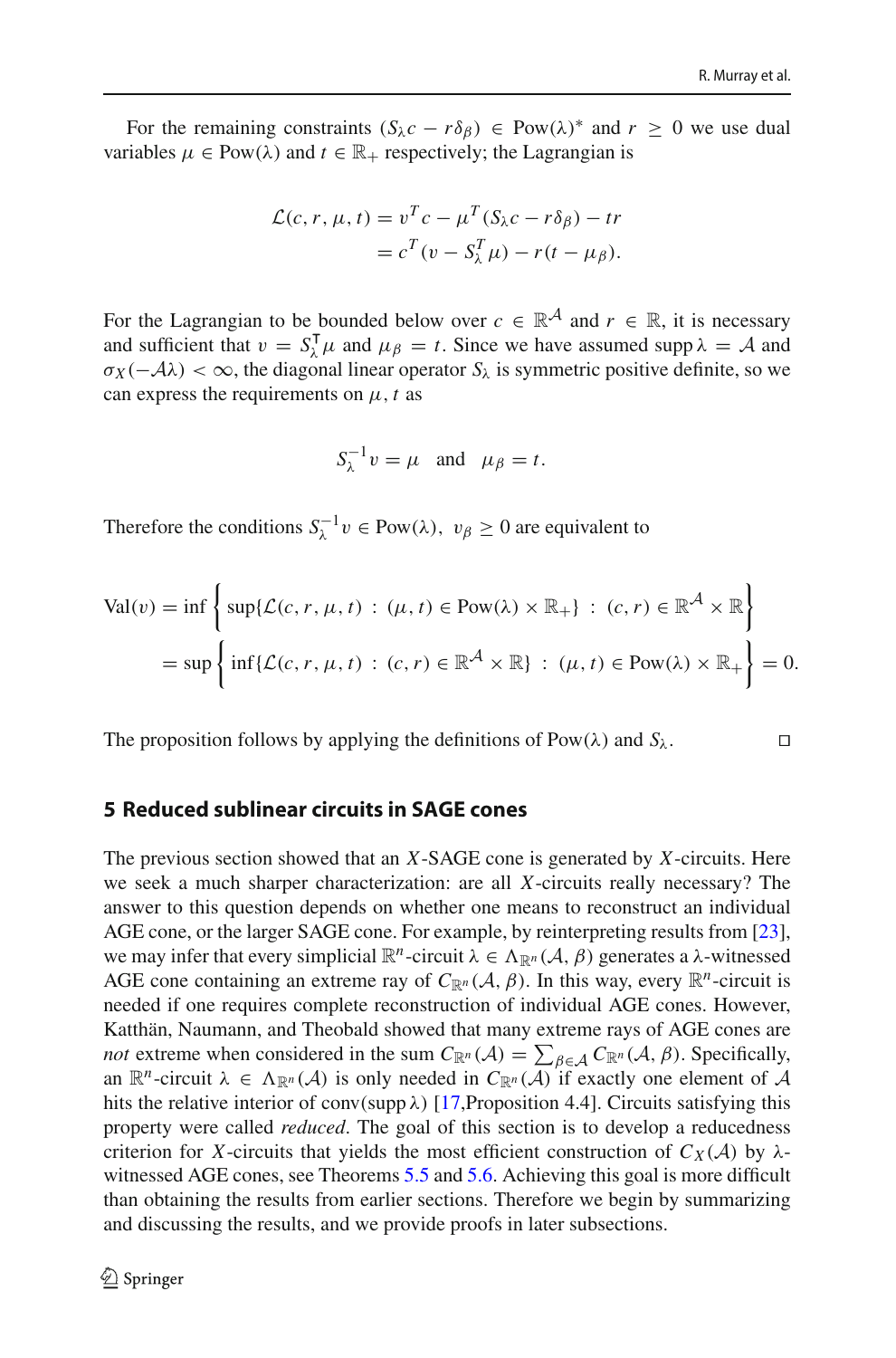## **5.1 Definitions, results, and discussion**

The definition of a reduced  $\mathbb{R}^n$ -circuit is of a purely combinatorial nature, involving the circuit's support. This is appropriate because when speaking of affine-linear simplicial circuits, the normalized vector representation  $\lambda$  is completely determined by its support. In the context of *X*-circuits, we no longer have this property. Therefore when developing reduced *X*-*circuits* it is useful to have a different characterization of reduced R*n*-*circuits*. Here we can consider how Forsgård and de Wolff defined the *Reznick cone of A* as the conic hull  $R_{\mathbb{R}^n}(\mathcal{A}) := \text{co } \Lambda_{\mathbb{R}^n}(\mathcal{A})$  and – in the language of Katthän et al.—subsequently proved that an  $\mathbb{R}^n$ -circuit  $\lambda$  is an edge generator of  $R_{\mathbb{R}^n}(\mathcal{A})$  if and only if it is reduced [\[12](#page-33-8)].

Our definition of reduced *X*-circuits involves edge generators of a certain cone in one higher dimension than the Reznick cone. To describe the cone and facilitate later analysis, we need the following definition.

**Definition 5.1** The *functional form* of an *X*-circuit  $v \in \mathbb{R}^{\mathcal{A}}$  is  $\phi_v : \mathbb{R}^{\mathcal{A}} \to \mathbb{R}$  defined by

$$
\phi_{\nu}(y) = \sum_{\alpha \in \mathcal{A}} y_{\alpha} v_{\alpha} + \sigma_X(-\mathcal{A}\nu).
$$

We routinely overload notation and use  $\phi_v = (v, \sigma_X(-\mathcal{A}v)) \in \mathbb{R}^{\mathcal{A}} \times \mathbb{R}$  to denote the functional form of a given *X*-circuit. When representing the functional form of an *X*-circuit by a vector in  $\mathbb{R}^A \times \mathbb{R}$ , the scalar  $\phi_v(y)$  can be expressed as an inner product  $\phi_v(y) = (y, 1)^T \phi_v$ .

**Definition 5.2** The *circuit-generated cone* (shortly, *CG cone*) of (*A*, *X*) is

<span id="page-20-1"></span>
$$
G_X(\mathcal{A}) = \text{co}\left(\{\phi_\lambda : \lambda \in \Lambda_X(\mathcal{A})\} \cup \{(\mathbf{0}, 1)\}\right),
$$

where  $(0, 1) \in \mathbb{R}^{\mathcal{A}} \times \mathbb{R}$ .

The idea of generating a cone from augmented circuit vectors  $(v, \sigma_X(-\mathcal{A}v)) \in$  $\mathbb{R}^{\mathcal{A}} \times \mathbb{R}$  clearly parallels Theorem [3.6.](#page-10-0) While the cones from Theorem [3.6](#page-10-0) are considered for one  $\beta \in A$  at a time, the CG cone accounts for all *X*-circuits at once. The CG cone also includes an extra generator that ultimately serves to make the following definition more stringent.

**Definition 5.3** The *reduced X*-*circuits of A* are the vectors v where  $v/||v||_{\infty} \in \Lambda_X(\mathcal{A})$ and the corresponding functional form  $\phi_{\nu}$  generates an extreme ray of  $G_X(\mathcal{A})$ . The set of *normalized* reduced *X*-circuits is henceforth denoted  $\Lambda_X^{\star}(\mathcal{A})$ .

There is a subtle issue here that in order for reduced *X*-circuits to be of any use to us, the CG cone must be pointed (else  $G_X(\mathcal{A})$  would have no extreme rays whatsoever). We show later in this section that our stated assumption of linear independence of  ${e^{\alpha}}_{\alpha \in A}$  on *X* ensures  $G_X(\mathcal{A})$  is pointed. Regardless of whether or not the CG cone is pointed, we have the following theorem.

<span id="page-20-0"></span>**Theorem 5.4**  $C_X(\mathcal{A})^* = \text{cl}\{\exp y : (y, 1) \in G_X(\mathcal{A})^*\}.$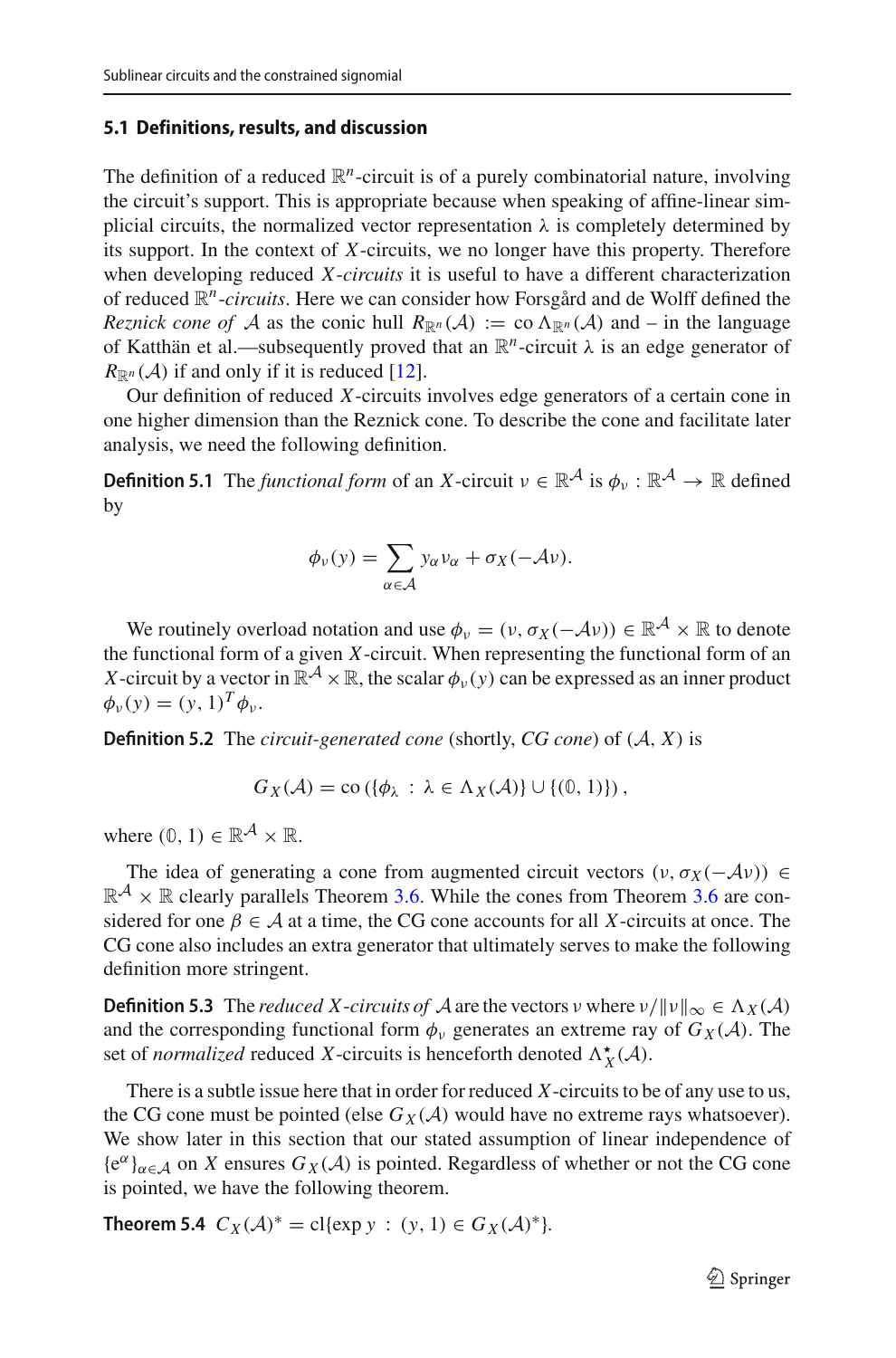Theorem [5.4](#page-20-0) is noteworthy in several respects. It demonstrates that  $C_X(\mathcal{A})^*$  is convex in the usual sense and convex under a logarithmic transformation  $S \mapsto \log S =$ {*y* : exp *y* ∈ *S*}. This second form of convexity is a significant structural property. For example, if we know that the log of the moment cone cl(co{exp( $A<sup>T</sup> x$ ) :  $x \in X$ }) is not convex, then it should be that  $C_X(\mathcal{A})$  does not contain all *X*-nonnegative signomials on *A*. Additionally, Theorem [5.4](#page-20-0) can be reverse-engineered to arrive at the concept of a reduced *X*-circuit: the definition is chosen so that  $(y, 1)$  belongs to  $G_X(\mathcal{A})^*$  if and only if  $\phi_{\lambda}(y) \ge 0$  for all  $\lambda$  in  $\Lambda_X^{\star}(\mathcal{A})$ . Here, Theorem [5.4](#page-20-0) is a tool that we combine with convex duality to obtain the following results.

**Theorem 5.5** *If*  $\Lambda_X(\mathcal{A})$  *is empty, then*  $C_X(\mathcal{A}) = \mathbb{R}^{\mathcal{A}}_+$ *. Otherwise,* 

<span id="page-21-0"></span>
$$
C_X(\mathcal{A}) = \text{cl}\left(\text{conv}\bigcup\left\{C_X(\mathcal{A}, \lambda) \ : \ \lambda \in \Lambda_X^{\star}(\mathcal{A})\right\}\right). \tag{15}
$$

We point out how Theorem [5.5](#page-21-0) involves a closure around the union over  $\lambda$ -witnessed AGE cones, while Theorem [4.4](#page-16-0) has no such closure. The need for the closure here stems from an application of an infinite version of conic duality in the course of the theorem's proof, while our proof of Theorem [4.4](#page-16-0) required no duality at all. The requisite use of conic duality is simpler when *X* is a polyhedron, as the following theorem suggests.

**Theorem 5.6** If X is a polyhedron and  $\Lambda_X(\mathcal{A})$  is nonempty, then the associated con*ditional SAGE cone is given by the finite Minkowski sum*

<span id="page-21-1"></span>
$$
C_X(\mathcal{A}) = \sum_{\lambda \in \Lambda_X^{\star}(\mathcal{A})} C_X(\mathcal{A}, \lambda).
$$
 (16)

*Moreover, there is no proper subset*  $\Lambda \subsetneq \Lambda_X^{\star}(\mathcal{A})$  *for which*  $C_X(\mathcal{A}) = \sum_{\lambda \in \Lambda} C_X(\mathcal{A}, \lambda)$ .

The first part of Theorem [5.6](#page-21-1) follows easily from the arguments we use to prove Theorem [5.5.](#page-21-0) The second part of the theorem is much more delicate, and in fact is the reason why  $G_X(\mathcal{A})$  is defined in the manner of [5.2,](#page-20-1) rather than merely  $\text{co}\{\phi_\lambda : \lambda \in$  $\Lambda_X(\mathcal{A})$ .

The task of actually finding the reduced *X*-circuits of *A* is difficult. When *X* is a polyhedron there are finitely many such *X*-circuits, but the naive method for finding them involves Fourier-Motzkin elimination on a set of potentially very high dimension. There is more hope for this problem when *X* is a cone. In that case, *X*-circuits are the extreme rays of (ker  $A + A^{\dagger} X^*$ )  $\cap N_\beta$  for  $\beta \in A$ , and no lifting is needed to find these extreme rays with a computer. The reduced *X*-circuits could then be computed by finding the extreme rays of the convex cone generated by the *X*-circuits. The following detailed example finds the reduced *X*-circuits of *A* in the univariate case with  $X = [0, \infty)$ . The claim made in the example is used in Sect. [6.](#page-28-1)

*Example 5.7* We continue the running example of  $X = [0, \infty)$  from Example [3.8.](#page-13-0) In particular recall  $A = \{\alpha_1, \dots, \alpha_m\}$  for  $\alpha_1 < \dots < \alpha_m$ , indexing by  $i \in [m]$ , and working with standard basis  $\delta_i \in \mathbb{R}^m$ . We claim that

<span id="page-21-2"></span>
$$
\Lambda_{[0,\infty)}^{\star}(\mathcal{A}) = \{\delta_2 - \delta_1\} \cup \Lambda_{\mathbb{R}}^{\star}(\mathcal{A})
$$
\n(17)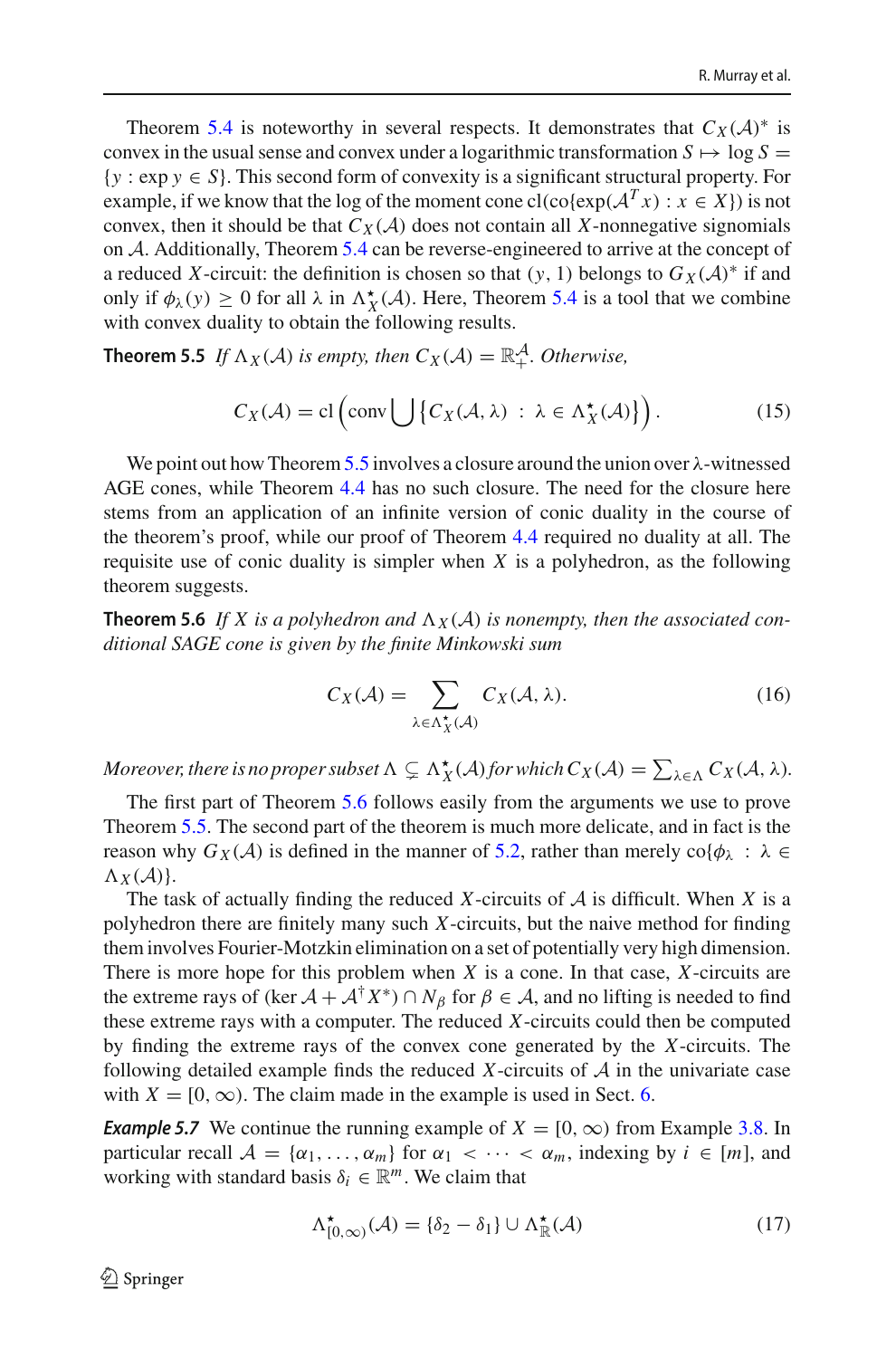where we have the following formula from [\[17](#page-33-9), Prop. 4.4]

$$
\Lambda_{\mathbb{R}}^{\star}(\mathcal{A}) = \left\{ \left( \frac{\alpha_{i+1} - \alpha_i}{\alpha_{i+1} - \alpha_{i-1}} \right) \delta_{i-1} + \left( \frac{\alpha_i - \alpha_{i-1}}{\alpha_{i+1} - \alpha_{i-1}} \right) \delta_{i+1} - \delta_i \; : \; 1 < i < m \right\}.
$$

As a first step towards seeing this, observe that since  $X = [0, \infty)$  is a cone, the functional form of a  $[0, \infty)$ -circuit *v* is simply  $\phi_v(y) = \sum_{i=1}^m y_i v_i$ . Hence, the reduced  $[0, \infty)$ -circuits are exactly the edge generators of the cone co  $\Lambda_{[0,\infty)}$  generated by all the [0,  $\infty$ )-circuits of types (1) and (2) listed in Example [3.8.](#page-13-0) Therefore, we have to show that  $\{\delta_2 - \delta_1\} \cup \Lambda_{\mathbb{R}}^{\star}(\mathcal{A})$  are exactly the normalized edge generators of co  $\Lambda_{[0,\infty)}$ .

For the *X*-circuits  $\delta_i - \delta_i$  (*j* > *i*) of type (1) in Example [3.8,](#page-13-0) we show they decompose if  $j > i+1$  or  $i > 1$ . For  $j > i+1$ , this is apparent from the decomposition

$$
\delta_j - \delta_i = (\delta_j - \delta_{j-1}) + (\delta_{j-1} - \delta_i).
$$

For  $j = i + 1$  and  $i > 1$ , we can use the decomposition

$$
\delta_{i+1} - \delta_i = \left( -\frac{\alpha_{i+1} - \alpha_i}{\alpha_i - \alpha_{i-1}} \delta_{i-1} + \frac{\alpha_{i+1} - \alpha_i}{\alpha_i - \alpha_{i-1}} \delta_i \right) + \left( \frac{\alpha_{i+1} - \alpha_i}{\alpha_i - \alpha_{i-1}} \delta_{i-1} - \frac{\alpha_{i+1} - \alpha_{i-1}}{\alpha_i - \alpha_{i-1}} \delta_i + \delta_{i+1} \right)
$$

into *X*-circuits with three non-vanishing components. As final consideration for type (1), the *X*-circuit  $\delta_2 - \delta_1$  cannot be written as a conic combination of *X*-circuits with three non-zero entries, because any conic combination of those *X*-circuits has a positive entry in its non-vanishing component with maximal index. For *X*-circuits of type (2) from Example  $3.8$ , simply note that these are also R-circuits. Therefore a necessary condition for a type (2) *X*-circuit  $\lambda$  to be extremal in co  $\Lambda_{[0,\infty)}$  is that  $\lambda$ belongs to  $\Lambda^{\star}_{\mathbb{R}}(\mathcal{A})$ .

It remains to show that none of the remaining *X*-circuits can be written as a convex combination of the others. First note that an *X*-circuit  $\nu \in \Lambda^{\star}_{\mathbb{R}}(\mathcal{A})$  cannot be decomposed into a sum which involves an  $X$ -circuit  $\tilde{\nu}$  with two non-vanishing components. Namely, since  $Av = 0$  and  $A\tilde{v} > 0$ , we would obtain for the other summand  $v - \tilde{v}$ the property  $A(v - \tilde{v}) < 0$  and thus  $\sigma_{[0,\infty)}(-A(v - \tilde{v})) = \infty$ , a contradiction. And of course it is trivially true that no element  $\lambda \in \Lambda^{\star}_{\mathbb{R}}(\mathcal{A})$  can be written as a convex combination of other such elements. Since co  $\Lambda_{[0,\infty)}$  is finitely generated and there is no  $S \subsetneq {\delta_2 - \delta_1} \cup \Lambda_{\mathbb{R}}^{\star}(\mathcal{A})$  for which co  $\Lambda_{[0,\infty)} = \text{co } S$ , we conclude that  $\{\delta_2 - \delta_1\} \cup \Lambda_{\mathbb{R}}^{\star}(\mathcal{A})$  are the reduced *X*-circuits of  $\mathcal{A}$ .

The remainder of this section is organized as follows. Sect. [5.2](#page-23-0) proves Theorem [5.4,](#page-20-0) which is instrumental in later subsections. In Sect. [5.3](#page-24-0) we introduce and prove a certain representation result for the CG cone. Given the groundwork laid in these two subsections, Sect. [5.4](#page-25-0) proves Theorem [5.5](#page-21-0) in very short order. Section [5.5](#page-25-1) proves Theorem [5.6](#page-21-1) by refining the arguments from Sect. [5.4.](#page-25-0)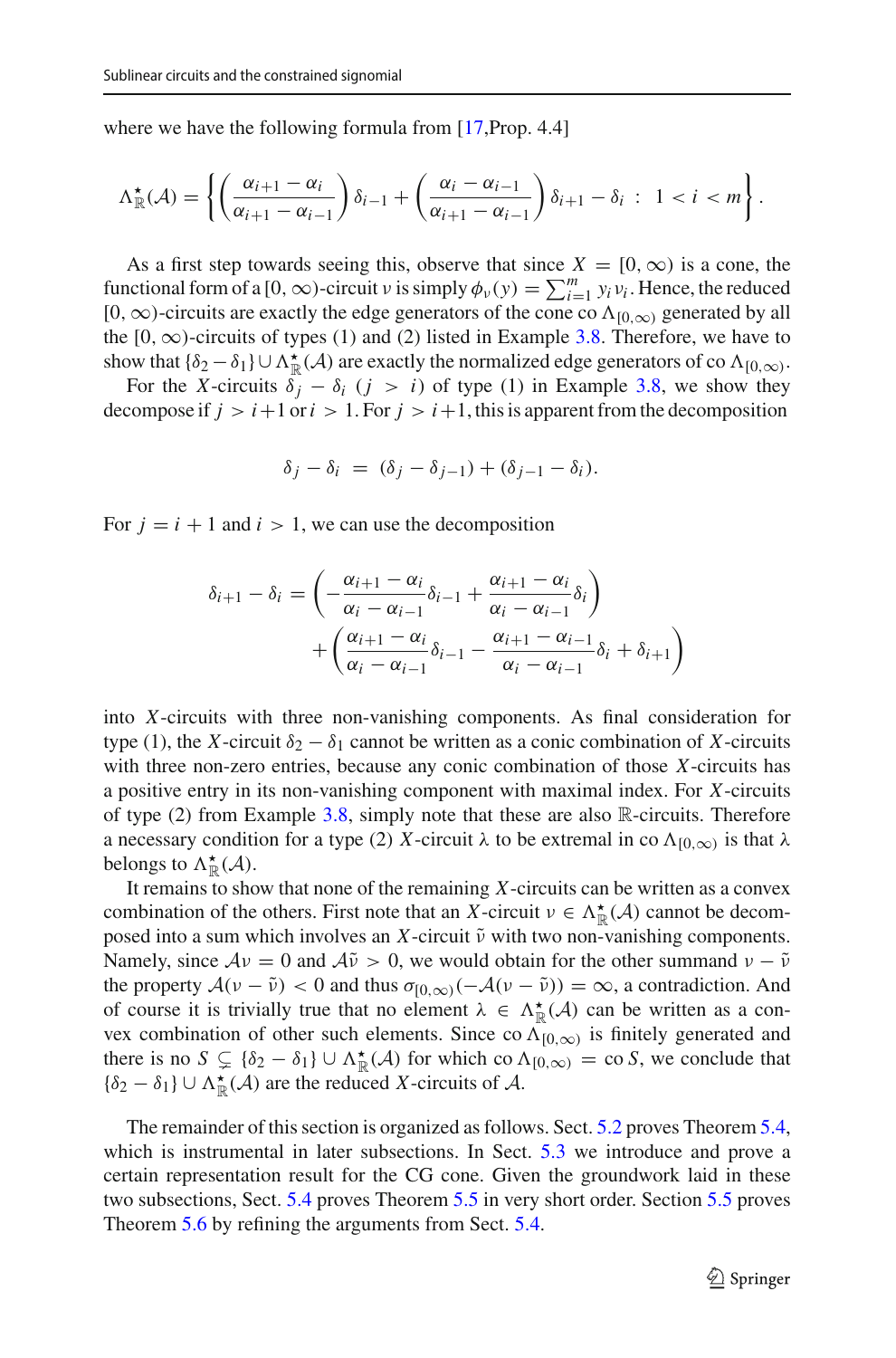#### <span id="page-23-0"></span>**5.2 Proof of Theorem [5.4](#page-20-0)**

<span id="page-23-1"></span>We begin with the following simple lemma.

**Lemma 5.8** *If*  $S \subset T$  *are convex sets where* S *is closed and*  $S \cap T \neq \emptyset$ *, then*  $S = \text{cl}(S \cap \text{ri } T)$ .

*Proof* Rockafellar's [\[37](#page-34-16),Theorem 18.2] states that every relatively open set contained in *T* is contained in the relative interior of some face of *T*. By our assumption *S*∩ri *T*  $\neq$ ∅, the only face of *T* which contains *S* is *T* itself. Since ri *S* is obviously relatively open, we have ri *S* ⊂ ri *T*, and the claim follows by the identity *S* = cl ri *S* for closed convex sets.  $\Box$ convex sets.  $\square$ 

*Proof of Theorem [5.4](#page-20-0)* Use Rockafellar's [\[37,](#page-34-16)Corollary 16.5.2] to invoke Theorem [4.4](#page-16-0) from a dual point of view, which gives  $C_X(\mathcal{A}, \beta)^* = \bigcap C_X(\mathcal{A}, \lambda)^*$ , where the intersection runs over all  $\lambda \in \Lambda_X(\mathcal{A}, \beta)$ . Then Proposition [4.7](#page-18-0) implies

<span id="page-23-2"></span>
$$
C_X(\mathcal{A})^* = \left\{ v \in \mathbb{R}_+^{\mathcal{A}} : \forall \lambda \in \Lambda_X(\mathcal{A}), \ \beta := \lambda^-, \ \exp(\sigma_X(-\mathcal{A}\lambda)) \prod_{\alpha \in \lambda^+} v_\alpha^{\lambda_\alpha} \ge v_\beta \right\}.
$$
\n(18)

We claim that  $C_X(\mathcal{A})^*$  can be represented as the closure of its intersection with the positive orthant, that is,  $C_X(\mathcal{A})^* = \text{cl}(C_X(\mathcal{A})^* \cap \mathbb{R}^{\mathcal{A}}_{++})$ . Since  $C_X(\mathcal{A})$  contains all posynomials and is contained in the nonnegativity cone, the dual  $C_X(\mathcal{A})^*$ contains the moment cone but is still contained in the nonnegative orthant. As we have assumed *X* is nonempty,  $C_X(\mathcal{A})^*$  must contain a point  $exp(\mathcal{A}^T x) \in \mathbb{R}^{\mathcal{A}}_{++}$ , so  $C_X(\mathcal{A})^* \cap \text{ri } \mathbb{R}^{\mathcal{A}}_+ \neq \emptyset$ . Applying Lemma [5.8](#page-23-1) with  $S = C_X(\mathcal{A})^*$  and  $T = \mathbb{R}^{\mathcal{A}}_+$  gives  $C_X(\mathcal{A})^* = \text{cl}(C_X(\mathcal{A})^* \cap \text{ri} \ \mathbb{R}^{\mathcal{A}}_+ ) = \text{cl}(C_X(\mathcal{A})^* \cap \mathbb{R}^{\mathcal{A}}_{++}).$ 

When considering  $C_X(A)^*$  only over the positive orthant, the inequalities

$$
\exp(\sigma_X(-\mathcal{A}\lambda))\prod_{\alpha\in\lambda^+}v_\alpha^{\lambda_\alpha}\geq v_\beta
$$

appearing in  $(18)$  may be rewritten as

$$
\sum_{\alpha \in \lambda^+} \lambda_\alpha \log v_\alpha - \log v_\beta + \sigma_X(-\lambda \lambda) \equiv \phi_\lambda(y) \ge 0,
$$

where we used  $\lambda_{\beta} = -1$  and  $y = \log v \in \mathbb{R}^{\mathcal{A}}$ . Hence,

$$
C_X(\mathcal{A})^* = \text{cl}\{\exp(y) : \phi_\lambda(y) \ge 0 \ \forall \lambda \in \Lambda_X(\mathcal{A})\}
$$
  
= cl\{\exp(y) : (y, 1)<sup>T</sup>(\lambda, \tau) \ge 0 \ \forall \lambda \in \Lambda\_X(\mathcal{A}), \ \tau \ge \sigma\_X(-\mathcal{A}\lambda)\}  
= cl\{\exp(y) : (y, 1)<sup>T</sup>(\nu, \tau) \ge 0 \ \forall (\nu, \tau) \in G\_X(\mathcal{A})\}.

By the definition of the dual cone from convex analysis, the property  $(y, 1)^T (v, \tau) \ge 0$   $\forall (v, \tau) \in G_Y(\mathcal{A})$  is the same as  $(v, 1) \in G_Y(\mathcal{A})^*$ . This completes the proof.  $0 \ \forall (v, \tau) \in G_X(\mathcal{A})$  is the same as  $(y, 1) \in G_X(\mathcal{A})^*$ . This completes the proof.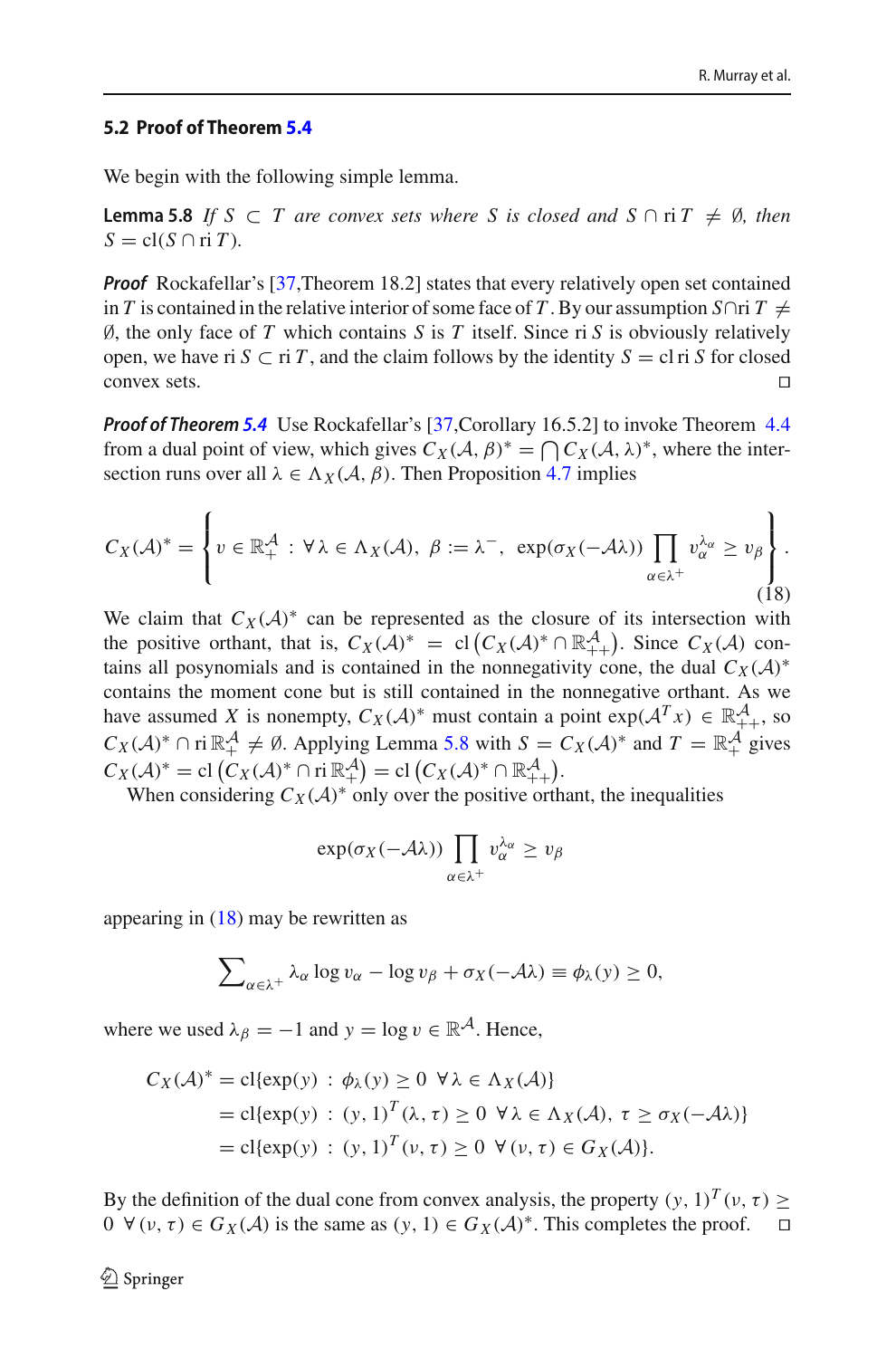The ability to represent  $C_X(\mathcal{A})^*$  in terms of  $G_X(\mathcal{A})^*$  is key to our proofs of The-orems [5.5](#page-21-0) and [5.6.](#page-21-1) Note that the theorem remains true when  $G_X(\mathcal{A})$  is replaced by the smaller set  $\text{co}\{\phi_{\lambda} : \lambda \in \Lambda_X(\mathcal{A})\}$ , because the term  $(0, 1)$  simply requires  $(y, t) \in G_X(\mathcal{A})^*$  to have  $t > 0$ .

#### <span id="page-24-2"></span><span id="page-24-0"></span>**5.3 Topological properties of the CG cone**

We need some topological properties of the CG cone from Definition [5.2.](#page-20-1)

**Theorem 5.9**  $G_X(\mathcal{A}) = \text{co} \left( \{ \phi_\lambda : \lambda \in \Lambda_X^{\star}(\mathcal{A}) \} \cup \{ (0, 1) \} \right)$ .

<span id="page-24-1"></span>The proof of this theorem essentially reduces to showing that  $G_X(\mathcal{A})$  is pointed and closed. The pointedness of the CG cone is easy to show, but closedness is a more delicate matter. In fact—our proof that  $G_X(\mathcal{A})$  is closed relies on the fact that it is pointed. We therefore prove pointedness before discussing closedness any further.

**Lemma 5.10** *The closure of the CG cone contains no lines.*

*Proof* We focus on proving  $G_X(\mathcal{A})^*$  is full-dimensional. Let  $|\mathcal{A}| = m$ . We assumed at the outset of the article that the moment cone  $M_X(\mathcal{A}) := \text{co}\{\exp(\mathcal{A}^T x) : x \in X\}$ was full-dimensional, i.e., dim  $M_X(\mathcal{A}) = m$ ; we use that assumption in this lemma. Specifically, since  $C_X(\mathcal{A})$  is contained within the nonnegativity cone, we have that *M*<sub>*X*</sub>(*A*) ⊂ *C*<sub>*X*</sub>(*A*)<sup>\*</sup> and so dim  $C_X(A)^* = m$ . By Theorem [5.4](#page-20-0) and continuity of the exponential function, we see that if dim  $C_X(\mathcal{A})^* = m$ , then the preimage  $S := \{y :$  $(y, 1) \in G_X(\mathcal{A})^*$  likewise has dimension *m*. Consider the induced cone associated with *S*:

$$
indco S = cl{(y, t) : t > 0, y/t ∈ S} = cl{(y, t) : t > 0, (y, t) ∈ GX(A)*}.
$$

The rightmost expression in the above display tells us indco  $S \subset G_X(\mathcal{A})^*$ . We claim without proof that since *S* is a full-dimensional convex set, indco *S* is similarly fulldimensional. Taking this claim as given, indco  $S \subset G_X(\mathcal{A})^*$  implies  $G_X(\mathcal{A})^*$  is full-dimensional. Because  $G_X(\mathcal{A})^*$  is full-dimensional, cl  $G_X(\mathcal{A}) = G_X(\mathcal{A})^{**} \supset G_Y(\mathcal{A})$  contains no lines.  $G_X(\mathcal{A})$  contains no lines.

<span id="page-24-3"></span>In the special case where *X* is a polyhedron, closedness of  $G_X(\mathcal{A})$  follows from Theorem [3.7,](#page-12-0) which tells us that  $\Lambda_X(\mathcal{A})$  is finite. To prove closedness for arbitrary convex sets *X* we need to more carefully appeal to properties of the generating set  $\{\phi_{\lambda} : \lambda \in \Lambda_X(\mathcal{A})\} \cup \{(\mathbb{0}, 1)\}.$ 

## **Lemma 5.11** *The CG cone is closed.*

*Proof* Let  $S_\beta = \{(\lambda, \sigma_X(-A\lambda)) : \lambda \in \Lambda_X(A, \beta)\}\)$ . By Theorem [3.6,](#page-10-0) the elements  $\phi_{\lambda} \in S_{\beta}$  are edge generators for the closed convex cone  $T_{\beta} = \text{co}\{(v, \sigma_X(-\mathcal{A}v)) : v \in$ *N*<sub>β</sub>,  $\sigma_X(-\mathcal{A}\nu) < \infty$ }. From  $S_\beta$  we form  $S'_\beta := \text{conv } S_\beta$ , and find  $S'_\beta$  is isomorphic to  $S'_{\beta} = {\phi_{\lambda} \in T_{\beta} : \lambda_{\beta} = -1}.$  Because  $S_{\beta}$  is bounded,  $S'_{\beta}$  is likewise bounded. Because  $S'_\beta$  is a slice of a closed convex cone  $T_\beta$ , we have that  $S'_\beta$  is closed. Therefore we conclude  $S'_{\beta}$  is compact.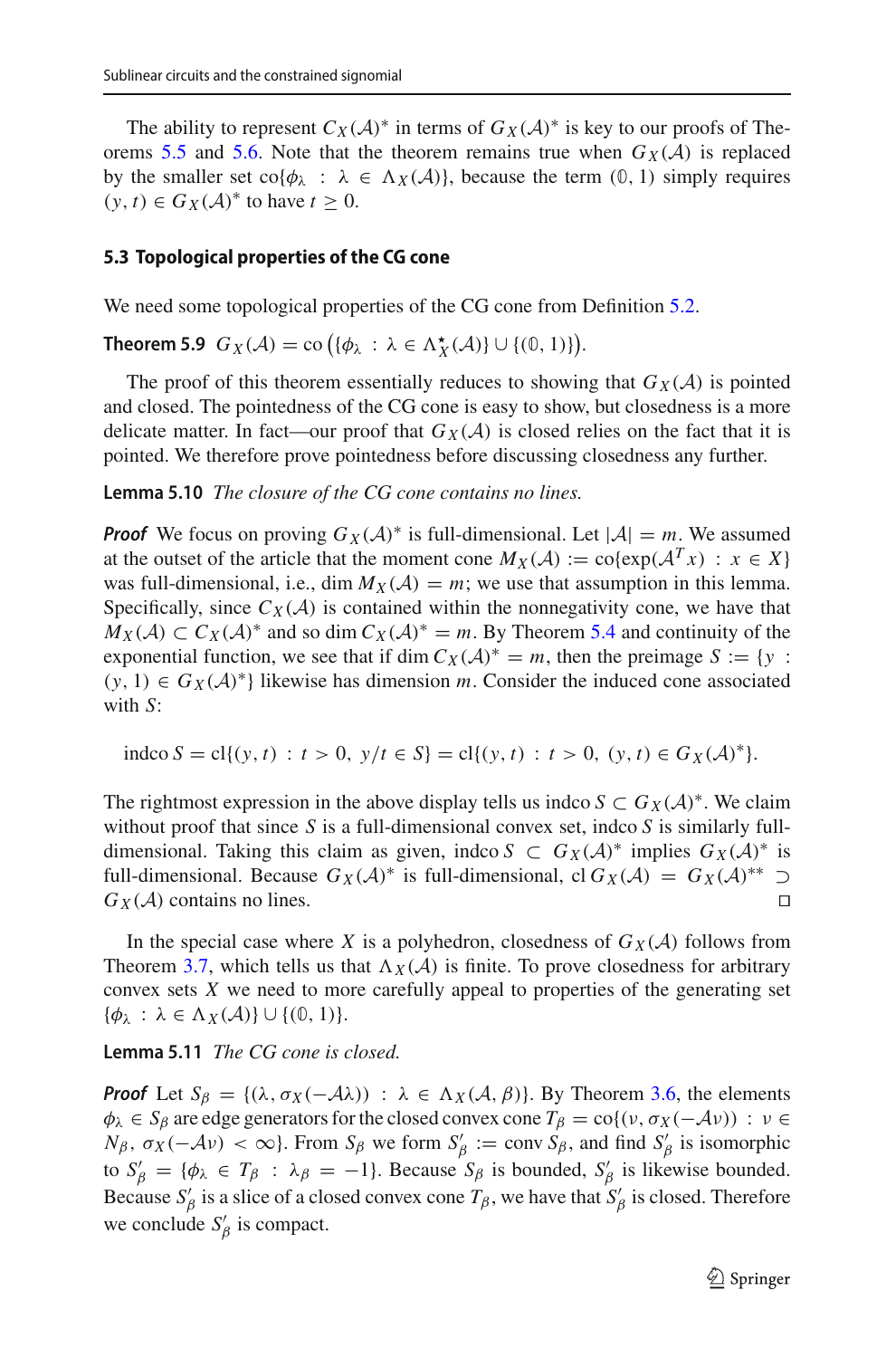Now define  $S' = (\bigcup_{\beta \in \mathcal{A}} S'_{\beta}) \cup \{(0, 1)\}\)$ . The set *S'* is a compact generating set for  $G_X(\mathcal{A})$  which does not contain the origin. Since cl  $G_X(\mathcal{A})$  is known to contain no lines (Lemma [5.10\)](#page-24-1), we apply Proposition [8.2](#page-31-1) to *S'*, co *S'* to infer that co  $S' = G_X(\mathcal{A})$ is closed.  $\Box$ 

*Proof of Theorem* [5.9](#page-24-2) Lemmas [5.10](#page-24-1) and [5.11](#page-24-3) show  $G_X(\mathcal{A})$  is closed and pointed. By [\[37](#page-34-16), Corollary 18.5.2], we have that  $G_X(\mathcal{A})$  may be expressed as the conic hull of any set of vectors containing all of its extreme rays. Since  $S = {\phi_{\lambda} : \lambda \in \Lambda_X(\mathcal{A})}$  ∪  $\{(0, 1)\}\$ is a generating set for  $G_X(\mathcal{A})$ , it must contain all extreme rays of  $G_X(\mathcal{A})$ . However, by definition of  $\Lambda_X^{\star}(A)$ , if  $\lambda$  does not belong to  $\Lambda_X^{\star}(A)$ , then  $\phi_{\lambda} \in S$  does not generate an extreme ray of  $G_X(\mathcal{A})$ . We may therefore form  $\widetilde{T} = S \setminus \{\phi_\lambda : \lambda \notin \Lambda_X^{\star}(\mathcal{A})\}$ and still find  $G_X(\mathcal{A}) = \text{co } T$ . This proves the theorem.

#### <span id="page-25-0"></span>**5.4 Proof of Theorem [5.5](#page-21-0)**

*Proof of Theorem [5.5](#page-21-0)* Using the representation  $G_X(\mathcal{A}) = \text{co} \left( \{ \phi_\lambda : \lambda \in \Lambda_X^{\star}(\mathcal{A}) \} \cup \{ \phi_\lambda \} \right)$  $\{(0, 1)\}\)$  provided by Theorem [5.9,](#page-24-2) we can express

<span id="page-25-2"></span>
$$
(y,1) \in G_X(\mathcal{A})^* \Leftrightarrow (y,1)^T (\lambda, \sigma_X(-\mathcal{A}\lambda)) \ge 0 \,\forall \,\lambda \in \Lambda_X^{\star}(\mathcal{A}).\tag{19}
$$

We obtain the following refinement of Eq. [\(18\)](#page-23-2), by combining [\(19\)](#page-25-2) with Theorem [5.4:](#page-20-0)

<span id="page-25-3"></span>
$$
C_X(\mathcal{A})^* = \left\{ v \in \mathbb{R}_+^{\mathcal{A}} : \forall \lambda \in \Lambda_X^{\star}(\mathcal{A}), \ \beta := \lambda^-, \ \exp(\sigma_X(-\mathcal{A}\lambda)) \prod_{\alpha \in \lambda^+} v_{\alpha}^{\lambda_{\alpha}} \ge v_{\beta} \right\}.
$$
\n(20)

Of course, Equation [\(20\)](#page-25-3) can be written as  $C_X(\mathcal{A})^* = \bigcap_{\lambda \in \Lambda_X^*} C_X(\mathcal{A}) C_X(\mathcal{A}, \lambda)^*$ . We appeal to conic duality principles (again, [\[37](#page-34-16),Corollary 16.5.2]) to obtain the claim of the theorem.  $\Box$ 

#### <span id="page-25-1"></span>**5.5 Proof of Theorem [5.6](#page-21-1)**

A conceptual message from the last section is that it can be very useful to analyze  $C_X(\mathcal{A})$  in terms of the vectors *y* where exp *y* belongs to  $C_X(\mathcal{A})^*$ . This section will hammer that message home. We begin with the lemma that ultimately led us to define *G<sub>X</sub>* (*A*) as per Definition [5.2,](#page-20-1) rather than as the simpler set co{ $\phi_{\lambda} : \lambda \in \Lambda_X(\mathcal{A})$ }.

<span id="page-25-4"></span>**Lemma 5.12** *If X is polyhedral and*  $\Lambda \subsetneq \Lambda_X^{\star}(\mathcal{A})$ *, then there must exist a*  $\tilde{y} \in \mathbb{R}^{\mathcal{A}}$ *satisfying*  $\phi_{\lambda'}(\tilde{y}) \ge 0$  *for all*  $\lambda' \in \Lambda$ , *yet for some*  $\lambda \in \Lambda_X^{\star}(\mathcal{A}) \setminus \Lambda$  *we have*  $\phi_{\lambda}(\tilde{y}) < 0$ *.* 

*Proof* Let  $T_1 = {\phi_{\lambda} : \lambda \in \Lambda_X^{\star}(\mathcal{A})} \cup \{ (0, 1) \}$  and  $T_2 = {\phi_{\lambda} : \lambda \in \Lambda} \cup \{ (0, 1) \}$ . Of course, a vector  $\tilde{y}$  satisfies  $\phi_{\lambda'}(\tilde{y}) \ge 0$  for all  $\lambda' \in \Lambda$  if and only if  $(\tilde{y}, 1) \in (\text{co } T_2)^*$ . We will show that given the polyhedrality of  $X$  and the assumption on  $\Lambda$ , there exists a vector  $\tilde{y}$  for which  $(\tilde{y}, 1) \in (\text{co } T_2)^* \setminus (\text{co } T_1)^*$ . The result will follow since membership of vectors  $(y, 1) \in (\text{co } T_1)^*$  is equivalent to  $\phi_\lambda(y) \ge 0$  for all  $\lambda \in \Lambda_X^*(\mathcal{A})$ .

Since *X* is polyhedral, the cones  $T_1$  and  $T_2$  are also polyhedral (both are finitely generated by Theorem [3.7\)](#page-12-0). Meanwhile, Theorem [5.9](#page-24-2) tells us that  $G_X(\mathcal{A}) = \text{co } T_1$ ,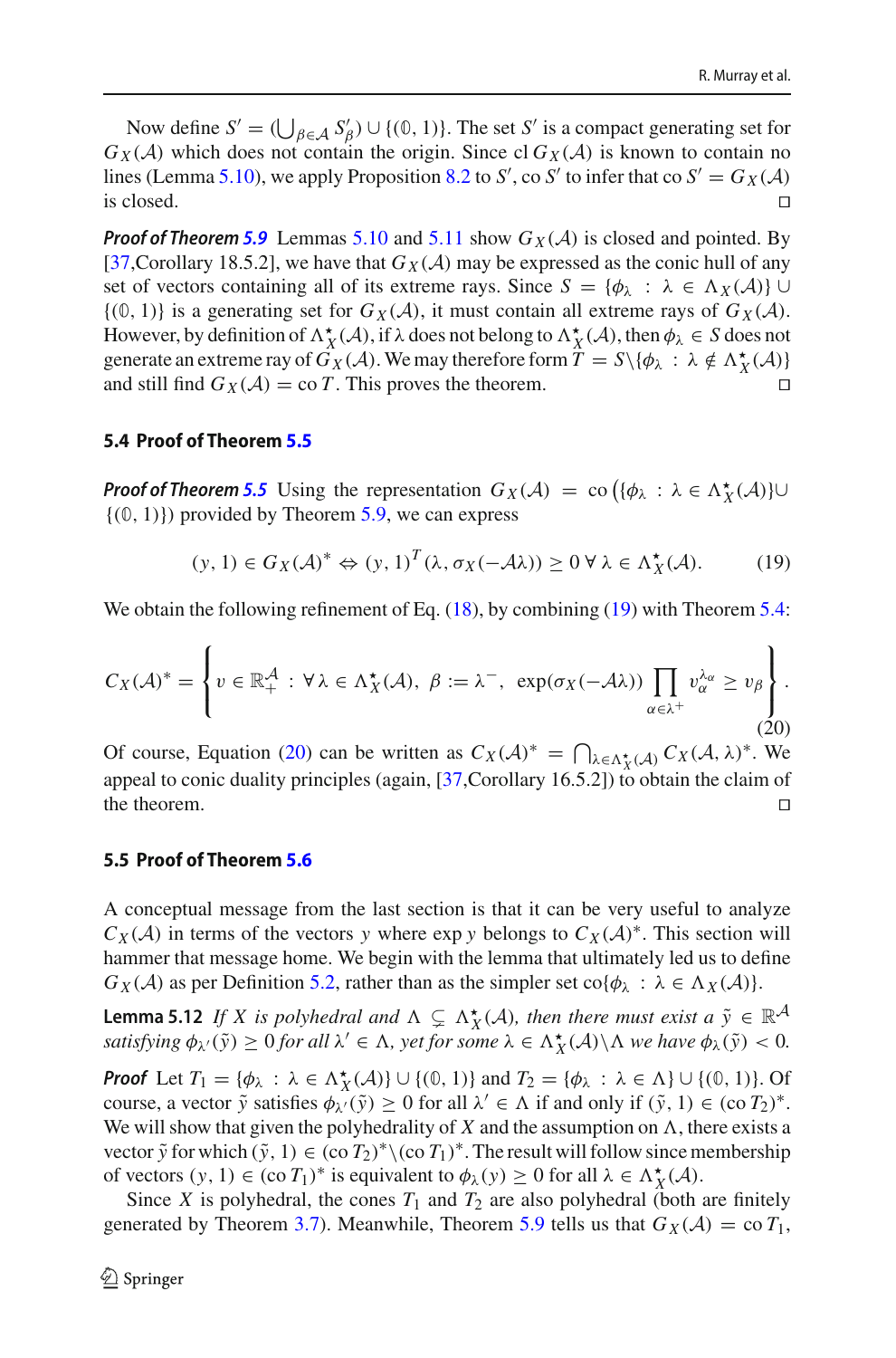and the definition of reduced circuits is such that every  $\phi_{\lambda} \in T_1 \setminus \{ (0, 1) \}$  generates an extreme ray in  $G_X(\mathcal{A})$ . Since  $\Lambda \subsetneq \Lambda_X^{\star}(\mathcal{A})$ , there exists a  $\phi_{\lambda} \in T_1 \setminus T_2$  which generates an extreme ray of  $G_X(\mathcal{A})$ . Therefore co  $T_2$  is a strict subset of co  $T_1 \equiv G_X(\mathcal{A})$ . We may take dual cones to find  $(\text{co } T_2)^* \supset (\text{co } T_1)^*$ . Note that since  $T_1$  and  $T_2$  contain  $\{(0, 1)\},$ the dual cones must be contained in  $K = \mathbb{R}^{\mathcal{A}} \times \mathbb{R}_+$ . Furthermore, since X is presumed nonempty, Theorem [5.4](#page-20-0) tells us there exists a point  $(y, 1) \in (\text{co } T_1)^*$ , so the relative interiors of  $(\text{co } T_1)^*$  and  $(\text{co } T_2)^*$  are contained within the relative interior of *K*. As our last step, use the fact that if one closed polyhedral cone strictly contains another closed polyhedral cone, then there exists a point in the relative interior of the larger cone which may be separated from the smaller cone; apply this to  $(\text{co } T_2)^* \supseteq (\text{co } T_1)^*$ to find a point  $(y', t') \in \text{ri}((\text{co } T_2)^*) \setminus (\text{co } T_1)^*$  with  $t' > 0$ . From this  $(y', t')$  we rescale  $\tilde{y} = y'/t'$  so that ( $\tilde{y}$ , 1) ∈ (co *T*<sub>2</sub>)<sup>\*</sup>\(co *T*<sub>1</sub>)<sup>\*</sup>.

*Remark 5.13* We take a moment to unpack the technical dependencies in Lemma [5.12.](#page-25-4) We explicitly cited Theorem [5.9.](#page-24-2) Our proof of that result relied on Lemma [5.11,](#page-24-3) which states that the CG cone is closed, and which we proved by appeal to Theorem [3.6.](#page-10-0) However, when *X* is a polyhedron, Lemma [5.11](#page-24-3) can alternatively be proven by appeal to Theorem [3.7.](#page-12-0)

<span id="page-26-0"></span>Our next lemma shows how to take a condition stated in terms of Lemma [5.12,](#page-25-4) and deduce a statement about  $C_X(\mathcal{A})^*$ . The lemma's proof requires only that *X* be nonempty and convex.

**Lemma 5.14** *If*  $\tilde{y} \in \mathbb{R}^{\mathcal{A}}$  *satisfies*  $\phi_{\lambda}(\tilde{y}) < 0$  *for some*  $\lambda \in \Lambda_X(\mathcal{A})$ *, then* exp  $\tilde{y} \notin$  $C_X(\mathcal{A})^*$ .

*Proof* We will find a vector  $z \in \mathbb{R}^{\mathcal{A}}$  where  $0 \leq z^T \exp y$  for all  $\exp y \in C_X(\mathcal{A})^*$ , and yet  $z^T$  exp  $\tilde{y}$  < 0. By continuity, the condition that  $0 \le z^T$  exp *y* for all exp  $y \in$  $C_X(\mathcal{A})^*$  will imply the slightly stronger statement that  $0 \leq z^T v$  for all  $v \in C_X(\mathcal{A})^*$ . Therefore *z* will evidently serve as a separating hyperplane to prove the desired claim. Let  $\beta := \lambda^-$ .

Since  $\lambda \in \Lambda_X(\mathcal{A})$ , Theorem [5.4](#page-20-0) says that  $\phi_{\lambda}(y) \geq 0$  whenever exp  $y \in C_X(\mathcal{A})^*$ . Combine  $\phi_{\lambda}(\tilde{y}) < 0$  with strict monotonicity of the exponential function to conclude

<span id="page-26-1"></span>
$$
\exp(\phi_{\lambda}(\tilde{y})) < 1 \le \exp(\phi_{\lambda}(y)) \quad \text{for all} \quad \exp y \in C_X(\mathcal{A})^* \tag{21}
$$

Notice that taking a difference  $\phi_{\lambda}(y) - \phi_{\lambda}(\tilde{y}) = \lambda \begin{matrix} T \\ \beta\end{matrix}(y_{\lambda}\beta + \tilde{y}_{\lambda}\beta) - y_{\beta} + \tilde{y}_{\beta}$  eliminates the support function term appearing in  $\phi_{\lambda}$ . Defining  $u = \phi_{\lambda}(\tilde{y})$ , we multiply both sides of the non-strict inequality in [\(21\)](#page-26-1) by  $exp(-u - \tilde{y}_\beta + y_\beta)$  to obtain

$$
0 \le \exp\left(\lambda \frac{\gamma}{\beta} (y_{\setminus \beta} - \tilde{y}_{\setminus \beta})\right) - \exp(-u - \tilde{y}_{\beta} + y_{\beta}). \tag{22}
$$

Convexity of the exponential function tells us that  $\exp\left(\lambda \frac{T}{\beta}(y_{\gamma}\beta - \tilde{y}_{\gamma}\beta)\right) \le$  $\lambda^T_{\beta} \exp(y_{\beta} - \tilde{y}_{\beta})$ , where the right-hand-side may be rewritten using the Hadamard product

$$
\lambda_{\setminus\beta}^T \exp(y_{\setminus\beta} - \tilde{y}_{\setminus\beta}) = (\lambda_{\setminus\beta} \circ \exp(-\tilde{y}_{\setminus\beta}))^T \exp(y_{\setminus\beta}).
$$

<span id="page-26-2"></span> $\mathcal{D}$  Springer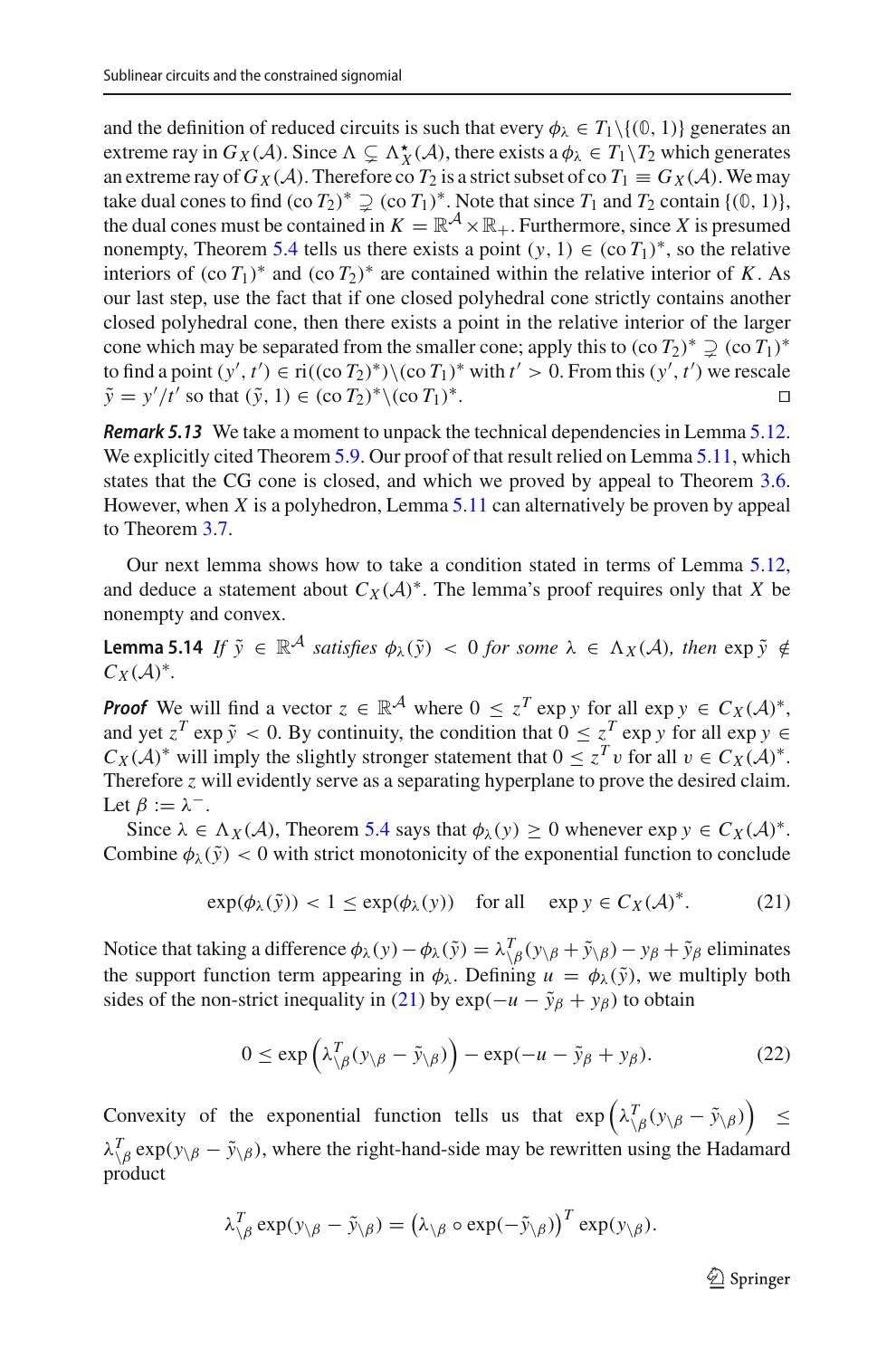Applying these observations to [\(22\)](#page-26-2) gives

<span id="page-27-0"></span>
$$
0 \le (\lambda_{\setminus \beta} \circ \exp(-\tilde{y}_{\setminus \beta}))^{T} \exp(y_{\setminus \beta}) - (\exp(-u - \tilde{y}_{\beta})) \exp(y_{\beta}). \tag{23}
$$

Inequality [\(23\)](#page-27-0) is essentially what we need to prove the lemma. Defining  $z \in \mathbb{R}^{\mathcal{A}}$  by  $z_{\alpha} = \lambda_{\alpha} \exp(-\tilde{y}_{\alpha})$  for  $\alpha \neq \beta$  and  $z_{\beta} = -\exp(-u - \tilde{y}_{\beta})$ , we have that  $0 \leq z^{T} \exp y$ for all  $\exp y \in C_X(\mathcal{A})^*$ . As explained at the beginning of this proof, we appeal to continuity to establish  $0 \le z^T v$  for all  $v \in C_X(\mathcal{A})^*$ . One may use  $\lambda \begin{cases} \frac{T}{\beta} & = 1 \end{cases}$  to trivially evaluate  $z^T \exp(\tilde{y}) = 1 - \exp(-u)$ , and since  $u < 0$  by assumption on  $\tilde{y}$ , we conclude  $z^T \exp(\tilde{y}) < 0$ . conclude  $z^T$  exp( $\tilde{y}$ ) < 0.

*Proof of Theorem [5.6](#page-21-1)* By Theorem [5.4,](#page-20-0) we have the dual description  $C_X(\mathcal{A})^*$  = cl{exp  $y : (y, 1) \in G_X(\mathcal{A})^*$ }. Applying Theorem [5.9](#page-24-2) then gives

$$
C_X(\mathcal{A})^* = \text{cl} \{ \exp y \, : \, \phi_\lambda(y) \geq 0 \ \forall \lambda \in \Lambda_X^{\star}(\mathcal{A}) \}.
$$

We rewrite the condition on  $\phi_{\lambda}(y)$  as a condition on  $v = \exp y$  using the power-cone formulation in Proposition [4.7.](#page-18-0) Since *X* is polyhedral, Theorem [3.7](#page-12-0) tells us there are finitely many normalized *X*-circuits  $\Lambda_X(\mathcal{A})$ . We may therefore express  $C_X(\mathcal{A})^*$  as a finite intersection of dual λ-witnessed AGE cones,

$$
C_X(\mathcal{A})^* = \bigcap_{\lambda \in \Lambda_X^*(\mathcal{A})} C_X(\mathcal{A}, \lambda)^*.
$$

Moreover, each dual  $\lambda$ -witnessed AGE cone  $C_X(\mathcal{A}, \lambda)^*$  is an outer-approximation of the full-dimensional moment cone co{exp( $A<sup>T</sup>x$ ) :  $x \in X$ }, hence there exists a point v<sub>0</sub> in the interior of the moment cone where  $v_0 \in \text{int } C_X(\mathcal{A}, \lambda)^*$  for all  $\lambda \in \Lambda_X^{\star}(\mathcal{A})$ . Therefore, by [\[37,](#page-34-16)Corollary 16.4.2] we have

$$
C_X(\mathcal{A}) = (C_X(\mathcal{A})^*)^* = \sum_{\lambda \in \Lambda_X^*(\mathcal{A})} (C_X(\mathcal{A}, \lambda)^*)^* = \sum_{\lambda \in \Lambda_X^*(\mathcal{A})} C_X(\mathcal{A}, \lambda),
$$

which establishes the first part of the theorem.

For the second part of the theorem, suppose  $\Lambda$  is a proper subset of  $\Lambda_X^{\star}(\mathcal{A})$ . Consider the set  $C = \sum_{\lambda \in \Lambda} C_X(\lambda, \lambda)$  and its dual  $C^* = \bigcap \{C_X(\lambda, \lambda)^* : \lambda \in \Lambda\}$ . Clearly, since *C* ⊂  $C_X(\mathcal{A})$  we have  $C^*$  ⊃  $C_X(\mathcal{A})^*$  – we will show that this containment is *strict*, i.e.,  $C^* \supsetneq C_X(\mathcal{A})^*$ . Once this is done, duality will tell us that  $C \subsetneq C_X(\mathcal{A})$ .

Since *C* is contained within the signomial nonnegativity cone we again have that *C*<sup>∗</sup> contains the moment cone and so by Lemma [5.8](#page-23-1) we have  $C^* = \text{cl}(C^* \cap \mathbb{R}^A_{++})$ . Work with  $C^*$  over the positive orthant using Proposition [4.7](#page-18-0) to express it as  $C^*$  = cl{exp *y* :  $y \in Y$ } for  $Y := \{y : \phi_\lambda(y) \geq 0 \ \forall \lambda \in \Lambda\}$ . By Lemma [5.12](#page-25-4) there exists an element  $\tilde{y} \in Y$  for which some  $\lambda \in \Lambda_X^{\star}(\mathcal{A}) \setminus \Lambda$  satisfies  $\phi_{\lambda}(\tilde{y}) < 0$ . Apply Lemma [5.14](#page-26-0) to this pair  $(\phi_{\lambda}, \tilde{y})$  to see that  $\exp \tilde{y}$  can be separated from the closed convex set  $C_X(\mathcal{A})^*$ . We have therefore found a point  $\tilde{y}$  where  $\exp \tilde{y} \in C^*$  and yet  $\exp \tilde{y}$  can be separated from  $C_X(\mathcal{A})^*$ , so we conclude  $C^* \supset C_X(\mathcal{A})^*$ . exp  $\tilde{y}$  can be separated from  $C_X(\mathcal{A})^*$ , so we conclude  $C^* \supseteq C_X(\mathcal{A})^*$ .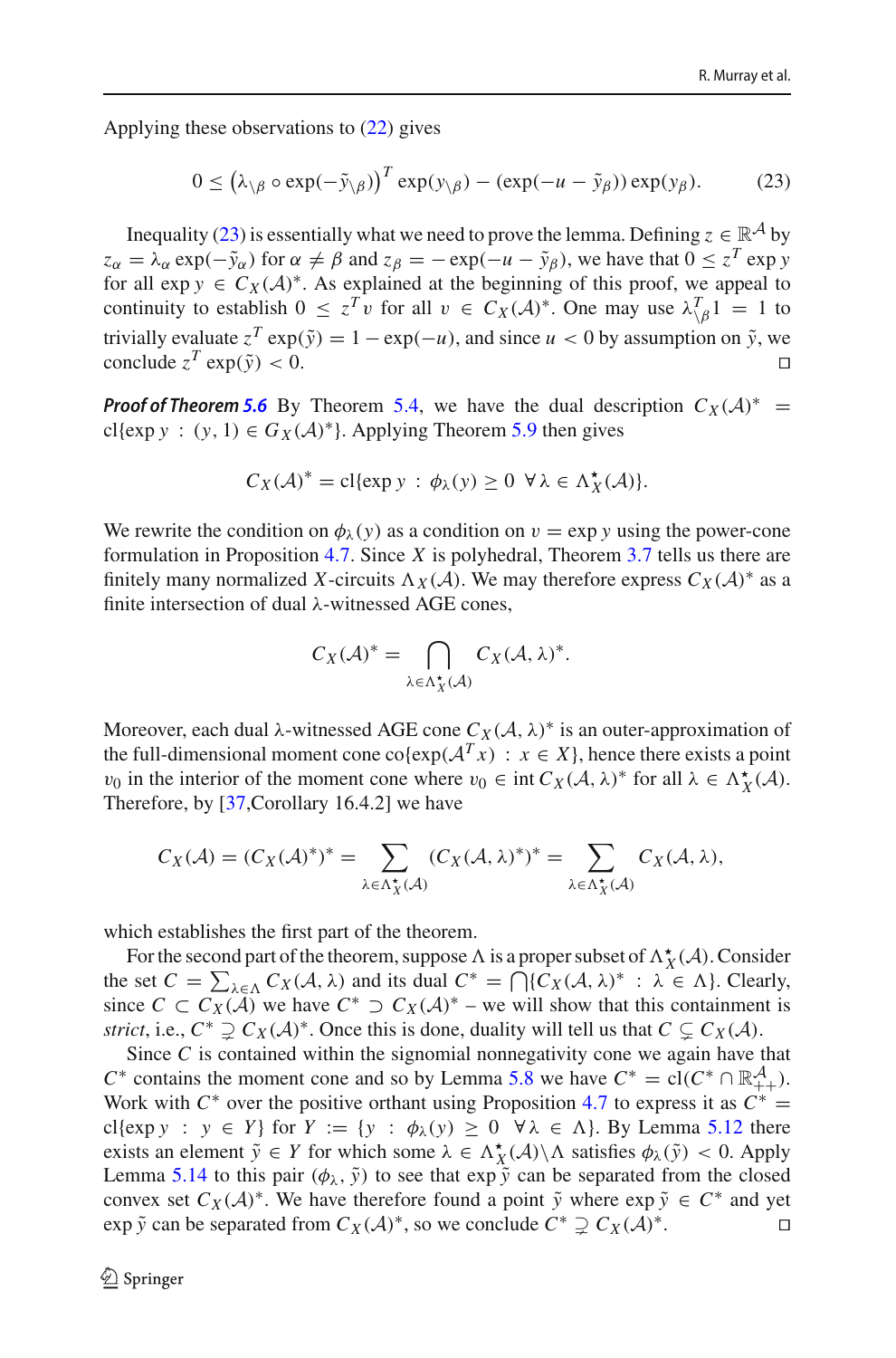Before concluding this section we would like to point out a more general way to frame our analysis. Given a pair  $(\lambda, a) \in \mathbb{R}^m \times \mathbb{R}$  where  $\lambda$  sums to zero and has exactly one negative component  $\lambda_i = -1$ , we have a power cone constraint  $v_i \leq \exp(a) \prod_{j \neq i} v_j^{\lambda_j}$  which may be rewritten to  $1 \leq \exp(a) v^{\lambda}$ . Given a *set* of such pairs  $P \subset \mathbb{R}^m \times \mathbb{R}$ , we obtain the convex set

$$
F(P) = \left\{ v \in \mathbb{R}^m_+ : 1 \leq \exp(a) v^{\lambda} \ \forall \ (\lambda, a) \in P \right\}.
$$

We have effectively shown that if  $K = co(P \cup \{(0, 1)\})$  is pointed and  $F(P)$  intersects the positive orthant, then the unique minimum  $P^* \subset P$  for which  $F(P^*) = F(P)$ can be read off from the extreme rays of the polyhedral cone *K*.

# <span id="page-28-1"></span>**6 Extreme rays of half-line SAGE cones**

<span id="page-28-0"></span>In the previous section, we showed that by appropriate appeals to convex duality, one may derive representations of  $C_X(\mathcal{A})$  with little to no redundancy. Here we build upon those results to completely characterize the extreme rays of the *X*-SAGE cone for the univariate case  $X = [0, \infty)$ .

**Proposition 6.1** *For*  $\alpha_1 < \cdots < \alpha_m$ , the extreme rays of  $C_{[0,\infty)}(\{\alpha_1, \ldots, \alpha_m\})$  are:

- (1)  $\mathbb{R}_+ \cdot \exp(\alpha_1 x)$ ,
- (2)  $\mathbb{R}_+ \cdot \{ \exp(\alpha_2 x) \exp(\alpha_1 x) \}$
- (3)  $\mathbb{R}_+ \cdot \{c_{i+1} \exp(\alpha_{i+1}x) + c_i \exp(\alpha_i x) + c_{i-1} \exp(\alpha_{i-1}x) : 2 \le i \le m-1\}$  with

$$
c_{i+1} > 0
$$
,  $c_{i-1} > 0$ , and  $c_i = -\left(\frac{c_{i-1}}{\lambda_{i-1}}\right)^{\lambda_{i-1}} \left(\frac{c_{i+1}}{\lambda_{i+1}}\right)^{\lambda_{i+1}}$ ,

*where*

$$
\lambda_{i+1}=\frac{\alpha_i-\alpha_{i-1}}{\alpha_{i+1}-\alpha_{i-1}}, \quad \lambda_{i-1}=\frac{\alpha_{i+1}-\alpha_i}{\alpha_{i+1}-\alpha_{i-1}}, \quad \text{and} \quad \frac{c_{i-1}}{c_{i+1}}\geq \frac{\lambda_{i-1}}{\lambda_{i+1}}.
$$

*Proof* Let  $A = {\alpha_1, \ldots, \alpha_m}$ . By Theorem [5.6,](#page-21-1) all edge generators of  $C_{[0,\infty)}(A)$  are either monomials or  $\lambda$ -witnessed AGE functions where  $\lambda$  is a reduced  $[0, \infty)$ -circuit. By Example [5.7,](#page-21-2)  $\Lambda_{[0,\infty)}^{\star}(\mathcal{A}) = \{\delta_2 - \delta_1\} \cup \Lambda_{\mathbb{R}}^{\star}(\mathcal{A})$ . Since *n* = 1, Proposition [3.4](#page-9-0) says all circuits  $\lambda$  have  $|\supp \lambda| \leq 3$ . We therefore divide the proof into considering cases of monomials, and *X*-AGE functions with two or three terms.

First we address the monomials. Given  $f(x) = \exp(\alpha_i x)$  with  $i > 1$ , we can write  $f = f_1 + f_2$  with  $f_1(x) = \exp(\alpha_i x) - \exp(\alpha_{i-1} x)$  and  $f_2(x) = \exp(\alpha_{i-1} x)$ – the summand *f*<sub>1</sub> is nonnegative on [0, ∞) because  $\alpha$ <sup>*i*</sup> >  $\alpha$ <sup>*i*</sup>−1, and *f*<sub>2</sub> is globally nonnegative. Therefore the only possible extremal monomial in  $C_{[0,\infty)}(\mathcal{A})$  is  $f(x) =$  $\exp(\alpha_1 x)$ . Since  $X = [0, \infty)$ , the leading term of any  $g \in C_X(\mathcal{A})$  must have positive coefficient. Moreover, if  $g$  is not proportional to  $f$ , the leading term of  $g$  must have exponent greater than  $\alpha_1$ . Therefore any convex combination of AGE functions  $g \in$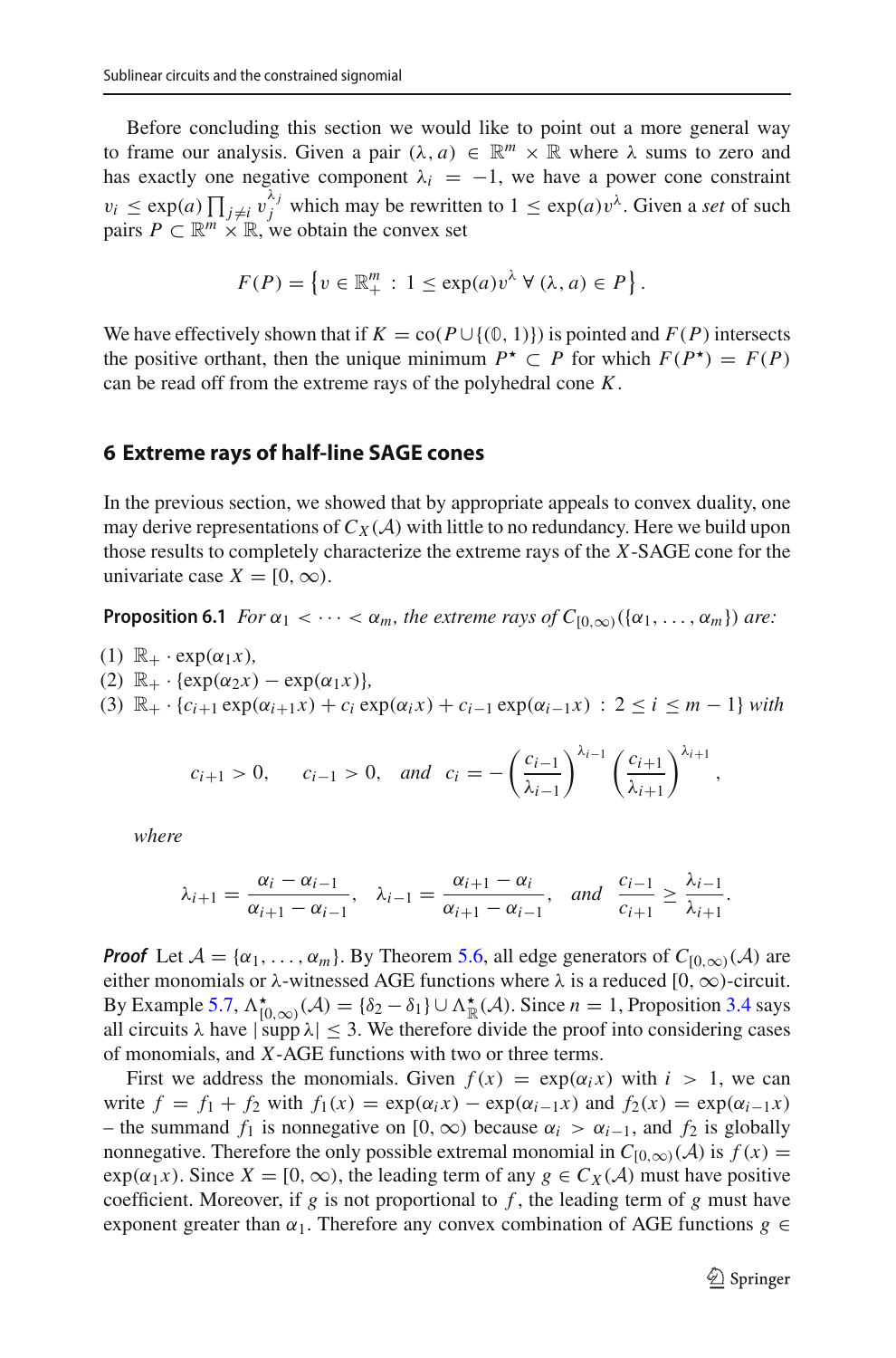$C_{[0,\infty)}(\mathcal{A})$  which are not proportional to *f* must disagree with  $f(x)$  in the limit as *x* tends to infinity. We conclude *f* is extremal in  $C_{[0,\infty)}(\mathcal{A})$ .

Now we consider the 2-term case, where, by Example [5.7,](#page-21-2) we have to consider signomials of the form  $f(x) = c_2 \exp(\alpha_2 x) - c_1 \exp(\alpha_1 x)$ . We observe that *f* is nonnegative on [0, ∞) if and only if  $c_2 \ge c_1 \ge 0$ , and furthermore that such signomials are nonextremal unless  $c_1 = c_2$ . To see that  $f(x) = \exp(\alpha_2 x) - \exp(\alpha_1 x)$  is indeed extremal, note that *f* cannot be written as a convex combination involving any 3-term AGE functions, because any conic combination of 3-term AGE functions has a leading term with positive coefficient on  $exp(\alpha_i x)$  for some  $i > 3$ .

We have already proven cases (1) and (2) of the proposition. Using Example [5.7,](#page-21-2) we know that any extremal 3-term *X*-AGE function belongs to a  $\lambda$ -witnessed AGE cone where  $\lambda$  is a reduced R-circuit. These reduced R-circuits have the property  $\supp \lambda = \{i-1, i, i+1\}$   $\alpha_{i-1}\lambda_{i-1} + \alpha_{i+1}\lambda_{i+1} = \alpha_i, \lambda_i = -1$ . Any *X*-AGE function with such a witness is nonnegative on all of R. Therefore any 3-term *X*-AGE function *f* that is *extremal* in  $C_{[0,\infty)}(\mathcal{A})$  is also extremal in  $C_{\mathbb{R}}(\mathcal{A}) \subset C_{[0,\infty)}(\mathcal{A})$ , which (by  $[17, Prop. 4.4]$  $[17, Prop. 4.4]$ ) implies

<span id="page-29-0"></span>
$$
f(x) = c_{i+1} \exp(\alpha_{i+1}x) - \left( \left[ \frac{c_{i+1}}{\lambda_{i+1}} \right]^{\lambda_{i+1}} \left[ \frac{c_{i-1}}{\lambda_{i-1}} \right]^{\lambda_{i-1}} \right) \exp(\alpha_i x) + c_{i-1} \exp(\alpha_{i-1}x).
$$
\n(24)

We have arrived at the final phase of proving part (3) of this proposition. By the equality case in the AM/GM inequality and using  $exp(\alpha_i x) = (exp(\alpha_{i+1}x)^{\lambda_{i+1}})$  $(\exp(\alpha_{i-1}x)^{\lambda_{i-1}})$ , one finds the unique minimizer  $x^*$  for functions [\(24\)](#page-29-0) satisfies

$$
\begin{bmatrix}\n\frac{c_{i+1} \exp(\alpha_{i+1} x^*)}{\lambda_{i+1}}\n\end{bmatrix} = \begin{bmatrix}\n\frac{c_{i-1} \exp(\alpha_{i-1} x^*)}{\lambda_{i-1}}\n\end{bmatrix}
$$
\n
$$
\Leftrightarrow x^* = \ln \left(\frac{c_{i-1}}{c_{i+1}} \frac{\lambda_{i+1}}{\lambda_{i-1}}\right) / (\alpha_{i+1} - \alpha_{i-1}).
$$

If  $V_i(\lambda, c) := (c_{i-1}\lambda_{i+1})/(c_{i+1}\lambda_{i-1})$  satisfies  $V_i(\lambda, c) < 1$ , then  $x^* < 0$  and by continuity we have  $\inf\{f(x) : x \geq 0\} > 0$  – hence the condition  $V_i(\lambda, c) \geq 1$  is necessary for extremality. Furthermore, if  $V_i(\lambda, c) > 1$ , then the unique minimizer of *f* given by [\(24\)](#page-29-0) occurs at  $x^* > 0$ . Such *f* cannot be decomposed as a convex combination which involves 1-term or 2-term AGE functions (which have  $f(x) > 0$ for  $x > 0$ ), and cannot be written as a convex combination consisting solely of 3-term AGE functions [\[17,](#page-33-9)Proposition 4.4], therefore any *f* given by [\(24\)](#page-29-0) with  $V_i(\lambda, c) > 1$ is extremal in  $C_{[0,\infty)}(\mathcal{A})$ . All that remains is to show extremality of functions [\(24\)](#page-29-0) with  $V_i(\lambda, c) = 1$ . This follows from the same argument as  $V_i(\lambda, c) > 1$ , but we must use the stationarity condition  $f'(0) = 0$  to preclude using 2-term extremal AGE functions in a decomposition of *f*.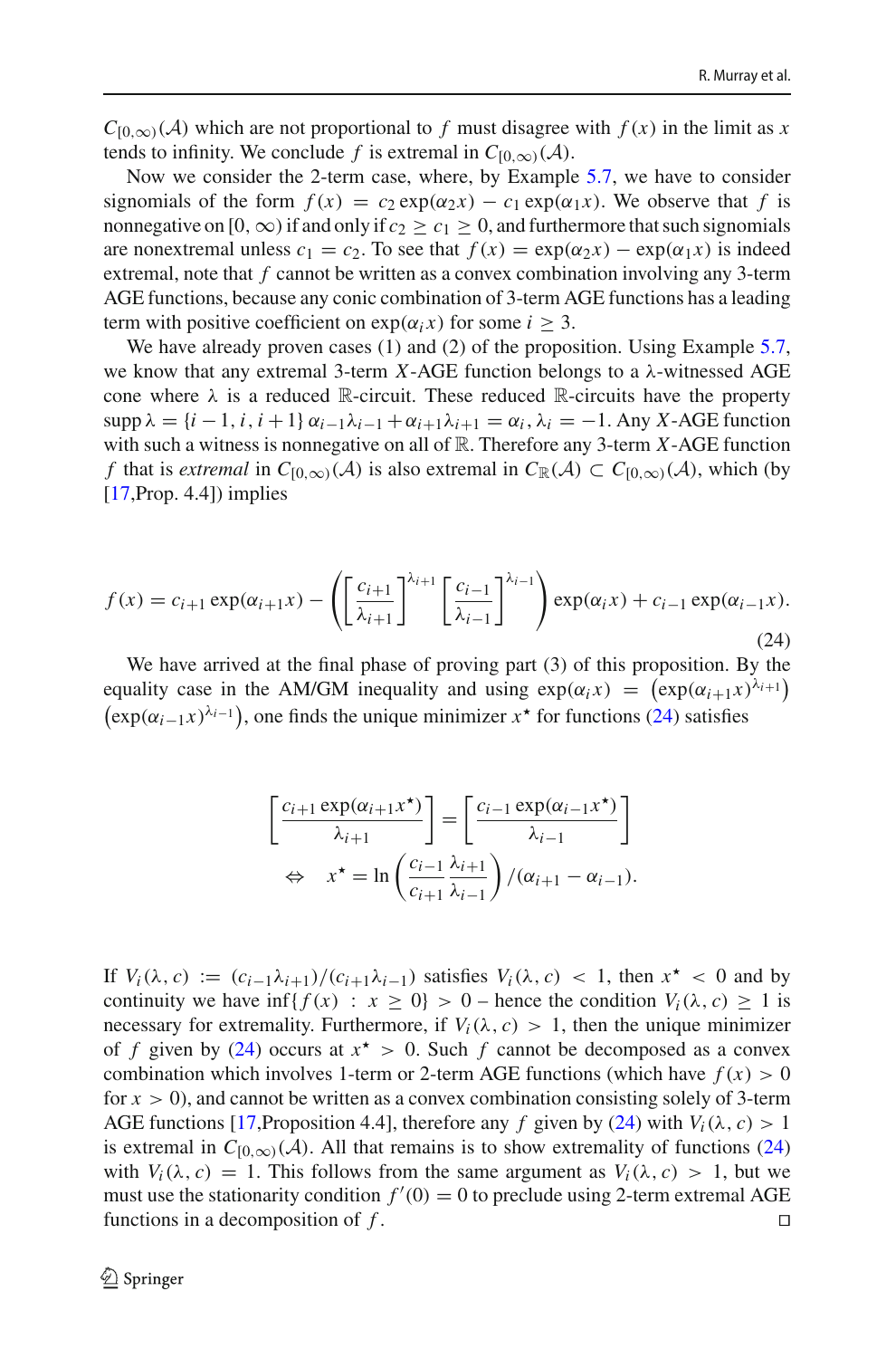# <span id="page-30-0"></span>**7 Discussion and conclusion**

In this article we have introduced a convex-geometric notion of an *X*-circuit, which mediates a relationship between point sets  $A \subset \mathbb{R}^n$  and convex sets  $X \subset \mathbb{R}^n$ . By showing that this notion of an *X*-circuit allows an alternative construction of *X*-SAGE cones (Theorems [4.4](#page-16-0) and [5.5\)](#page-21-0) which cannot be relaxed (Theorem [5.6\)](#page-21-1), we have demonstrated that conditional SAGE cones exhibit a substantially richer theory than ordinary SAGE cones. An essential property of this theory is that for general sets *X* it is not possible to recover an *X*-circuit  $\lambda \in \Lambda_X(\mathcal{A}, \beta)$  given only information on the signs of its components. As a consequence of this last point – it is not possible to arrive at the concept of conditional SAGE certificates while relying on a "circuit number" approach using only the support of a given polynomial or signomial.

Two lines of theoretical investigations stand out for future work. First, there is the task of formally situating *X*-circuits in the context of matroid theory (in the case when *X* is a polyhedron). Here one can use an interpretation from Theorem [3.7,](#page-12-0) that *X*circuits  $\lambda \in \Lambda_X(\mathcal{A}, \beta)$  are outer normal vectors to facets of  $-\mathcal{A}^T X + N_\beta^\circ$ . A broader area of follow-up work is in-depth analysis of multiplicatively-convex sets  $S \subset \mathbb{R}^m_+$ for which  $log(S) = {t : exp t \in S}$  is convex. Some properties of this class of sets include closure under intersection, and closure under the induced-cone operation.

It is of interest to explore the use of the cones  $C_X(\mathcal{A}, \lambda)$  when  $\lambda$  is not an *X*-circuit. Given a signomial  $\sum_{\alpha \in A} c_{\alpha} e^{\alpha}$  with numerical *X*-SAGE certificate  $\{(c^{(\beta)}, v^{(\beta)})\}_{\beta \in A}$ ,  $c^{(\beta)} \in C_X(\mathcal{A}, \beta), c \approx \sum_{\beta \in \mathcal{A}} c^{(\beta)}$ , one could refine this certificate to higher precision by solving the power-cone program to decompose  $c$  as a sum of vectors in  $C_X(\mathcal{A}, \lambda^{(\beta)})$  for  $\lambda^{(\beta)} = \nu^{(\beta)}/|\nu^{(\beta)}|$ . This would be helpful for large scale problems where  $\{(c^{(\beta)}, v^{(\beta)})\}_{\beta \in \mathcal{A}}$  is computed with a first-order solver, or when *X* is an especially complicated spectrahedron. In the latter case, the standard description of  $C_X(\mathcal{A})$ would be a mixed semidefinite and relative entropy program, while the formulations for  $C_X(\mathcal{A}, \lambda^{(\beta)})$  would be pure power cone programs.

The two obstacles to using Theorem [5.6](#page-21-1) in computation are that  $|\Lambda_X^{\star}(\mathcal{A})|$  can be exponential in  $|\mathcal{A}|$  even when  $X = \mathbb{R}^n$ , and that finding X-circuits requires a procedure to identify extreme rays of a polyhedral cone. It is not known how severe this first problem is in practice. For the second problem one could focus on *X*-SAGE polynomials where  $X = [-1, 1]^n$  or  $X = [0, 1]^n$ . The cones of such polynomials on  $A \subset \mathbb{N}^n$  are represented by  $C_Y(A)$  for  $Y = \{y \in \mathbb{R}^n : y \leq 0\}$ , and finding  $\Lambda_Y^{\star}(A)$ is made easier by the fact that *Y* is a cone. The main benefit of this approach for polynomials is the prospect of computing conditional SAGE decompositions in exact arithmetic, especially for sparse polynomials of high degree.

We conclude by noting that although the "pure" conditional SAGE methodology is used only for convex constraint sets, additional nonconvex constraints can be accommodated with algebraic techniques. This can partly be seen in the original work of Chandrasekaran and Shah [\[4](#page-33-6)] and more so in the recent work [\[9\]](#page-33-14).

**Acknowledgements** This work would not have been possible without an invitation from Bernd Sturmfels for R.M. to visit The Max Planck Institute for Mathematics in the Sciences (Leipzig, Germany) in late 2019. R.M. was supported by an NSF Graduate Research Fellowship, and T.T. was supported by DFG Grant TH 1333/7-1. We thank the anonymous referees for their constructive feedback.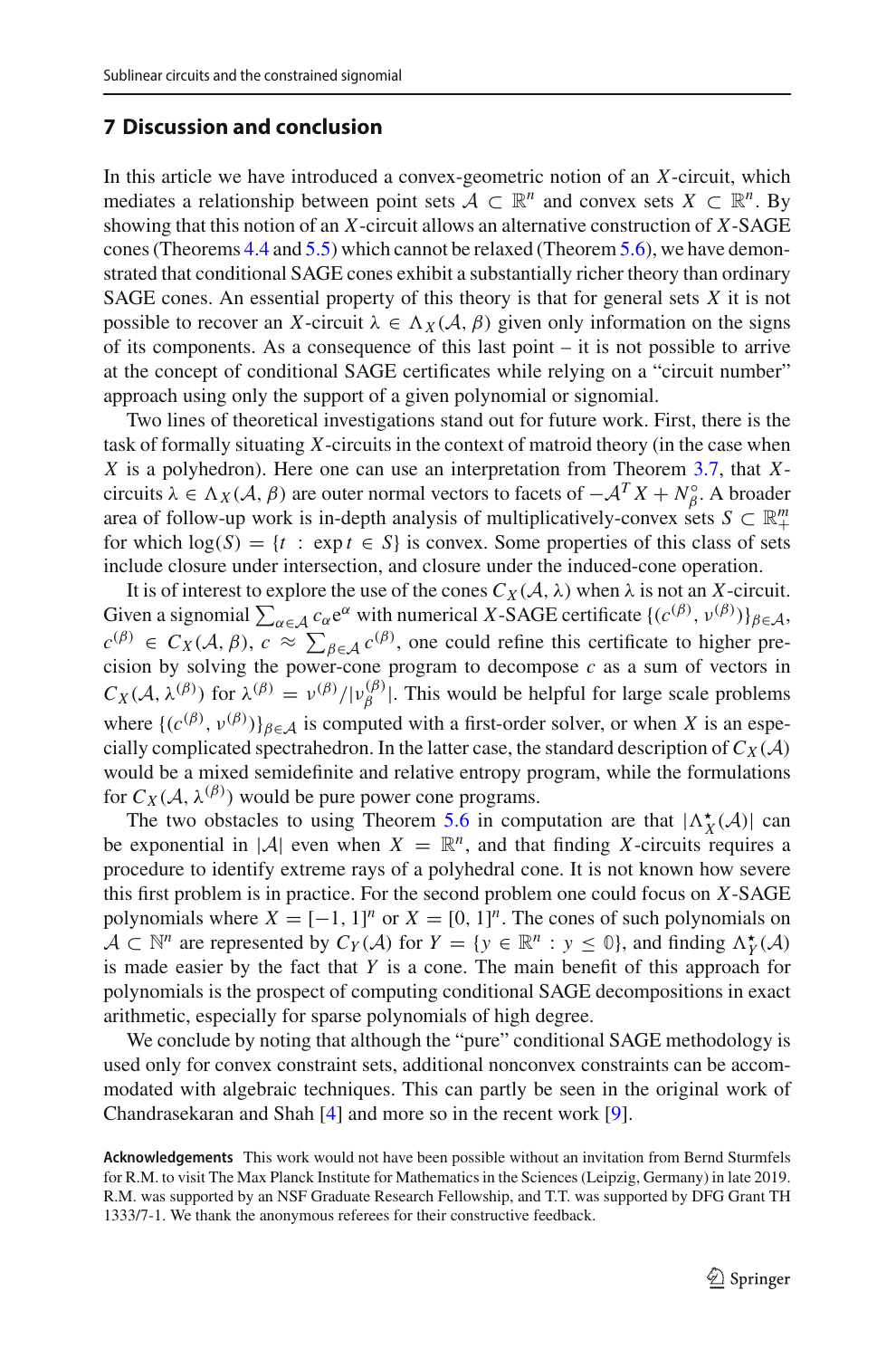**Funding** Open Access funding enabled and organized by Projekt DEAL.

**Open Access** This article is licensed under a Creative Commons Attribution 4.0 International License, which permits use, sharing, adaptation, distribution and reproduction in any medium or format, as long as you give appropriate credit to the original author(s) and the source, provide a link to the Creative Commons licence, and indicate if changes were made. The images or other third party material in this article are included in the article's Creative Commons licence, unless indicated otherwise in a credit line to the material. If material is not included in the article's Creative Commons licence and your intended use is not permitted by statutory regulation or exceeds the permitted use, you will need to obtain permission directly from the copyright holder. To view a copy of this licence, visit [http://creativecommons.org/licenses/by/4.0/.](http://creativecommons.org/licenses/by/4.0/)

## **8 Appendix**

#### **8.1 Propositions regarding convex analysis**

<span id="page-31-0"></span>The following pair of propositions are used in the proofs of Theorem [4.4](#page-16-0) and Lemma [5.11.](#page-24-3)

**Proposition 8.1** *For fixed* λ *in the interior of the m-dimensional probability simplex and*  $c = (c_0, c_1, \ldots, c_m) \in \mathbb{R}^{m+1}$  *with*  $(c_1, \ldots, c_m) > 0$ *, we have* 

$$
-c_0 \le \prod_{i=1}^m [c_i/\lambda_i]^{\lambda_i} \quad \Leftrightarrow \quad \text{some } \nu \in \mathbb{R}_+^m \text{ satisfies } \nu \parallel \lambda \text{ and } D(\nu, c_{\backslash 0}) - \mathbb{1}^T \nu \le c_0
$$

*where*  $\nu \parallel \lambda$  *means*  $\nu$  *is proportional to*  $\lambda$ *.* 

*Proof* The claim is trivial when  $c_0 > 0$ , and so we consider  $c_0 < 0$ . Note that in this case,  $\prod_{i=1}^{m} [c_i/\lambda_i]^{\lambda_i}$  must be positive, and  $D(\nu, c_{\setminus 0})$  must be finite: both of these conditions occur precisely when  $c_i > 0$  for all  $1 \le i \le m$ . We therefore can rewrite  $-c_0 = |c_0| \le \prod_{i=1}^m [c_i/\lambda_i]^{\lambda_i}$  as  $1 \le \prod_{i=1}^m [c_i/((c_0|\lambda_i)]^{\lambda_i}$ , and by taking the log of both sides, obtain *D*(*ν*, *c*<sub>\0</sub>)−1<sup>*T*</sup> ν ≤ *c*<sub>0</sub> for *ν* = |*c*<sub>0</sub>|λ. For the other direction, one may write the proportionality relationship  $\nu \parallel \lambda$  as  $\nu = s\lambda$ , and minimize  $D(s\lambda, c_{\setminus 0}) - s$ <br>over  $s > 0$  to obtain  $-\prod_{i=1}^{m} [c_i/\lambda_i]^{\lambda_i}$ . over  $s \ge 0$  to obtain  $-\prod_{i=1}^{m} [c_i/\lambda_i]$  $\lambda_i$  .  $\Box$ 

<span id="page-31-1"></span>**Proposition 8.2** *Suppose*  $S \subset \mathbb{R}^m \setminus \{0\}$  *is compact (not necessarily convex) and set*  $T = \cos S$ . If it is known a-priori that  $\sin S$  *contains no lines, then*  $T = \sin T$  is closed.

*Proof* Since cl *T* is pointed, there exists a distinguished element  $t^* \in T$  for which  $(t^{\star})^T t > 0$  for all  $t \in (cT) \setminus \{0\}$ . Consider the set  $H = \{t \in T : (t^{\star})^T t = 1\}$ – it is clear that *H* is bounded, co  $H = T$ , and  $0 \notin H$ . If *H* is closed, then by [\[37](#page-34-16),Corollary 9.6.1] we will have that co  $H = T$  is also closed. We show that *H* is closed by directly considering sequences in *H*. We express these sequences with the help of the *m*-fold Cartesian product  $S^m = S \times \cdots \times S$ .

Let  $(h^{(k)})_{k \in \mathbb{N}}$  ⊂ *H* have a limit in  $\mathbb{R}^m$ . Since *H* is of dimension at most *m* −1 and is generated by *S*, Carathéodory's Theorem tells us that there exists a vector  $\lambda^{(k)} \in \mathbb{R}^m_+$ and a block vector  $q^{(k)} = (s_1^{(k)}, \ldots, s_m^{(k)}) \in S^m$  where

$$
h^{(k)} = \sum_{i=1}^{m} \lambda_i^{(k)} s_i^{(k)}.
$$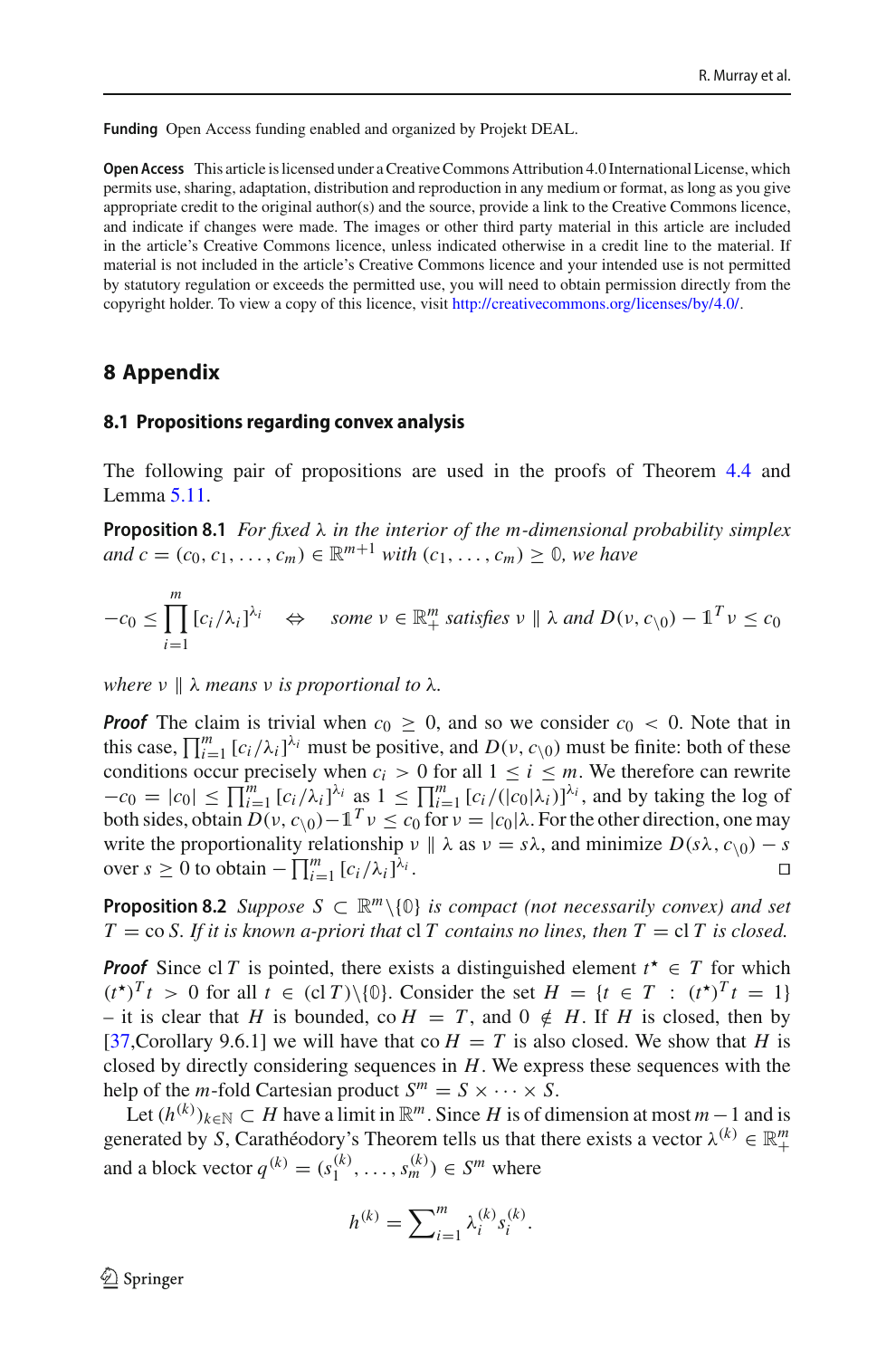Since *S* is compact, the continuous function  $s \mapsto (t^*)^T s$  attains a minimum on  $s^* \in S$ – since *S* does not contain zero, we have that  $(t^{\star})^T(s^{\star}) = a > 0$ . It follows that each  $\lambda_i^{(k)}$  appearing in the expression for  $h^{(k)}$  is bounded above by  $1/a < \infty$ . The sequences  $(\lambda^{(k)})_{k \in \mathbb{N}} \subset [0, 1/a]^m$  and  $(q^{(k)})_{k \in \mathbb{N}} \subset S^m$  are bounded, and therefore  $((\lambda^{(k)}, q^{(k)}))_{k \in \mathbb{N}}$  has a convergent subsequence. The limits  $\lambda^{(\infty)}$  and  $q^{(\infty)}$  of these convergent subsequences must belong to [0, 1/*a*] *<sup>m</sup>* and *Sm*, respectively. By continuity, we have

<span id="page-32-0"></span>
$$
h^{(\infty)} := \lim_{k \to \infty} h^{(k)} = \sum_{i=1}^{m} \lambda_i^{(\infty)} s_i^{(\infty)},
$$

hence  $h^{(\infty)} \in H$ . Since we have shown that all convergent sequences in *H* converge to a *noint in H* we have that *H* is closed to a *point in H*, we have that *H* is closed.

Our next proposition is provided for the reader's convenience.

**Proposition 8.3** *Let*  $X \subset \mathbb{R}^n$  *be a convex cone and consider a matrix A in*  $\mathbb{R}^{n \times m}$ *. We have*  $(A^T X)^* = \text{ker } A + A^{\dagger} X^*$ , where  $A^{\dagger} \in \mathbb{R}^{m \times n}$  is the Moore-Penrose pseudo*inverse of A.*

*Proof* Because  $A^T X$  is contained in the subspace range  $A^T$ , its dual cone is invariant under translation by vectors in the orthogonal complement (range  $A^T$ )<sup>⊥</sup> = ker *A*. In particular,  $(A^T X)^* = \text{ker } A + K$  for a convex cone  $K \subset \text{range } A^T$ . We need to show that  $K = A^{\dagger} X^*$ .

The definition of the Moore-Penrose pseudo-inverse ensures that  $y \in \text{range } A^T$ holds if and only if  $A^{\dagger}Ay = y$ . We can therefore compute *K* as follows

$$
K = \{y \in \mathbb{R}^m : y^T z \ge 0 \forall z \in A^T X\} \cap \{y : A^{\dagger} A y = y\}
$$
  
=  $\{A^{\dagger} A y : (A y)^T x \ge 0 \forall x \in X\} \cap \{y : A^{\dagger} A y = y\}$   
=  $\{A^{\dagger} w : w \in \mathbb{R}^n, w^T x \ge 0 \forall x \in X\} \cap (\text{range } A^T)$   
=  $\{A^{\dagger} w : w \in X^*\}.$ 

The transitions from line to line are as follows. First, substitute  $A^{\dagger}Ay$  for *y*, express  $z = A^T x$  for some  $x \in X$ , and rewrite  $y^T (A^T x) = (Ay)^T x$ . Then, substitute  $w := Ay$ and simplify the expression for the range of  $A<sup>T</sup>$ . Finally, apply the definition of the dual cone  $X^*$  and use the pseudo-inverse identity  $A^{\dagger} A A^{\dagger} x = A^{\dagger} x$  for all  $x \in \mathbb{R}^n$ .  $\Box$ 

#### **8.2 Definitions from convex analysis**

A *face* of a convex set  $S \subset \mathbb{R}^n$  is any closed convex  $F \subset S$  with the following property: if the line segment  $[s_1, s_2] := \{\lambda s_1 + (1 - \lambda)s_2 : 0 \le \lambda \le 1\}$  is contained in *S* and the relative interior of  $[s_1, s_2]$  hits *F*, then the entirety of  $[s_1, s_2]$  is contained in *F*. The *dimension* dim *S* of a convex set *S* is the dimension of the smallest affine space containing *S*. Every nonempty convex set *S* has a nonempty *relative interior* ri *S*, which is the interior of *S* under the topology induced by its affine hull. A set *K* ⊂  $\mathbb{R}^n$  is called a *cone* if it is closed under dilation: { $\lambda x : x \in K$ } ⊂ *K* for all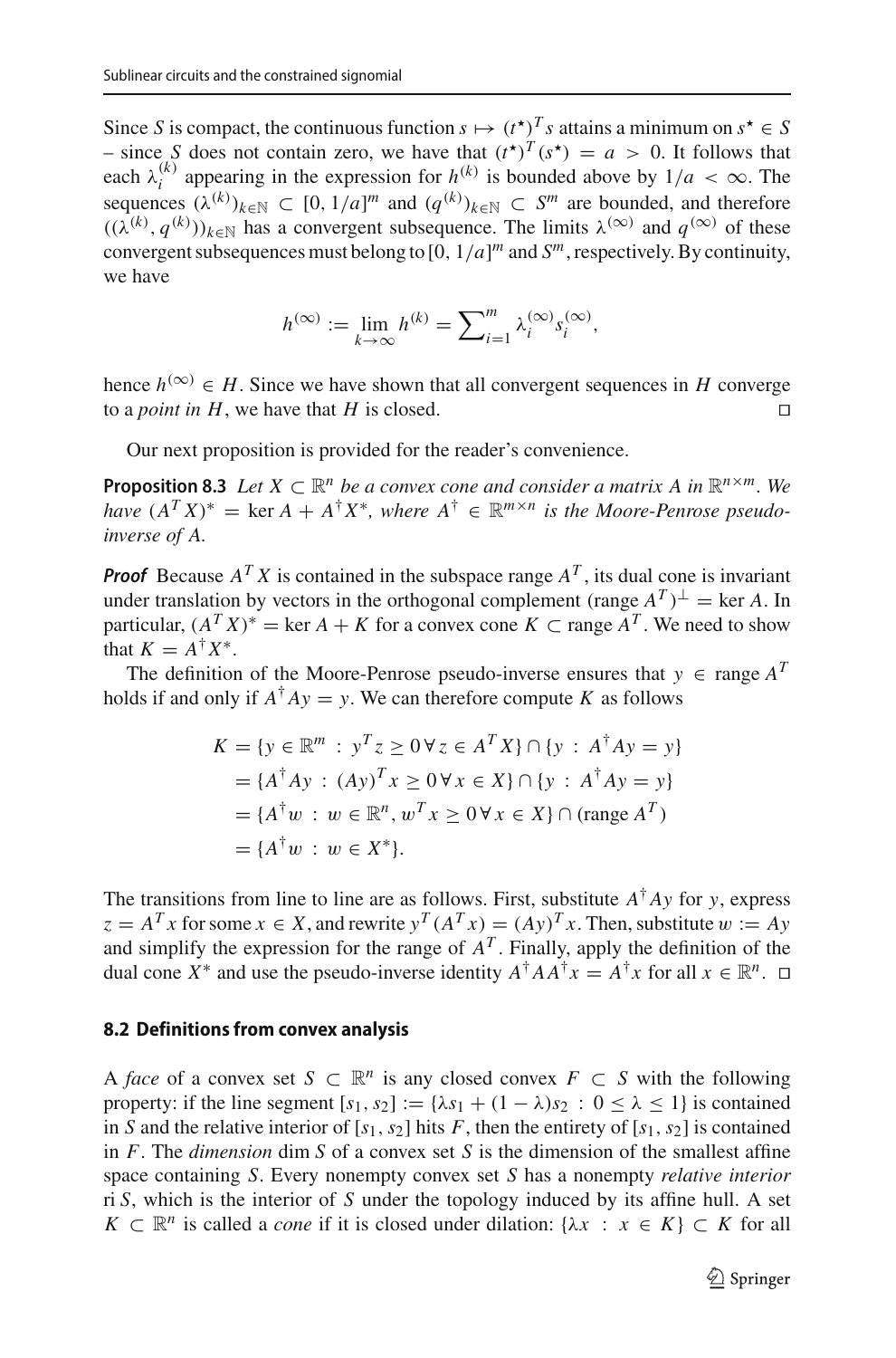$\lambda > 0$ . The *extreme rays* of a pointed convex cone *K* are its faces of dimension one. To any convex cone *K* we associate the *dual cone*  $K^* := \{y : y^T x > 0 \forall x \in K\}$ and the *polar*  $K^{\circ} = -K^*$ . The *conic hull* of a set *S*, denoted co *S*, is the set formed by adjoining the origin to the smallest convex cone containing *S*.

# **References**

- <span id="page-33-11"></span>1. Agrawal, A., Diamond, S., Boyd, S.: Disciplined geometric programming. Optim. Lett. **13**(5), 961–976 (2019)
- <span id="page-33-10"></span>2. Averkov, G.: Optimal size of linear matrix inequalities in semidefinite approaches to polynomial optimization. SIAM J. Appl. Algebra Geom. **3**(1), 128–151 (2019)
- <span id="page-33-22"></span>3. Ben-Tal, A., Nemirovski, A.: Lectures on Modern Convex Optimization. SIAM, Philadelphia (2001)
- <span id="page-33-6"></span>4. Chandrasekaran, V., Shah, P.: Relative entropy relaxations for signomial optimization. SIAM J. Optim. **26**(2), 1147–1173 (2016)
- <span id="page-33-15"></span>5. Dahl, J., Andersen, E.: A primal-dual interior-point algorithm for nonsymmetric exponential-cone optimization. Math. Program. (2021)
- <span id="page-33-13"></span>6. Dickinson, P., Povh, J.: On an extension of Pólya's Positivstellensatz. J. Glob. Optim. **61**, 615–625 (2015)
- <span id="page-33-18"></span>7. Dressler, M., Iliman, S., de Wolff, T.: A Positivstellensatz for sums of nonnegative circuit polynomials. SIAM J. Appl. Algebra Geom. **1**(1), 536–555 (2017)
- <span id="page-33-19"></span>8. Dressler, M., Kurpisz, A., de Wolff, T.: Optimization over the Boolean hypercube via sums of nonnegative circuit polynomials. In: 43rd International Symposium on Mathematical Foundations of Computer Science, Volume 117 of LIPIcs. Leibniz Int. Proc. Inform., pp. 82:1–82:17. Schloss Dagstuhl (2018)
- <span id="page-33-14"></span>9. Dressler, M., Murray, R.: Algebraic perspectives on signomial optimization. Preprint [arXiv:2107.00345](http://arxiv.org/abs/2107.00345) (2021)
- <span id="page-33-2"></span>10. Ergür, A.A., Paouris, G., Rojas, J.M.: Tropical varieties for exponential sums. Math. Ann. **377**, 863–882 (2020)
- <span id="page-33-21"></span>11. Fillastre, F., Izmestiev, I.: Shapes of polyhedra, mixed volumes and hyperbolic geometry. Mathematika **63**(1), 124–183 (2017)
- <span id="page-33-8"></span>12. Forsgård, J., de Wolff, T.: The algebraic boundary of the SONC cone. Preprint [arXiv:1905.04776](http://arxiv.org/abs/1905.04776) (2019)
- <span id="page-33-20"></span>13. Gelfand, I.M., Kapranov, M.M., Zelevinsky, A.V.: Discriminants, Resultants, and Multidimensional Determinants. Springer, New York (1994)
- <span id="page-33-5"></span>14. Iliman, S., de Wolff, T.: Amoebas, nonnegative polynomials and sums of squares supported on circuits. Res. Math. Sci. **3**, 9 (2016)
- <span id="page-33-12"></span>15. Jarczyk, W., Matkowski, J.: On Mulholland's inequality. Proc. Am. Math. Soc. **130**(11), 3243–3247 (2002)
- <span id="page-33-17"></span>16. Karaca, O., Darivianakis, G., Beuchat, P., Georghiou, A., Lygeros, J.: The REPOP toolbox: tackling polynomial optimization using relative entropy relaxations. In: 20th IFAC World Congress, IFAC PapersOnLine, vol. 50, no. 1, 11652–11657 (2017)
- <span id="page-33-9"></span>17. Katthän, L., Naumann, H., Theobald, T.: A unified framework of SAGE and SONC polynomials and its duality theory. Math. Comput. **90**, 1297–1322 (2021)
- <span id="page-33-4"></span>18. Lasserre, J.B.: Moments, Positive Polynomials and Their Applications. Imperial College Press, London (2010)
- <span id="page-33-0"></span>19. Müller, S., Feliu, E., Regensburger, G., Conradi, C., Shiu, A., Dickenstein, A.: Sign conditions for injectivity of generalized polynomial maps with applications to chemical reaction networks and real algebraic geometry. Found. Comp. Math. **16**(1), 69–97 (2015)
- <span id="page-33-1"></span>20. Müller, S., Hofbauer, J., Regensburger, G.: On the bijectivity of families of exponential/generalized polynomial maps. SIAM J. Appl. Algebra Geom. **3**(3), 412–438 (2019)
- <span id="page-33-16"></span>21. Murray, R.: Sageopt 0.5.3 (2020). <https://doi.org/10.5281/ZENODO.4017991>
- <span id="page-33-3"></span>22. Murray, R.: Applications of convex analysis to signomial and polynomial nonnegativity problems. Ph.D. thesis, California Institute of Technology, 6 (2021)
- <span id="page-33-7"></span>23. Murray, R., Chandrasekaran, V., Wierman, A.: Newton polytopes and relative entropy optimization. Found. Comput. Math. **21**, 1703–1737 (2021)